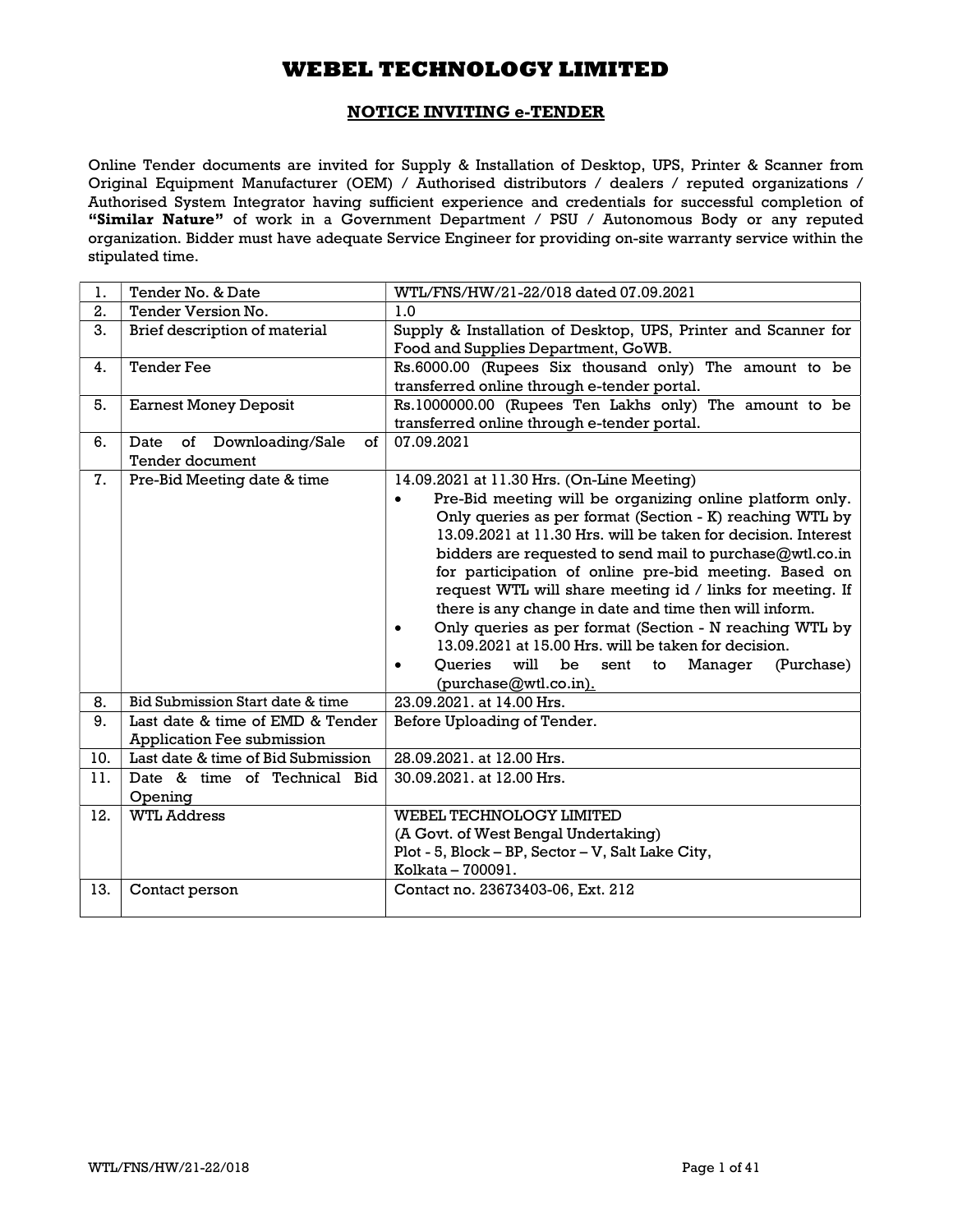- 1. Intending bidder may download the tender documents from the website https://wbtenders.gov.in directly with the help of Digital Signature Certificate. Necessary Tender fee may be remitted electronically through e-tender portal in favour of "Webel Technology Limited" and also to be documented through e-filling. Necessary Earnest Money Deposit (EMD) may be remitted electronically through e-tender portal in favour of "Webel Technology Limited" and also to be documented through e-filling.
- 2. Both Techno Commercial Bid and Financial Bid are to be submitted concurrently duly digitally signed in the website https://wbtenders.gov.in
- 3. Tender documents may be downloaded from website and submission of Techno Commercial Bid and Financial Bid will be done as per Time Schedule stated in Section – C of this Tender Document.
- 4. The Financial Bid of the prospective Bidder will be considered only if the Techno Commercial Bid of the bidder is found qualified by the Tender Committee. The decision of the 'Tender Committee' will be final and absolute in this respect. The list of Qualified Bidders will be displayed in the website.
- 5. All clarifications/ corrigenda will be published only on the WTL / https://www.wbtenders.gov.in website.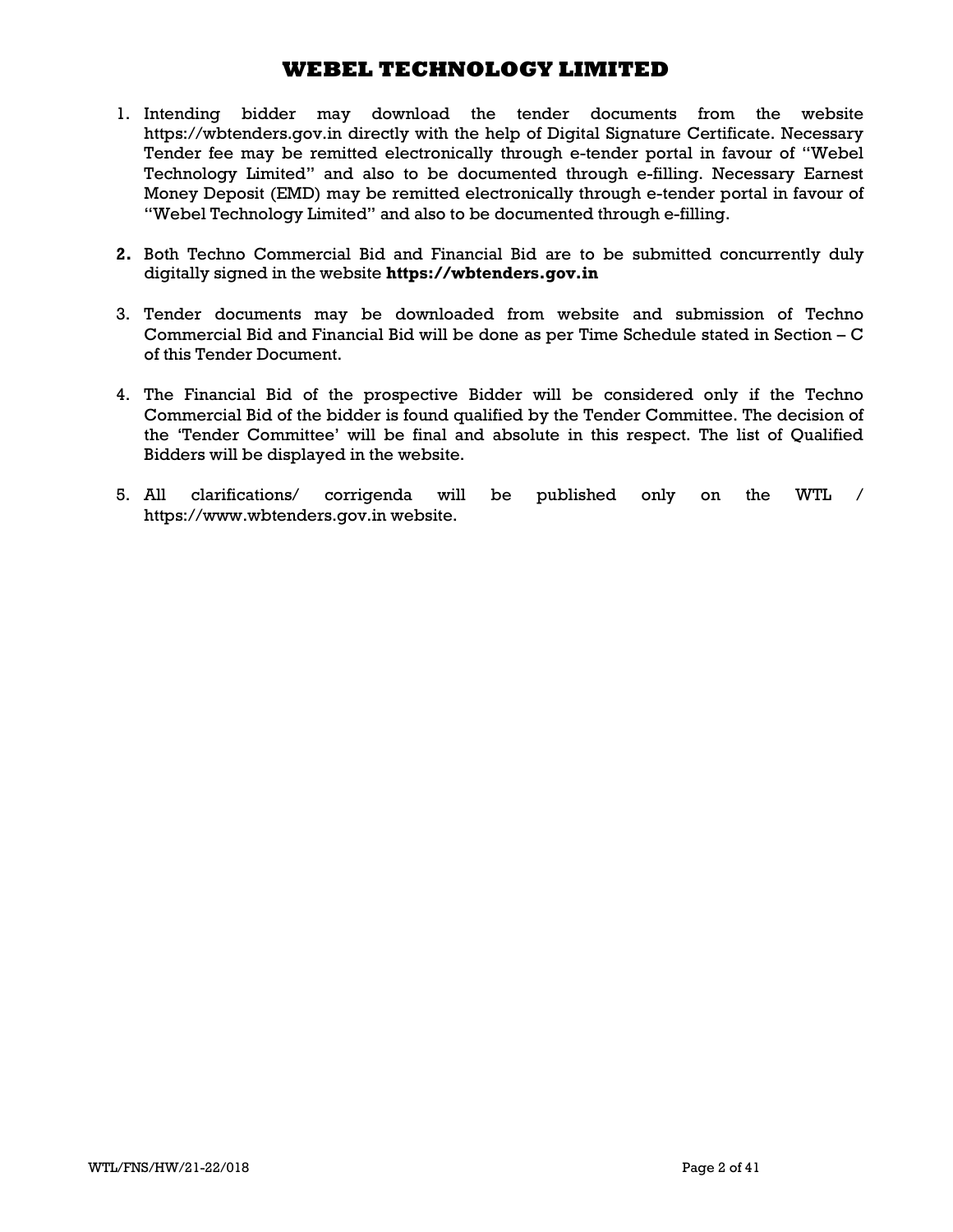## CONTENTS OF THE TENDER DOCUMENT

The Tender document comprises of the following:

- SECTION A SCOPE OF WORK & RESPONSIBILITY
- SECTION B ELIGIBILITY CRITERIA
- SECTION C DATE & TIME SCHEDULE
- SECTION D INSTRUCTION TO BIDDER
- SECTION E BID FORM
- SECTION F TECHNO COMMERCIAL EVALUATION FOR AWARD OF CONTRACT
- SECTION G GUIDANCE OF E-TENDERING
- SECTION H BILL OF MATERIAL
- SECTION I TECHNICAL SPECIFICATION & COMPLIANCE SHEET
- SECTION J MANUFACTURER'S AUTHORISATION FORM (MAF)
- SECTION K DISTRICT WISE LIST OF SERVICE PERSONAL NAME (BIDDER)
- SECTION L SERVICE SUPPORT CENTER & MANPOWER DETAILS OF OEM AT KOLKATA
- SECTION M LOCATION FOR INSTALLATION
- SECTION N LIST OF CLIENTS OF SIMILAR ORDER
- SECTION O FORMAT FOR FINANCIAL CAPABILITY OF BIDDER
- SECTION P FORMAT FOR BIDDER DETAILS
- SECTION Q FORMAT FOR PRE-BID QUERIES
- SECTION R DETAILS OF ORDERS EXECUTED BY BIDDER
- SECTION S PROFORMA FOR PERFORMANCE BANK GUARANTEE
- SECTION T NIT DECLARATION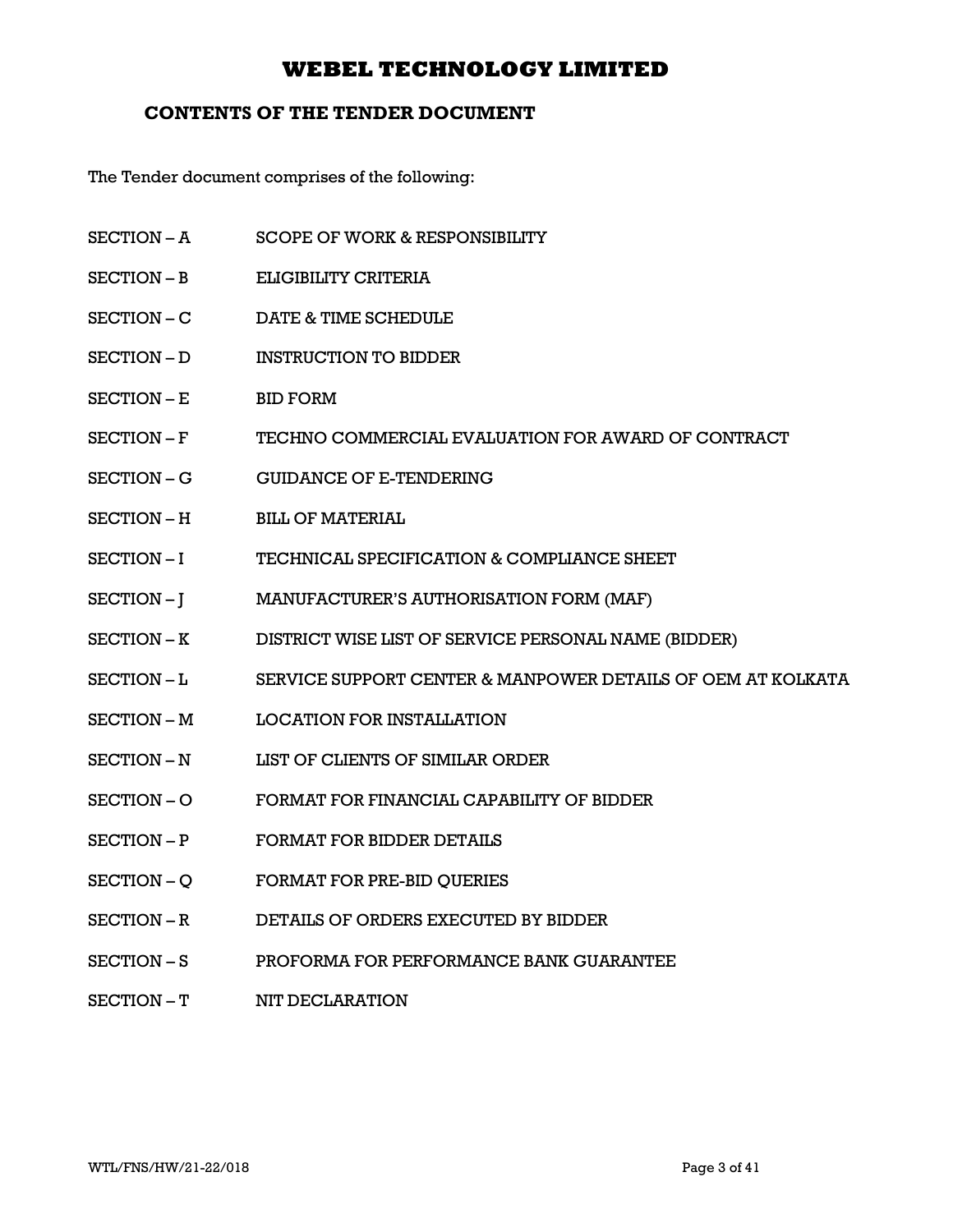## SECTION – A

### SCOPE OF WORK & RESPONSIBILITY

### **Introduction**

Food and Supplies Department, Government of West Bengal intent to procure Desktop, Antivirus, UPS, Laser Printer and Scanner Printer for supply and installation at various offices under control of the Food and Supplies Department, Government of West Bengal.

### For System Integrator

- 1) Supply: Entrusted bidder must supply and work as per work order. All supplies must be certified, new and RoHS compliant. Supplied components must satisfy the minimum guiding specifications and guidelines, as applicable, proprietary technology must be mentioned against each component. Bidder is allowed to propose only one make / model per system or software required for the proposed solution. Bids with optional offers would be summarily rejected.
- 2) Installation, Integration & Implementation: Delivery & Installation will be governed by the stated guidelines and associated standards & in line with the scope of work defined in this document. The delivery / supply of the materials done by successful Bidder at respective location only. The Post installation warranty supports are the sole responsibility of the Original Equipment Manufacturer (OEM).
- 3) Service Quality and Assurance: Services within installation, warranty period must be rendered with OEM for hardware.
- 4) Acceptance: After successful Delivery & installation, installation reports prepare by WTL, signed and sealed by Food and Supplies Department, Government of West Bengal.
- 5) Warranty: All hardware component service items should have minimum warranty period of period i.e. 36 months from the date of final acceptance of the system by the user or 38 months from date of delivery, whichever is earlier. Within warranty period, entrusted OEM will replace, re-integrate faulty, buggy components.
- 6) Technical Manpower: Bidder to ensure engaging dedicatedly atleast two technical support personnel (with minimum 3 years working experience in relevant filed) under supervision of Webel Technology Ltd. for liaison with OEM / maintaining the tender specific Hardware along with OS for the entire warranty period i.e., 36 months from the date of final acceptance of the system by the user or 38 months from date of delivery, whichever is earlier). No separate cost for manpower will be chargeable.
- 7) Delivery: All materials are to be delivered at locations mentioned in Section L. After necessary checking, testing, marking of the all materials under supervision of WTL, successful bidder will take necessary step to transport the material at installation site and take up the installation there at their own cost. Any sticker/ stationery item required to complete the marking will be provided by successful bidder.
- 8) Warranty Certificate: On successful installation bidder to get installed equipments with actual serial no. duly certified by respective OEM for three years warranty coverage. Any change in equipment serial no. should be reflected in OEM website or OEM declaration in their Letter head. Final Bills will be submitted after completion of this activity.
- 9) Service Level Agreement (SLA): Tripartite agreement for SLA will be signed between WTL, selected bidder and respective OEM's after final work order.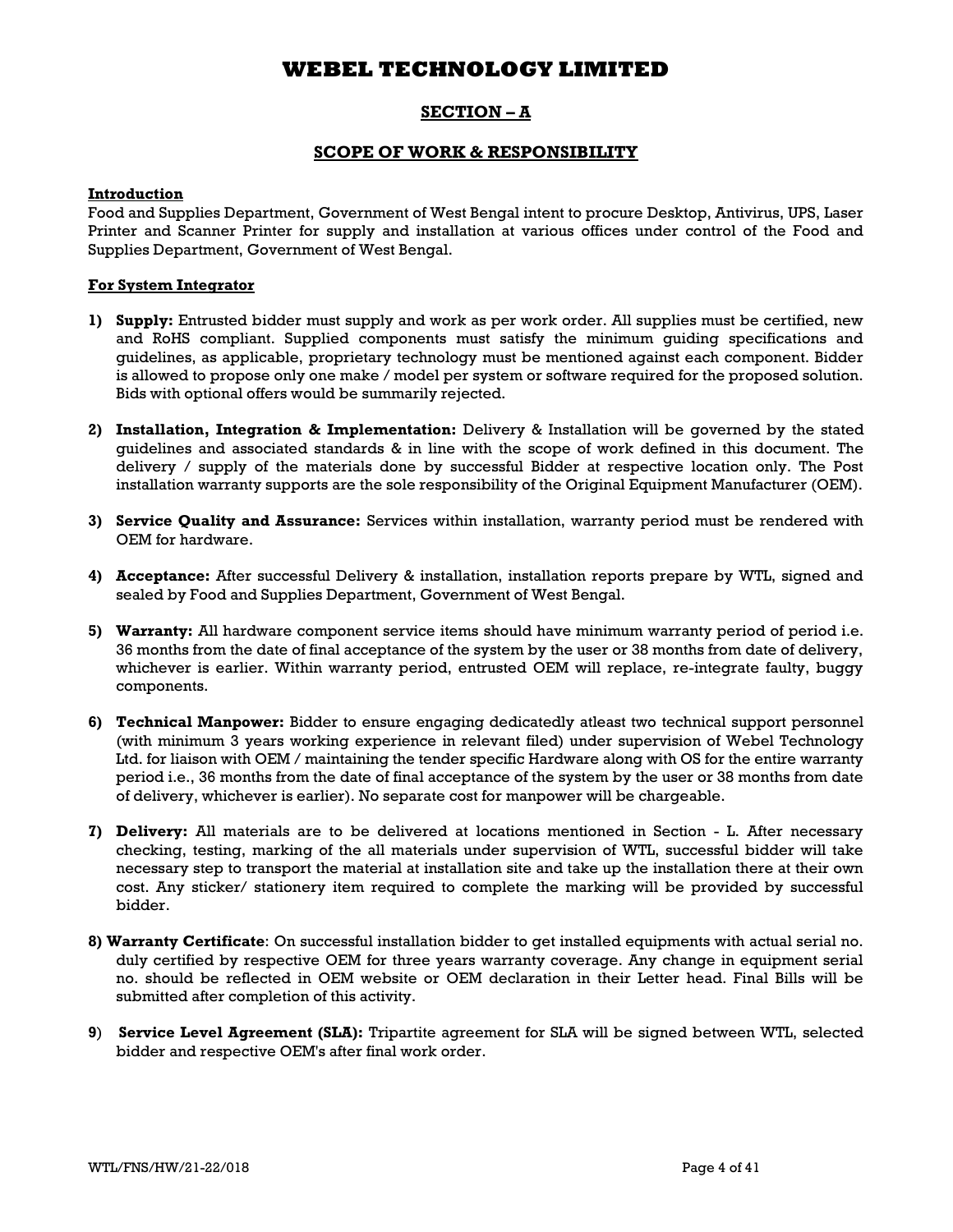## SECTION – B

## ELIGIBILITY CRITERIA

- 1. The bidder must be a company registered under Companies Act, 1956/2013 or Partnership or LLP or OPC or Proprietary Firm. Documentary (Certificate of incorporation/Relevant document) evidence to be submitted.
- 2. The bidder should have their presence in Kolkata with own office. Valid proof should be submitted along with the bid.
- 3. The bidder should have valid GST Registration Certificate & PAN. Bidder shall have to submit photocopy of the documents.
- 4. The bidder shall have executed "Similar Nature" of single order an amount not less than Rs.2.00 Crore in last four financial years and current financial year (considering FY - 2018-19, 2019-20, 2020-21) in Government Department/PSU/Autonomous Body any reputed organization. References order copy for the project to be provided.

OR

The bidder shall have executed "Similar Nature" of two orders in total amount not less than Rs.3.00 Crore in last three financial years and current financial year (considering FY - 2018-19, 2019-20, 2020-21) in Government Department/PSU/Autonomous Body any reputed organization. References order copy for the project to be provided

- 5. The bidder should have an average annual turnover of not less than Rs. 50.00 Crore each year in the last three financial years (considering FY –2017-18, 2018-19, 2019-20)). Bidder shall have to submit Audited Balance Sheet / Audited Accounts / Auditor Certificate in support of their claim.
- 6. Bidder should have local call center number & OEM should have Central Call Center number. Call Center details for Bidder & OEM with number & detailed to be submitted.
- 7. Tender specific Manufacturer's Authorizations for Desktop, Antivirus, UPS, Printer and Scanner must be submitted as per format (Section - J), without which the offer will be treated as nonresponsive and summarily rejected.
- 8. The bidder shall have Quality Certificate (ISO 9001:2015). Copy of Certificate to be submitted.
- 9. The Bidder must have Support Service Center with manpower in Kolkata and Service personal at least five Districts in West Bengal so that any call reported is attended within the response time. OEM for the corresponding products should have Support Service Center within Kolkata. The detailed Support Service with manpower for bidder & OEM should be submitted as per format  $(Section - K &L).$
- 10. The bidder shall not have been blacklisted by any State/Central Government or PSU Organization or bilateral / multilateral funding agencies for breach of ethical conduct or fraudulent practices as on date of submission of the proposal (as per DIT guidance note issued on 26-Dec-2011). Declaration on bidder's letter head to be submitted.
- 11. The bidder shall submit Bid Form (Section E) duly signed by the authorized signatory of the company as per the format enclosed. Deviation in format may not be accepted.
- 12. Bidder shall submit NIT Declaration (Section T) duly signed by the authorized signatory of the company as per the format. Deviation in format may not be accepted.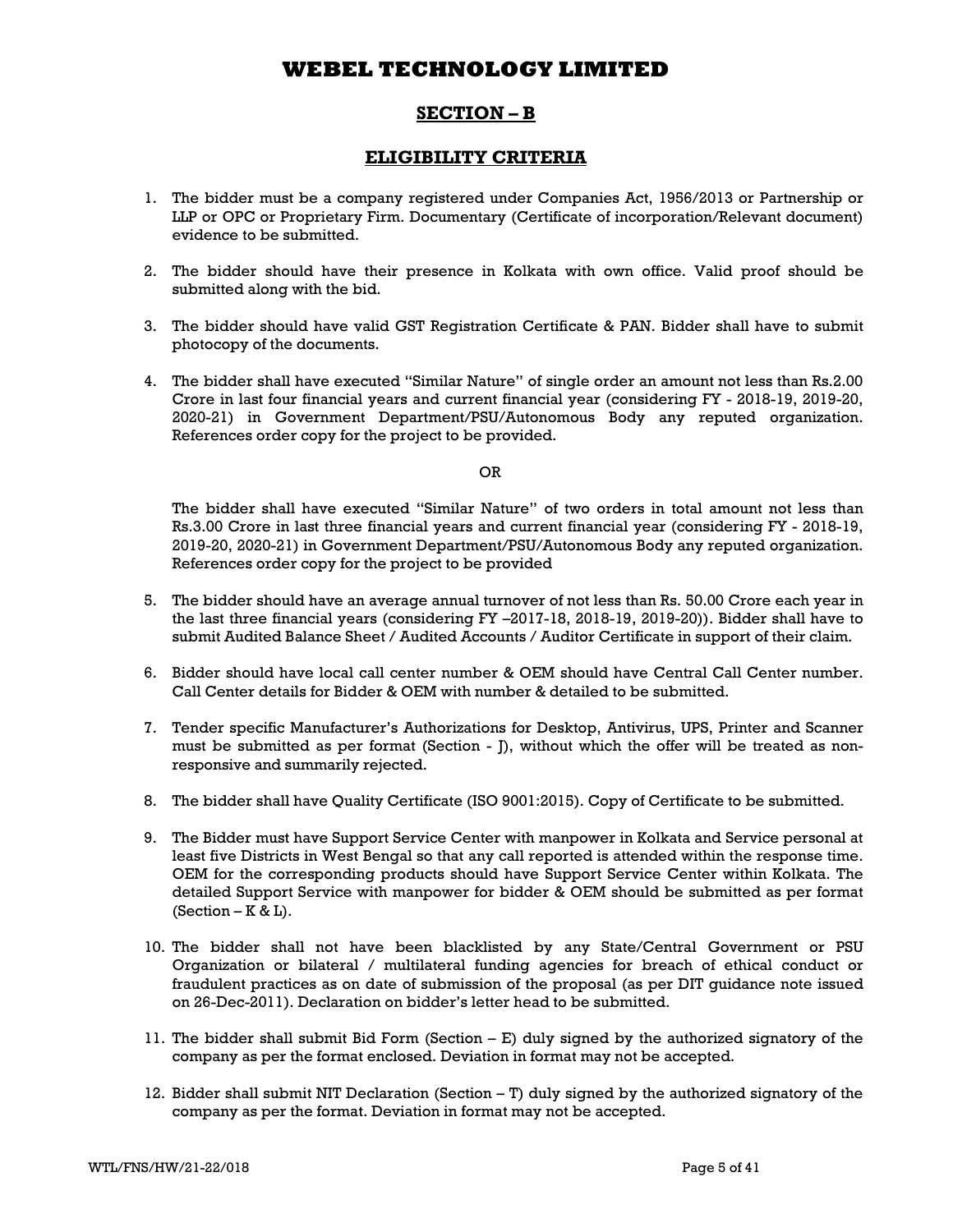# SECTION – C

# DATE AND TIME SCHEDULE

| <b>S1. No.</b> | <b>Particulars</b>                                                                                             | Date & Time                   |
|----------------|----------------------------------------------------------------------------------------------------------------|-------------------------------|
| 1              | Date of uploading of N.I.T. & other Documents (online)<br>(Publishing Date)                                    | 07.09.2021                    |
| $\overline{2}$ | Documents download/sale start date (Online)                                                                    | 07.09.2021                    |
| 3              | Last Date and time of sending the queries (Offline)                                                            | 13.09.2021 & 15.00 hrs.       |
| 4              | Pre Bid Meeting (On Line)                                                                                      | 14.09.2021 & 11.30 hrs.       |
| 5              | Corrigendum, if any will be published (On Line)                                                                |                               |
| 6              | Bid Submission start date & time (On line)                                                                     | 23.09.2021 & 14.00 hrs.       |
| $\mathbf{7}$   | Last Date & time of submission of Earnest Money Deposit<br>& submission of remittance details                  | Before Uploading of<br>Tender |
| 8              | Last Date & time of submission of Tender Fee &<br>submission of remittance details                             | Before Uploading of<br>Tender |
| 9              | Bid Submission closing date & time (On line)                                                                   | 28.09.2021 & 12.00 hrs.       |
| 10             | Bid opening date & time for Technical Proposals (On line)                                                      | 30.09.2021 & 12.00 hrs.       |
| 11             | Date of uploading the final list of Technically Qualified<br>Bidder (online) after disposal of appeals, if any |                               |
| 12             | Date for opening of Financial Bid (Online)                                                                     |                               |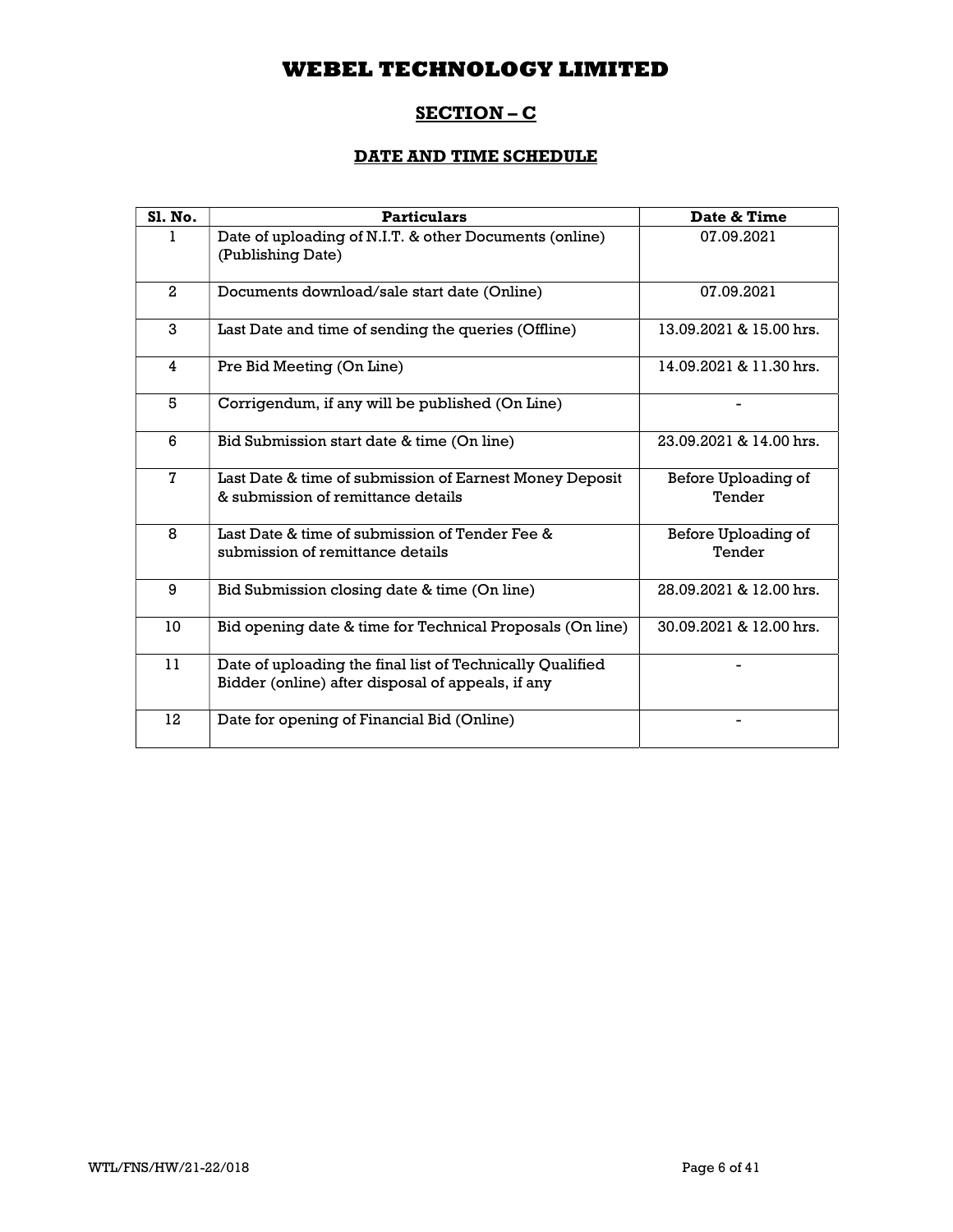## SECTION – D

## INSTRUCTIONS TO BIDDER

### 1. Definitions

In this document, the following terms shall have following respective meanings:

"Acceptance Test Document" means a document, which defines procedures for testing the functioning of installed system. The document will be finalized with the contractor within 7 days of issuance of the Letter of Award.

"Bidder" means any firm offering the solution(s), service(s) and /or materials required in the RFP. The word Bidder when used in the pre award period shall be synonymous with Bidder, and when used after award of the Contract shall mean the successful Bidder.

"Contract" is used synonymously with Agreement.

"Contract Price" means the price to be paid to the Contractor for providing the Solution, in accordance with the payment terms.

"Contractor" means the Bidder whose bid to perform the Contract has been accepted by Tender Committee and is named as such in the Letter of Award.

"Default Notice" shall mean the written notice of Default of the Agreement issued by one Party to the other.

"Installation" shall mean installation of supplied Hardware.

"Fraudulent Practice" means a misrepresentation of facts in order to influence a procurement process or the execution of a Contract and includes collusive practice among Bidders (prior to or after Bid submission) designed to establish Bid prices at artificial noncompetitive levels and to deprive the Directorate of Commercial Taxes and eventually Gov. of W. Bengal of the benefits of free and open competition.

"Good Industry Practice" shall mean the exercise of that degree of skill, diligence and prudence which would reasonably and ordinarily be expected from a reasonably skilled and experienced Operator engaged in the same type of undertaking under the same or similar circumstances.

"Government" / "Gov. of W. Bengal" means the Government of West Bengal.

"GoI" shall stand for the Government of India.

"GoWB" means Government of West Bengal

"Personnel" means persons hired by the Bidder as employees and assigned to the performance of the Infrastructure Solution or any part thereof.

"Similar Nature" means supply & installation of Desktop, UPS, Printer & Scanner at Different locations

"Project" Supply & Installation of Desktop, UPS, Printer & Scanner for Food and Supplies Department, Govt. of West Bengal

"Implementation Period" shall mean the period from the date of signing of the Agreement and up to the issuance of Final Acceptance Certificate for the project.

"Services" means the work to be performed by the Bidder pursuant to this Contract, as described in the detailed Scope of Work.

"Interest rate" means ,,364 days Government of India (GoI) Treasury Bills" rate.

"Law" shall mean any Act, notification, bye law, rules and regulations, directive, ordinance, order or instruction having the force of law enacted or issued by the Central Government and/ or the Government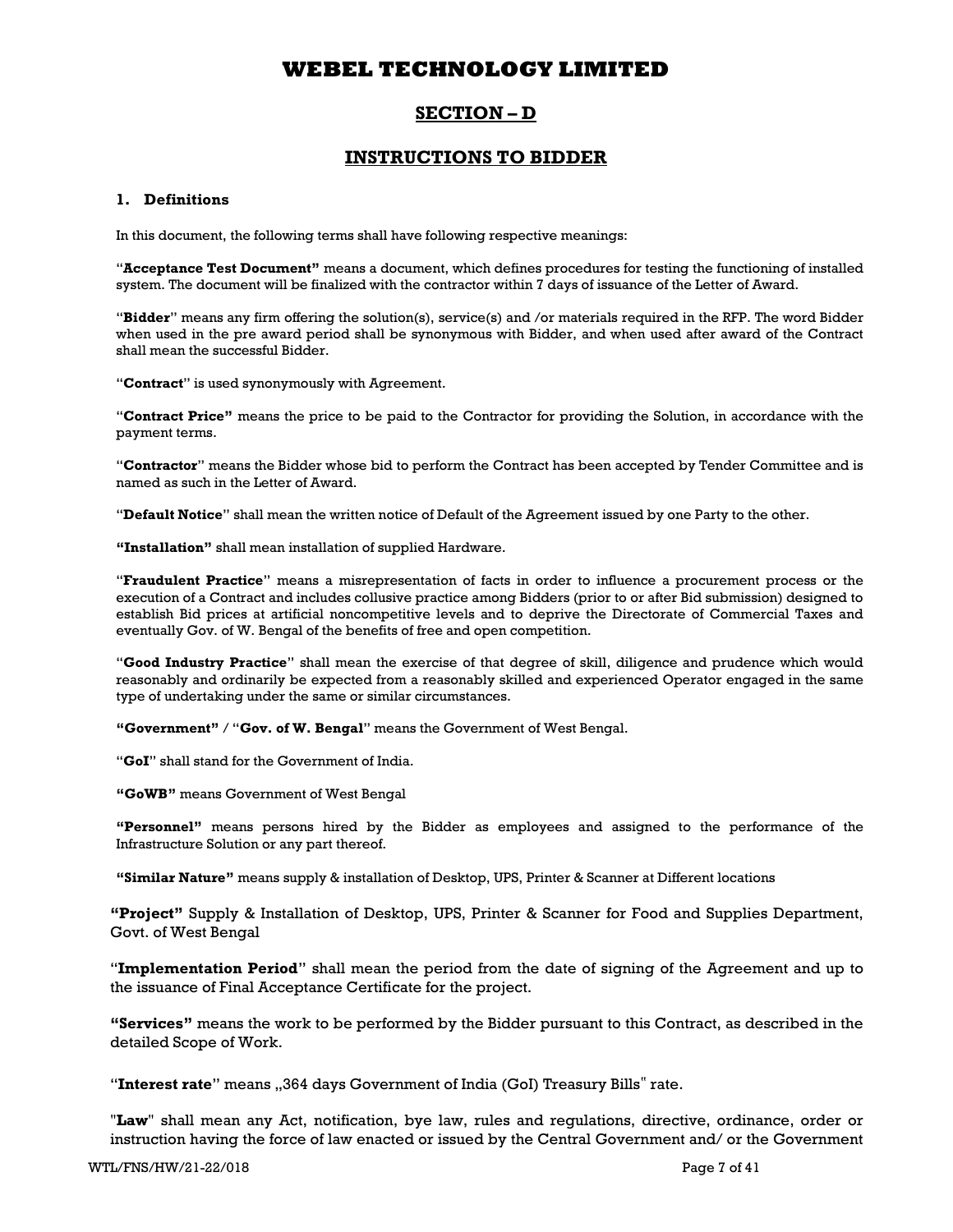of West Bengal or any other Government or regulatory authority or political subdivision of government agency.

"LOI" means issuing of Letter of Intent shall constitute the intention of the WTL to place the Purchase Order with the successful bidder.

"**Operator**" means the company providing the services under Agreement.

"Period of Agreement" means 3 years from the date of delivery or installation

"Requirements" shall mean and include schedules, details, description, statement of technical data, performance characteristics, standards (Indian as well as International) as applicable and specified in the Contract.

"FNS" shall mean Food and Supplies Department, Govt. of West Bengal

"Service" means provision of Contracted service viz., operation, maintenance and associated services for DEPLOYED SYSTEMS as per Section titled "Scope of Work "

"Termination Notice" means the written notice of termination of the Agreement issued by WTL

"Uptime" means the time period when specified services are available with specified technical and service standards as mentioned in section titled WARRANTY SUPPORT"

"%Uptime" means ratio of 'up time' (in minutes) as mentioned in section titled "Warranty support"

"Service Down Time" (SDT) means the time period when specified services with specified technical and operational requirements as mentioned in section titled "WARRANTY SUPPORT"" are not available to Gov. of W. Bengal and its user departments and organizations.

"WTL" means Webel Technology Limited a Gov. of W. Bengal undertaking.

### 2. Pre Bid Meeting

Pre Bid Meeting will be held on 14.09.2021 at 11.30 hrs. (On-Line Meeting). Bidder can send their queries as per format (Section - Q) to Manager (Purchase) (purchase@wtl.co.in). Only the queries received within the stipulated date prior to the Pre Bid Meeting will be answered. Interest bidders are requested to send mail to (purchase@wtl.co.in) for participation of online pre-bid meeting Based on request WTL will share meeting id / links for meeting. If there is any change in date and time then will inform.

### 3. COST OF BIDDING

The bidder shall bear all costs associated with the preparation and submission of the bid and WTL will no case be responsible for those costs regardless of the conduct or outcome of the bidding process.

### 4. BID DOCUMENT

Bidder is expected to examine all instructions, forms, terms and requirement in the bid document. The invitation to bid together with all its attachment thereto shall be considered to be read, understood and accepted by the bidder unless deviations are specifically stated in the seriatim by the bidder. Failure to furnish all information required by the bid document or a bid not substantially responsive to the bid document in every respect may result of the bid.

### 5. AMENDMENT OF BID DOCUMENT

At any time prior to the deadline for submission of proposals, WTL reserves the right to add/modify/delete any portion of this document by issuance of an Corrigendum, which would be published on the website and will also be made available to the all the Bidder who have been issued the tender document. The Corrigendum shall be binding on all bidders and will form part of the bid documents.

### 6. MODIFICATION AND WITHDRAWAL OF BIDS

As per the bidding process available in the tender. The bidder cannot modify or withdraw its bid after submission.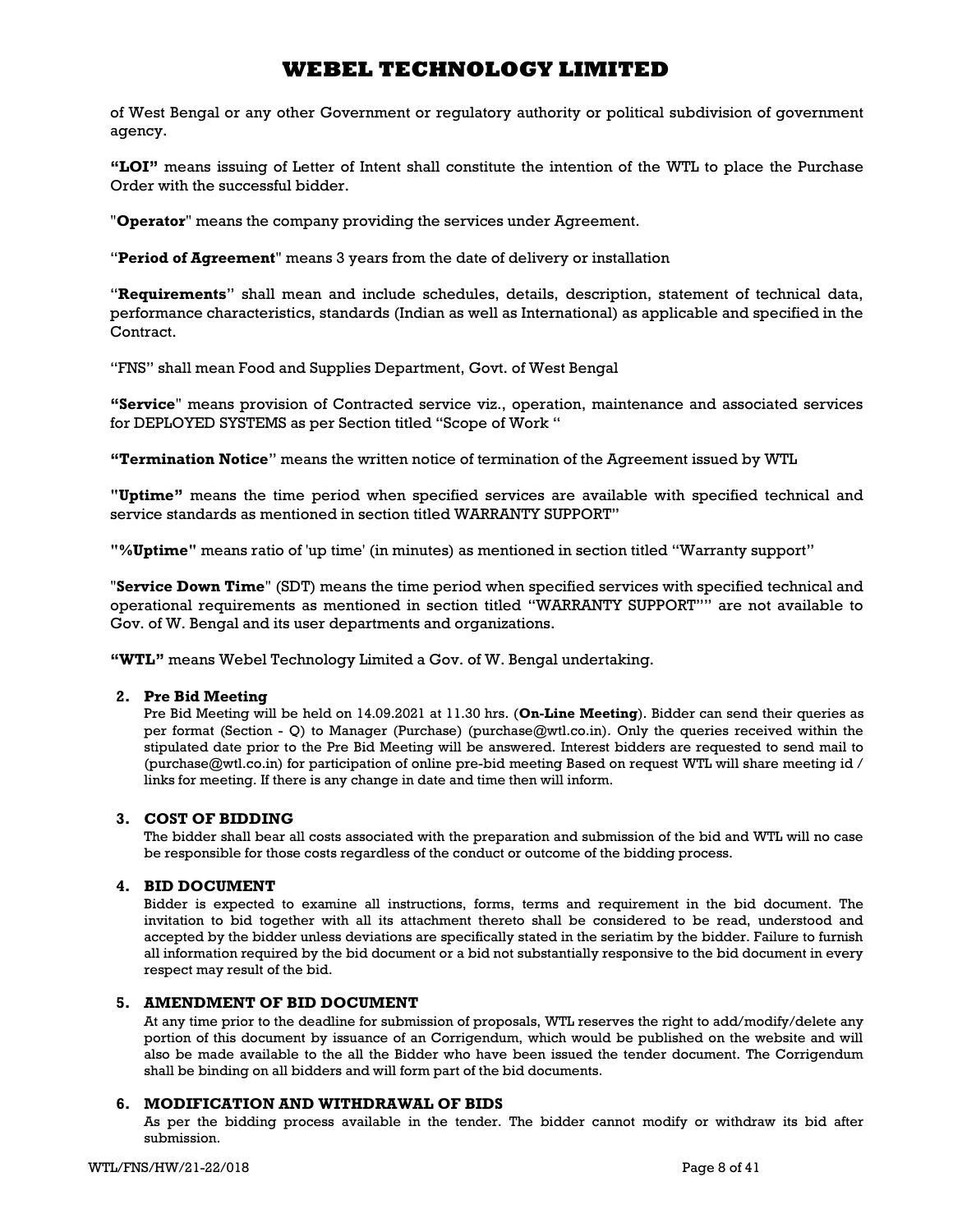### 7. LANGUAGE OF BID & CORRESPONDENCE

The proposal will be prepared by the Bidder in English language only. All the documents relating to the proposal (including brochures) supplied by the firm should also be in English, and the correspondence between the Bidder & WTL will be in English language only. The correspondence by fax/E-mail must be subsequently confirmed by a duly signed formal copy.

### 8. BIDDER'S SOLUTION

The bidders are requested to study the Bill of Material supplied with this document carefully. While working out the solution the bidder has to work with the broad minimum specification provided in the tender documents, conforming to the model, make and Part number (wherever provided). While submitting the bid the bidder has to detail out all components needed to complete the system BOM. The bidder is required quote for each item retaining all major components/sub system detailed and specified. As the contractor will be responsible for smooth functioning of the system, availability of spares during the tenure of the warranty period have to be take care by the contractor to maintain the guaranteed uptime.

### 9. EARNEST MONEY DEPOSIT (EMD) / TENDER FEE

The bidder shall furnish Online Receipt against payment of Tender Fees and Earnest Money Deposit.

### 10. REFUND OF EMD

EMD will be refunded to the unsuccessful bidders without interest by following guidelines of circular 3975- F(Y) dated 28/07/2016 on final selection of Successful Bidders.

### 11. FORMS AND FORMATS

The various inputs for the Techno Commercial as Financial Bids are to be submitted in the format specified. The bidder shall use the form, wherever specified, to provide relevant information. If form does not provide space for any required information, space at the end of the form or additional sheets shall be used to convey the said information. For all other cases, the bidder shall design a form to hold the required information.

### 12. LACK OF INFORMATION TO BIDDER

The bidder shall be deemed to have carefully examined the Bid document to his entire satisfaction. Any lack of information shall not relieve the bidder of his responsibility to fulfill his obligation under the bid. If bidder has any queries relating to bid document then he can send the queries before the Pre Bid Meeting.

### 13. CONTRACT EXECUTION

On receipt of the Letter of Award the contractor should submit a Performance Bank Guarantee (PBG) equivalent to 10% of the total contract value within three weeks from the date of receipt of Letter of Award/Order. The PBG should be valid for six months more than the warranty period. All delivery of the material will have to be completed within 45 days from the date of acceptance of contract and the contractor has to ensure all activities leading to the commissioning of the contract to be completed within 75 days from the date of award. Subsequent to the award of contract, the contractor will have to arrange for the requisite material as per BOM.

### 14. TIME SCHEDULE FOR DELIVERY & INSTALLATION

All material to be delivered within eight weeks from the date order.

### 15. LIQUIDATED DAMAGE / PENALTY

The job includes the supply and installation of materials mentioned in the tender document. In the event of failure to meet the job completion in stipulated date/time liquidated damage may be imposed on the contractor for sum not less than 0.5% of the contract value for that item/job for each week or part thereof, subject to a ceiling of 10% of the total contract value (excluding all taxes & duties and other charges). In the event of LD exceeds 10% of the order value, WTL reserves the right to terminate the contract and WTL will get the job completed by any other competent party. The difference of cost incurred by WTL will be recovered from the contractor and PBG will be invoked.

### 16. LIABILITY

In case of a default on bidder's part or other liability, WTL shall be entitled to recover damages from the Contractor. In each such instance, regardless of the basis on which WTL is entitled to claim damages from the Contractor (including fundamental breach, negligence, misrepresentation, or other contract or tort claim), Contractor shall be liable for no more than:

- Payment referred to in the Patents and Copyrights clause.
- Liability for bodily injury (including death) or damage to real property and tangible personal property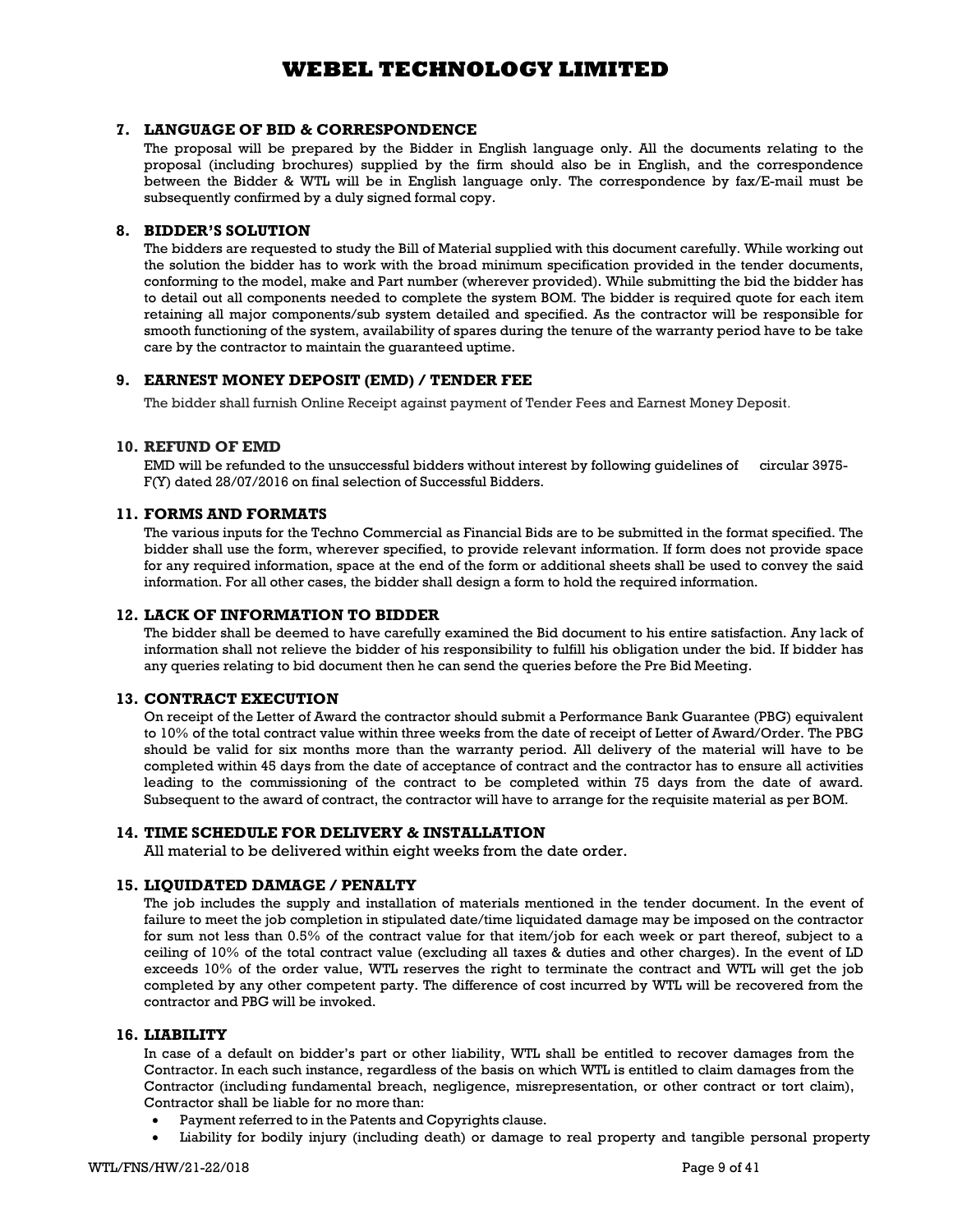limited to that cause by the Contractor's negligence.

- As to any other actual damage arising in any situation involving non-performance by Contractor pursuant to or in any way related to the subject of this Agreement, the charge paid by WTL for the individual product or Service that is the subject of the Claim. However, the contractor shall not be liable for
- For any indirect, consequential loss or damage, lost profits, third party loss or damage to property or loss of or damage to data.

For any direct loss or damage that exceeds the total payment for Contract Price made or expected to be made to the Contractor hereunder.

### 17. PATENTS & COPYRIGHT

If a third party claims that a product delivered by the Contractor to WTL infringes that party's patent or copyright, the Contractor shall defend WTL against that claim at Contractor's expense and pay all costs, damages, and attorney's fees that a court finally awards or that are included in a settlement approved by the Contractor, provided that WTL.

- Promptly notifies Contractor in writing of the claim
- Allows Contractor to control and co-operate with Contractor in the defense and any related settlement negotiations.

Remedies: If such a claim is made or appears likely to be made, WTL would permit Contractor to enable WTL to continue to use the product, or to modify it, or replace it with one that is at least functionally equivalent. If Contractor determines that none of these alternatives is reasonably available, WTL agrees to return the product to Contractor on Contractor's written request. Contractor will then give WTL a credit equal to for a machine. WTL's net book value (provided WTL has followed generally accepted accounting principles for a generally available software product produced by Contractor (Program) the amount paid by WTL or 12 months charges (whichever is lesser) and for materials the amount paid by WTL for the materials. These will be Contractor's entire obligation regarding any claim of infringement.

### 18. SUSPENSION OF WORK

WTL shall have the power at any time and from time to time by notice to the Contractor to delay or suspend the progress of the work or any part of the work due to any other adequate reasons and on receipt of such notice the contractor shall forthwith suspend further progress of the work until further notice from WTL. The Contractor shall recommence work immediately after receiving a notice to do so from WTL. The whole or any part of the time lost for such delay or suspension shall, if WTL in its absolute discretion thinks fit, but not otherwise, be added to the time allowed for completion.

### 19. TERMS OF PAYMENT

Payment terms will be on back-to-back basis and upon completion of installation, i.e., payment will be made after 15 days upon receipt of payment from relevant customer, i.e., Food and Supplies Department, Government of West Bengal.

#### 20. GOVERNING LAWS

This contract should be governed by and interpreted by Arbitration clause in accordance with Laws in force in India. The courts at Kolkata shall have exclusive jurisdiction in all matters arising under the contract. The selected vendor shall keep himself fully informed of all current national, state and municipal law and ordinances. The selected vendor shall at their own expense, obtain all necessary permits and license and pay all fees and taxes required by law. These will be selected vendor's entire obligation regarding any claim of infringement. The selected vendor hereto agrees that it shall comply with all applicable union, state and local laws, ordinances, regulations and codes in performing its obligations hereunder, including the procurement of licenses, permits certificates and payment of taxes where required. The selected vendor shall establish and maintain all proper records (particularly, but without limitation, accounting records) required by any law, code/practice of corporate policy applicable to it from time to time including records and returns as applicable under labor legislation.

#### 21. CORRUPT OR FRAUDULENT

The Tender Committee requires that the bidders under this Tender observe the highest standards of ethics during the procurement and execution of such contracts. For this purpose, the definition of corrupt and fraudulent practices will follow the provisions of the relevant laws in force. The Tender Committee will reject a proposal for award if it detects that the bidder has engaged in corrupt or fraudulent practices in competing for the contract in question. The Tender Committee will declare a firm ineligible, either indefinitely or for a stated period of time, if it at any time determines that the firm has engaged in corrupt and fraudulent practices in competing for, or in executing, a contract.

### 22. BIDING CLAUSE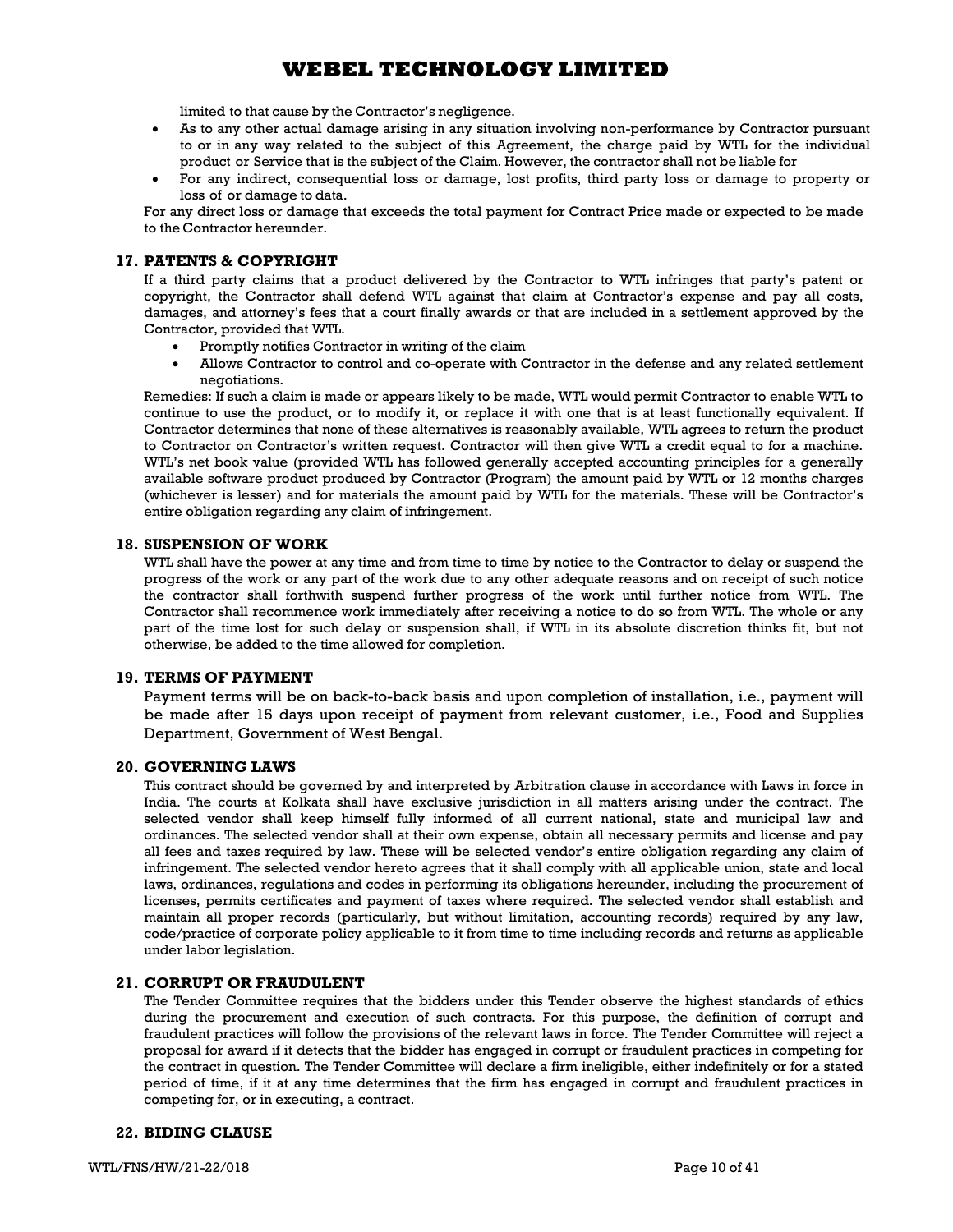All decisions taken by the Tender Committee regarding the processing of this tender and award of contract shall be final and binding on all parties concerned.

The Tender Committee reserves the right:

- To vary, modify, revise, amend or change any of the terms and conditions mentioned above and,
- To reject any or all the Tender/s without assigning any reason whatsoever thereof or to annul the bidding process and reject all bids at any time prior to award of contract, without thereby incurring any liability to the affected bidder(s) or any obligation to inform the affected bidder(s) of the grounds for such decision.

### 23. WORKMEN'S COMPENSATION

In every case in which by virtue of the provision of the workmen's compensation Act 1923 or any other relevant acts and rules, compensation to a workmen employed by the contractor, is payable, then this should be done by the Contractor. If WTL is obliged to make any compensation under the said rules and acts, then the amount shall be recovered without prejudice, from the bills and due of the Contractor. WTL shall not be bound to contest any claim made against the Contractor in respect of workmen's compensation.

### 24. CONTRACTOR'S EMPLOYEES

The Contractor shall comply with the provision of all labour legislation including the requirement of the payment of Wage Act 1936 and the rules framed there under and modifications thereof in respect of men employed by him in carrying out the contract. The Contractor must ensure that he complies with PF, ESI regulation for all his deployed employees. The Contractor shall see that all authorized Sub Contractors under him similarly complied with the above requirement.

### 25. SAFETY MEASURES

The Contractor shall in the course of execution of the work take all necessary precaution for the protection of all persons and property. The Contractor shall take adequate measures to protect the work and present accident during the work. In the event of any accident to any person or persons or damage or injury of any description to any person or property due to failure on the part of the contractor in taking proper precautionary measures the contractor shall be responsible for and must make good the loss the damage at his own cost to the satisfaction of the department and employees of the department shall be indemnified from all claims or liabilities arising there from or any expenses incurred on account thereof.

### 26. EQUIPMENT

All tools & tackles necessary for the work shall have to be procured by the contractor unless other wise specified elsewhere in these tender documents. The equipment used by the contractor for a particular work must be appropriate for the type of work. The contractor shall maintain the equipment used on the work properly so that they are in good working condition. In no case shall the contractor use defective or imperfect equipment in the work. The contractor shall arrange to replace or repair all defective equipment so that the progress of the work is not hampered. No defective equipment should be left at the site of work and the department shall not be responsible for any loss or damage to any of these equipments during the course of the execution of the work.

### 27. SUB-CONTRACT

The purchaser (WTL) does not recognize the existence of Sub-Contractors. The Contractor's responsibility is not transferable. No consortium partner is allowed.

### 28. TERMINATION FOR DEFAULT

WTL may without prejudice to any other remedy or right of claim for breach of contract by giving not less than 30 days written notice of default sent to the contractor, terminate the order in whole or in part. If the contractor materially fails to render any or all the services within the time period specified in the contract or any extension thereof granted by WTL in writing and fails to remedy its failure within a period of thirty days after receipt of default notice from WTL. If the project (delivery, commissioning as well as warranty maintenance support is not carried out according to specification due to deficiency in service as per terms of the contract. In such case WTL will invoke the amount held back from the contractor as PBG.

### 29. BANKRUPTCY

If the contractor becomes bankrupt or have a receiving order made against him or compound with his creditors or being a corporation commence to be wound up, not being a voluntary winding up for the purpose only or amalgamation or reconstruction, or carry on their business under a receiver for the benefit of their creditors or any of them, WTL shall be at liberty to terminate the engagement forthwith without any notice in writing to the contractor or to the liquidator or receiver or to any person in whom the contractor may become vested and without any compensation to give such liquidator or receiver or other person the option of carrying out the engagement subject to their providing a guarantee for the due and faithful performance of the engagement up to an amount to be determined by WTL.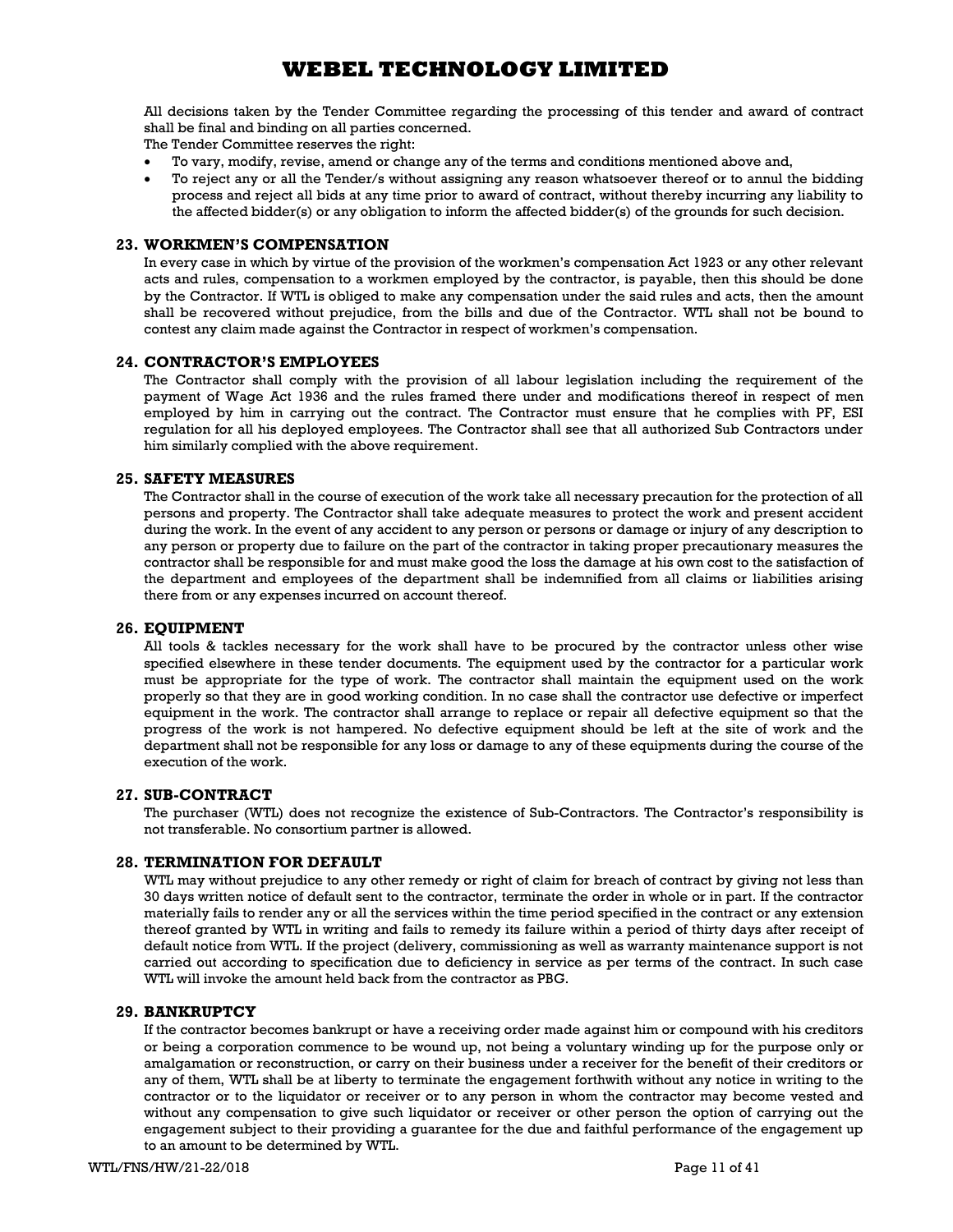### 30. FORCE MAJEURE

It is hereby defined as any cause, which is beyond the control of the Contractor or WTL as the case may be, which such party could not foresee or with a reasonable amount of diligence could not have foreseen and which substantially affect the performance of the contract, such as

- War, Hostilities or warlike operations (whether a state of war be declared or not), invasion, act of foreign enemy and civil war.
- Rebellion, revolution, insurrection, mutiny, usurpation of civil or military, government, conspiracy, riot, civil commotion and terrorist area.
- Confiscation, nationalization, mobilization, commandeering or requisition by or under the order of any government or de facto authority or ruler, or any other act or failure to act of any local state or national government authority.
- Strike, sabotage, lockout, embargo, import restriction, port congestion, lack of usual means of public transportation and communication, industrial dispute, shipwreck, shortage of power supply epidemics, quarantine and plague.
- Earthquake, landslide, volcanic activity, fire flood or inundation, tidal wave, typhoon or cyclone, hurricane, nuclear and pressure waves or other natural or physical disaster.

If either party is prevented, hindered or delayed from or in performing any of its obligations under the Contract by an event of Force Majeure, then it shall notify the other in writing of the occurrence of such event and the circumstances of the event of Force Majeure within fourteen days after the occurrence of such event. The party who has given such notice shall be excused from the performance or punctual performance of its obligations under the Contract for so long as the relevant event of Force Majeure continues and to the extent that such party's performance is prevented, hindered or delayed.

The party or parties affected by the event of Force Majeure shall use reasonable efforts to mitigate the effect of the event of Force Majeure upto its or their performance of the Contract and to fulfill its or their obligation under the Contract but without prejudice to either party's right to terminate the Contract.

No delay or nonperformance by either party to this Contract caused by the occurrence of any event of Force Majeure shall.

- Constitute a default or breach of the contract.
- Give rise to any claim fro damages or additional cost or expense occurred by the delay or nonperformance. If, and to the extent, that such delay or nonperformance is caused by the occurrence of an event of Force Majeure.

### 31. INSURANCE COVERAGE

Appropriate insurance to cover all solution components for the transit period and until the time of its acceptance at the respective site is to be taken by the contractor. As the contractor will carry the risk for the material in his books during transit, the contractor should arrange insurance for the total system as period from the dispatch till Acceptance Test is successfully achieved. Further the contractor is to take all required insurance coverage in respect of all its personnel who shall be working on this engagement.

### 32. WARRANTY

The Contractor will warranty that product supplied under the contract are newly made and are free from defects in the design, engineering and workmanship. The Contractor would be responsible for the up keep and maintenance of the infrastructure and necessary deliverables under the scope of work during the entire warranty period, i.e., 36 months from the date of final acceptance of the system by the customer or 38 months from date of delivery, whichever is earlier. The Contractor shall not, without the express prior written consent of WTL, assign to any third party of the contract or part thereof. Service support for the entire warranty period will be on site and comprehensive (including spares) and free of cost for the entire warranty period.

### 33. WARRANTY SUPPORT

The equipment supplied will be warranted against bad workmanship and manufacturing defects, as mentioned in Bill of Material, from the date of acceptance of the system whole or part. Service support for the entire warranty period will be on site and comprehensive (including spares and all software support) and free of cost for the entire warranty period.

On successful installation bidder to get installed equipments with actual serial no. duly certified by respective OEM for three years warranty coverage. Any change in equipment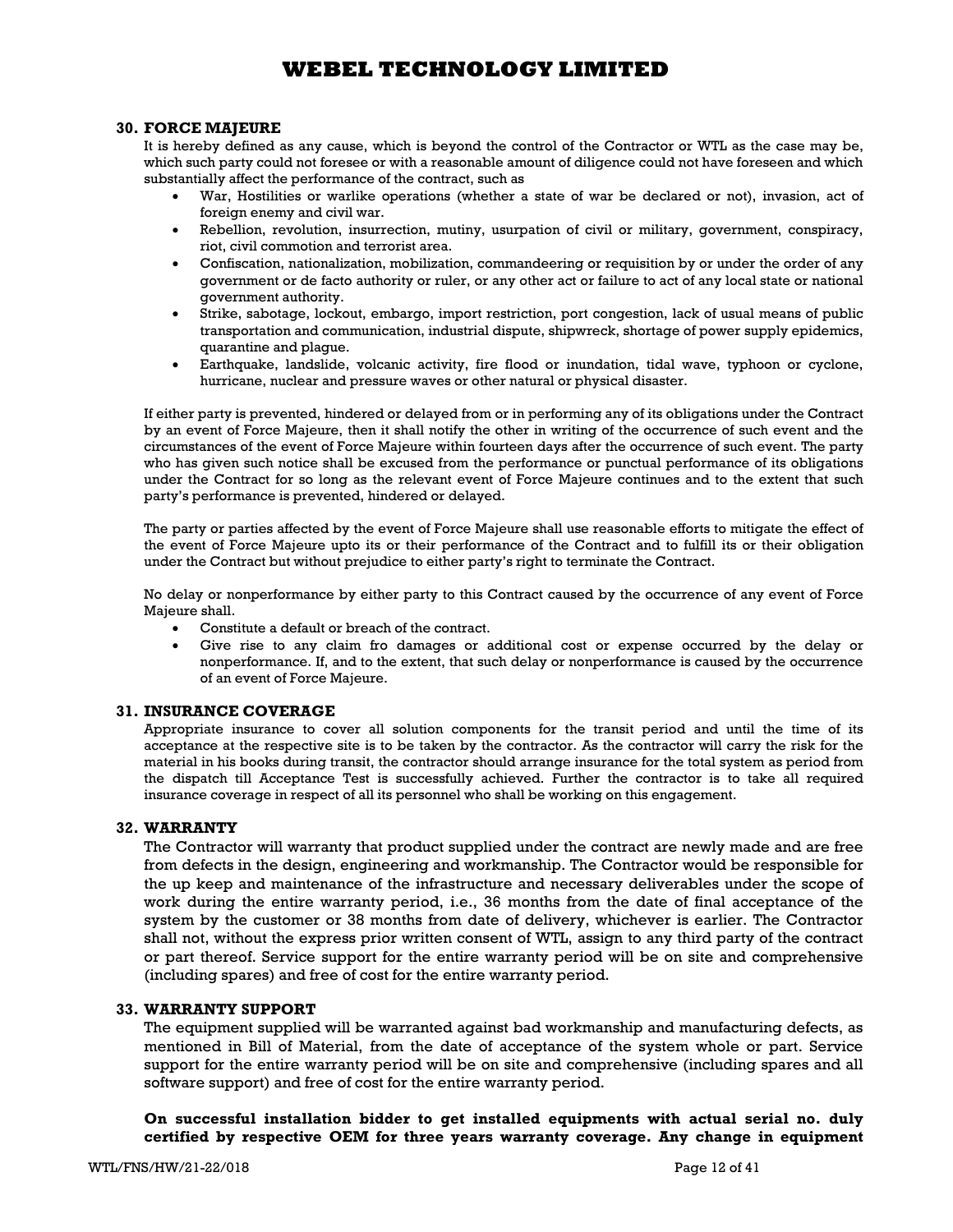serial no. should be reflected in due course. Bills will be submitted after completion of this activity.

The bidder should have a call centre working from at least 10 AM to 6 PM in Kolkata. The contact details of the call centre must be furnished along with the bid. Any call logged with the service centre must be given a running docket number to the person reporting the call.

The call log as well as resolution details have to be submitted to WTL on a fortnightly basis.

### Service Level

The average uptime averaged over each quarter should be as follows:

| Category           | <b>Uptime Requirement</b> | Response Time | Maximum       |
|--------------------|---------------------------|---------------|---------------|
|                    |                           | Requirement   | Downtime      |
|                    |                           |               | permitted per |
|                    |                           |               | instance      |
| Machine located in | 99.0%                     | 4 Hours       | 8 Hours       |
| Kolkata            |                           |               |               |
| <b>Other Sites</b> | 97.0%                     | 16 Hours      | 24 Hours      |

The bidder should locate his service personnel at strategic location so that any call reported is attended within the response time specified.

If the uptime goes below the prescribed limit in any quarter, the same will be noted. At the scheduled end of the warranty period the total of such deviation will be done and the contractor will have to extend the warranty support by the default time.

### The bidder should provide a detailed maintenance plan specifying service centre locations with existing manpower and their contact numbers.

### PENALTY

Penalty for deviation of warranty support clause no. 33 will be deducted.

### 34. PERFORMANCE BANK GUARANTEE (PBG)

As a guarantee for timely delivery, installation and commissioning of equipment as well as performance of onsite warranty support, as mentioned in Bill of Material, from the date of final acceptance of systems and pertaining to proper running of the systems, the bidder will have to submit 10% of the contract value as security in the form of Performance Bank Guarantee from any nationalized bank as per format enclosed (Section – Q).

### 35. SI/BIDDER/CONTRACTOR'S RESPONSIBILITIES

Refer Section – A (Scope of Work & Responsibility)

### 36. NO WAIVER OF RIGHTS

Neither the inspection by WTL or any of their agents nor any order by WTL for payment of money or any payment for or acceptance of the whole or any part of the works by WTL, nor any extension of time, nor any possession taken by WTL shall operate as a waiver of any provision of the contract or of any power reserved to WTL, or any right to damages here in provided, nor shall any waiver of any breach in the contract be held to be a waiver of any other subsequent breach.

### 37. GRAFTS, COMMISSIONS, GIFTS, ETC.

It is the Purchaser's policy to require that bidders, suppliers, contractors and consultants under contracts, observe the highest standard of ethics during the procurement and execution of such contracts. Any graft, commission, gift or advantage given, promised or offered by or on behalf of the contractor or his partner, agent, officers, director, employee or servant or any one on his or their behalf in relation to the obtaining or to the execution of this or any other contract with WTL shall in addition to any criminal liability which it may incur, subject the contractor to the cancellation of this and all other contracts and also to payment of any loss or damage to WTL resulting from any cancellation. WTL shall then be entitled to deduct the amount so payable from any monies otherwise due to the contractor under contract.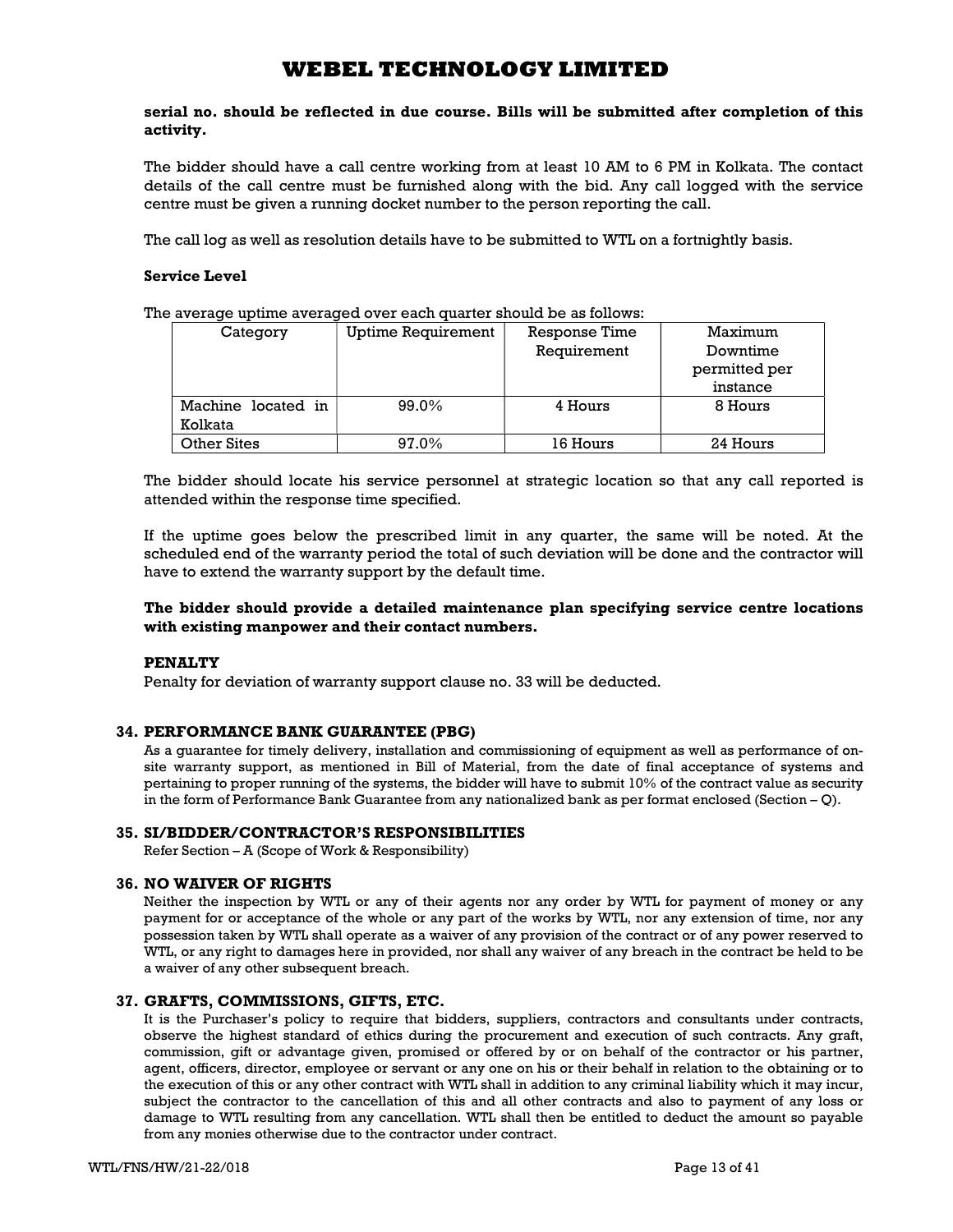### 38. ENFORCEMENT OF TERMS

The failure of either party to enforce at any time any of the provision of this contract or any rights in respect thereto or to exercise any option here in provided shall in no way be construed to be a waiver to such provisions, rights or options or in any way to affect the validity of the contract. The exercise by either party of any of its rights herein shall not preclude or prejudice either party from exercising the same or any other right it may have hereunder.

### 39. PERIOD OF VALIDITY OF OFFER

For the purpose of placing the order, the proposals shall remain valid till 180 days. During the period of validity of proposals, the rates quoted shall not change. In exceptional circumstances, WTL may ask for extension of the period of validity and such a request shall be binding on Bidders. WTL's request and the response to such a request by various Bidders shall be in writing. A Bidder agreeing to such an extension will not be permitted to increase its rates.

### 40. TAXES & DUTIES

- The prices shall be inclusive of all taxes & levies including GST and other statutory duties as applicable. Rate of taxes should be indicated separately in the Price Bid.
- Contract Price specified in Price Bid should be based on the taxes & duties and charges prevailing at the date one day prior to the last date of Bid submission.
- Statutory deduction, wherever applicable, shall be made from invoice as per government rules. Necessary certificate will be issued for such deductions.
- Bidder submitting a bid shall produce valid statutory documents / certificates with respect to GST, Income Tax, ROC, Prof. Tax, Trade Licence, etc. All such documents / certificates shall remain valid on the last date of tender submission.
- In case of inter-state transaction, WTL will provide "Waybill". However, statutory charges, if any will be borne by the bidder.
- GST component of the invoice of the bidder may be kept on hold in case there ia any mismatch / irregularity in GST return filling on the part of the bidder.

#### 41. DISCREPANCIES IN BID

- Discrepancy between description in words and figures, the rate which corresponds to the words quoted by the bidder shall be taken as correct.
- Discrepancy in the amount quoted by the bidder due to calculation mistake of the unit rate then the unit rate shall be regarded as firm.
- Discrepancy in totaling or carry forward in the amount quoted by the bidder shall be corrected.

### 42. BID DUE DATE

The online tender has to submitted not later than the due date and time specified in the Important Dates Sheet. WTL may as its discretion on giving reasonable notice by fax, or any other written communication to all prospective bidders who have been issued the bid documents, extend the bid due date, in which case all rights and obligations of the WTL and the bidders, previously subject to the bid due date, shall thereafter be subject to the new bid due date as extended.

#### 43. LATE BID

Any proposal received by WTL after the deadline for submission of proposals may not be accepted.

### 44. OPENING OF BID BY WTL

Bids shall be opened and downloaded electronically through operation of the process in the e-Tender portal in presence of Tender Committee. Bidders interested to remain present during electronic bid opening may attend the bid opening session at WTL premises at scheduled date & time.

### 45. CONTACTING WTL

Bidder shall not approach WTL officers beyond office hours and/or outside WTL office premises from the time of the Bid opening to the time of finalization of successful bidder. Any effort by bidder to influence WTL office in the decision on Bid evaluation, Bid comparison or finalization may result in rejection of the Bidder's offer. If the bidder wishes to bring additional information to the notice of WTL, it should be in writing following the procedure mentioned hereinabove.

### 46. WTL'S RIGHT TO REJECT ANY OR ALL BIDS

WTL reserves the right to reject any bid and to annul the bidding process and reject all bids at any time prior to award of Contract, without thereby incurring any liability to the affected bidder(s) or any obligation to inform the affected bidder(s) of the grounds for such decision.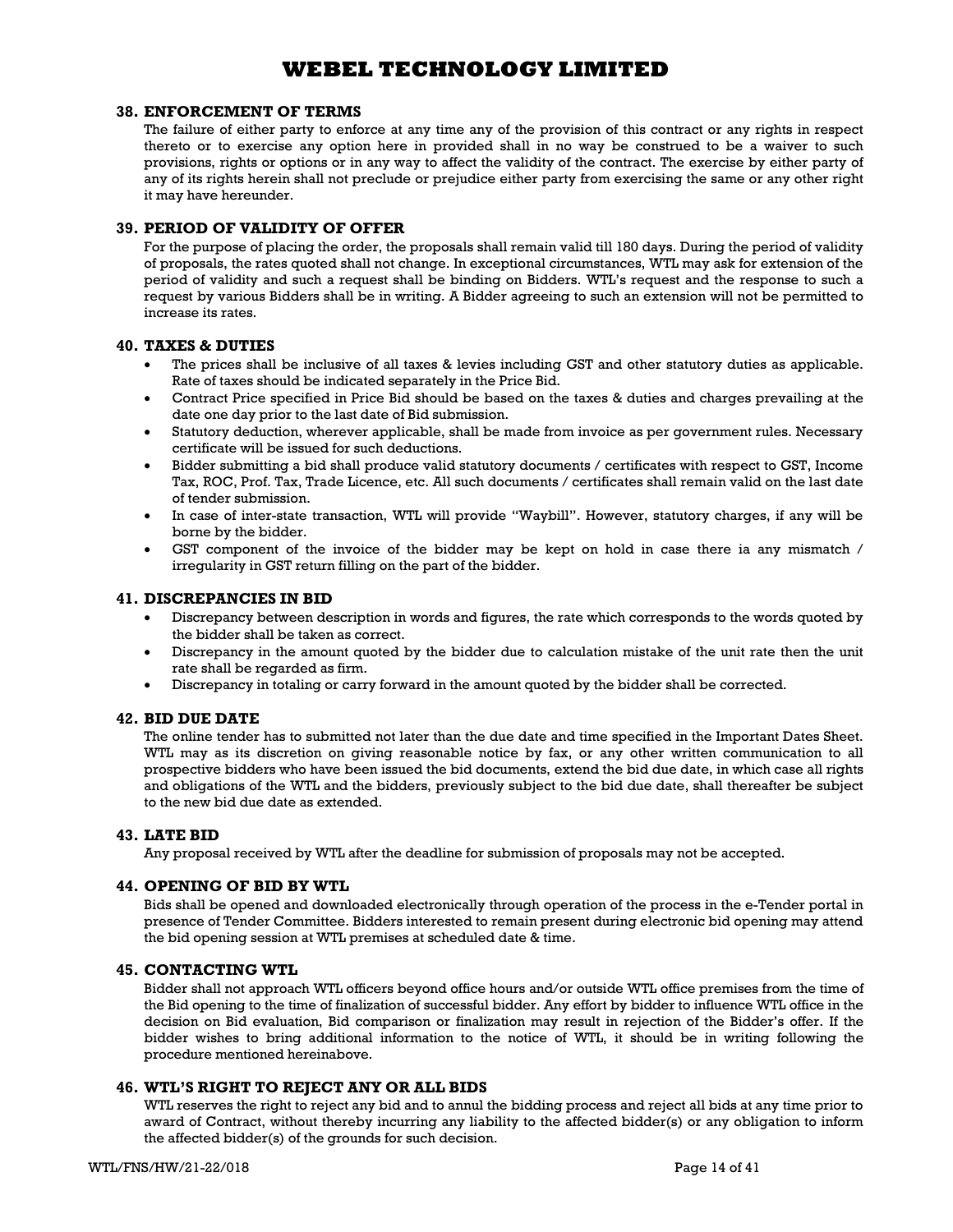### 47. BID CURRENCIES

Prices shall be quoted in Indian Rupees, inclusive of all prevailing GST, levies, duties, cess etc.

### 48. PRICE

- Price should be quoted in the Price Bid format only. No deviation in any form in the Price Bid sheet is acceptable.
- Price quoted should be firm, inclusive of packing, forwarding, insurance and freight charges.
- Percentage/specified amount of taxes & duties should be clearly mentioned otherwise WTL reserves the right to reject such vague offer.
- Price to be quoted inclusive of supply, installation & commissioning charges.

### 49. CANVASSING

Canvassing or support in any form for the acceptance of any tender is strictly prohibited. Any bidder doing so will render him liable to penalties, which may include removal of this name from the register of approved **Contractors** 

### 50. NON-TRANSFERABILITY OF TENDER

This tender document is not transferable.

#### 51. FORMATS AND SIGNING OF BID

The original and all copies of the proposals shall be neatly typed and shall be signed by an authorized signatory(ies) on behalf of the Bidder. The authorization shall be provided by written Power of Attorney accompanying the proposal. All pages of the proposal, except for un-amended printed literature, shall be initialed by the person or persons signing the proposal. The proposal shall contain no interlineations, erase or overwriting. In order to correct errors made by the Bidder, all corrections shall be done & initialed with date by the authorized signatory after striking out the original words/figures completely.

#### 52. WITHDRAWAL OF BID

Bid cannot be withdrawn during the interval between their submission and expiry of Bid's validity period. Fresh Bid may be called from eligible bidders for any additional item(s) of work not mentioned herein, if so required.

### 53. INTERPRETATION OF DOCUMENTS

If any bidder should find discrepancies or omission in the specifications or other tender documents, or if he should be in doubt as to the true meaning of any part thereof, he shall make a written request to the tender inviting authority for correction/clarification or interpretation or can put in a separate sheet along with his technical bid document.

### 54. SPLITTING OF THE CONTRACT AND CURTAILMENT OF WORK

WTL reserve the right to split up and distribute the work among the successful bidders and to curtail any item of work in the schedule partly or fully.

### 55. PREPARATION OF TENDER

Tender shall be submitted in accordance with the following instructions:

- a) Tenders shall be submitted in the prescribed forms. Digital signatures shall be used. Where there is conflict between the words and the figures, the words shall govern.
- b) All notations must be in ink or type written. No erasing or overwriting will be permitted. Mistakes may be crossed out and corrections typed or written with ink adjacent thereto and must be initialed in ink by the person or persons signing the tender.
- c) Tenders shall not contain any recapitulation of the work to be done. Alternative proposals will not be considered unless called for. No written, oral, telegraphic or telephonic proposals for modifications will be acceptable.
- d) Tenders shall be uploaded as notified on or before the date and time set for the opening of tenders in the Notice Inviting Tenders.
- e) Tenders subject to any conditions or stipulations imposed by the bidder are liable to be rejected.
- f) Each and every page of the tender document must be signed with company seal by the bidder.
- g) Any bidder may withdraw his tender by written request at any time prior to the scheduled closing time for receipt of tenders and not thereafter.

### 56. PRE-DISPATCH INSTRUCTION

All materials / equipments supplied against the purchase order shall be subjected to Inspection, check and /or test by the authorized representative from WTL.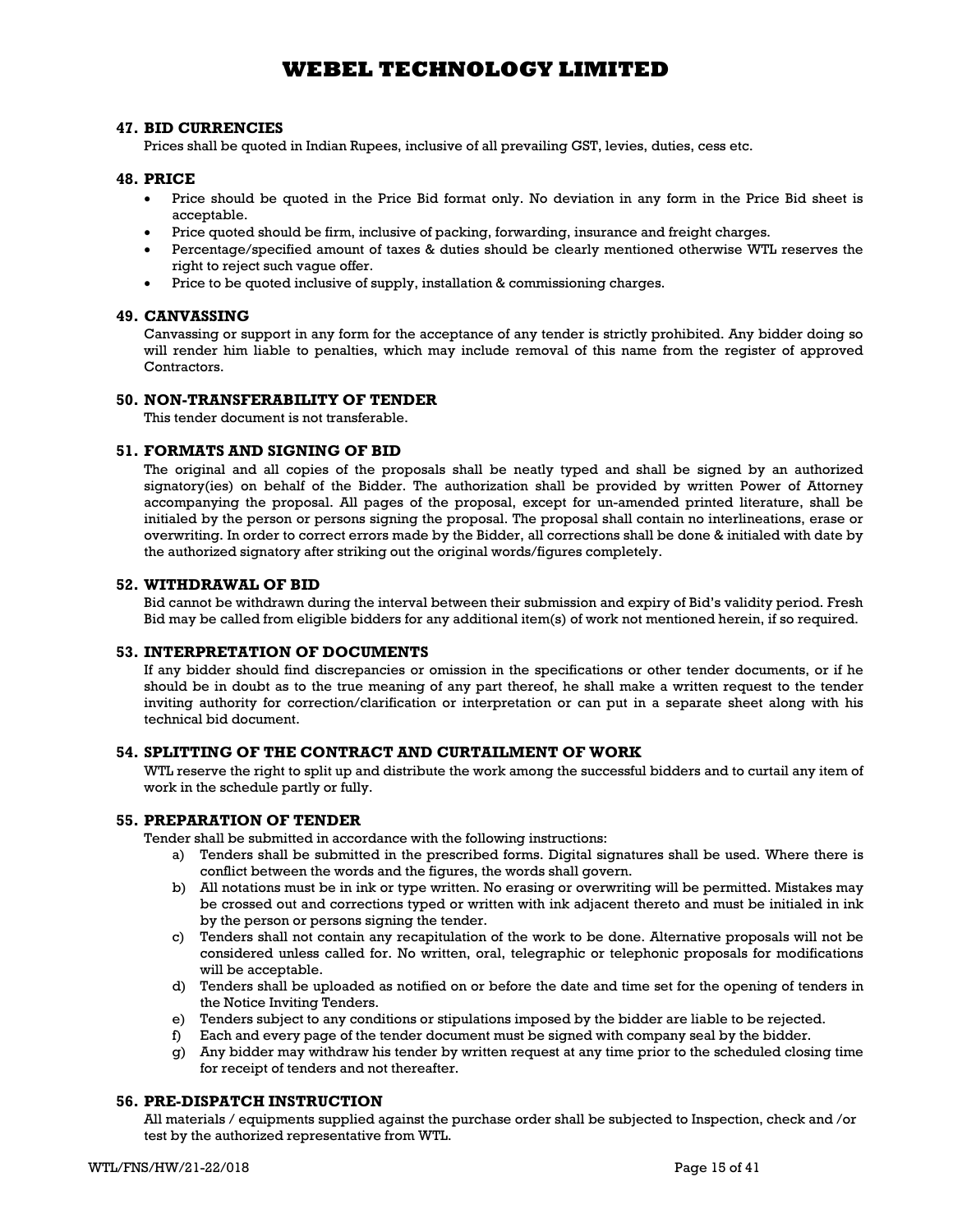#### 57. FINAL INSPECTION

Final inspection will be carried by the authorized representative from WTL.

### 58. SITE INSPECTION

Bidder can inspect (at their own cost) the sites if required, for which they have to take necessary permission from WTL in writing. WTL will take at least four days to organize such permission.

### 59. ERASURES OR ALTERNATIONS

The offers with overwriting and erasures may make the tender liable for rejection if each of such overwriting/erasures/manuscript ions is not only signed by the authorized signatory of the bidder. There should be no hand-written material, corrections or alterations in the offer. Technical details must be completely filled up. Correct technical information of the product being offered must be filled in. Filling up of the information using terms such as "OK", "accepted", "noted", "as given in brochure/manual" is not acceptable. The Customer may treat offers not adhering to these guidelines as unacceptable. The Customer may, at its discretion, waive any minor non-conformity or any minor irregularity in the offer. This shall be binding on all bidders and the Tender Committee reserves the right for such waivers.

#### 60. COMPLIANCE WITH LAW

The contractor hereto agrees that it shall comply with all applicable union, state and local laws, ordinances, regulations and codes in performing its obligations hereunder, including the procurement of licenses, permits certificates and payment of taxes where required. The contractor shall establish and maintain all proper records (particularly, but without limitation, accounting records) required by any law, code/practice of corporate policy applicable to it from time to time including records and returns as applicable under labor legislation.

### 61. CLARIFICATION OF BIDS

During evaluation of the bids, the Customer/Tender Committee, at its discretion may ask the bidder for clarification of its bid. The request for the clarification and the response shall be in writing (fax/email) and no change in the substance of the bid shall seek offered or permitted.

### 62. DEEMED ACCEPTANCE

Deliverables will be deemed to be fully and finally accepted by Food and Supply Department in the event Food and Supply Department has not submitted such Deliverable Review Statement to Bidder/Implementation Partner before the expiration of the 30-days review period, or when Food and Supply Department uses the Deliverable in its business, whichever occurs earlier ("Deemed Acceptance").

### 63. QUALITY CONTROL

- The contractor is obliged to work closely with WTL and/or CTD, act within its authority and abide by directive issued by them on implementation activities.
- The contractor will abide by the safety measures and free WTL and CTD from all demands or responsibilities arising from accident/loss of life, the cause of which is due to their negligence. The bidder will pay all indemnities arising from such incidents and will not hold WTL and CTD responsible.
- The contractor will treat as confidential all data and information about the system, obtained in the execution of its responsibilities in strict confidence and will not reveal such information to any party without the prior written approval of WTL/CTD.
- WTL reserves the right to inspect all phases of contractor's operation to ensure conformity to the specifications. WTL shall have engineers, inspectors or other duly authorized representatives made known to the contractor, present during the progress of the work and such representatives shall have free access to the work at all times. The presence or absence of representatives of WTL does not relieve the contractor of the responsibility for quality control in all phases.
- The Court of Kolkata only will have the jurisdiction to deal with and decide any legal matters or dispute whatsoever arising out of the contract.

### 64. SITE NOT READY

The bidder shall not be in any manner liable for any delay arising out of Directorate of Commercial Taxes inability to make the site ready within the stipulated period.

#### 65. GENERAL TERMS

- a) All the pages of the bid document including documents submitted therein must be duly signed and stamped failing which the offer shall be liable to be rejected.
- b) All the documents to be submitted by the bidder along with their offer should be duly authenticated by the person signing the offer and if at any point of time during procurement process or subsequently it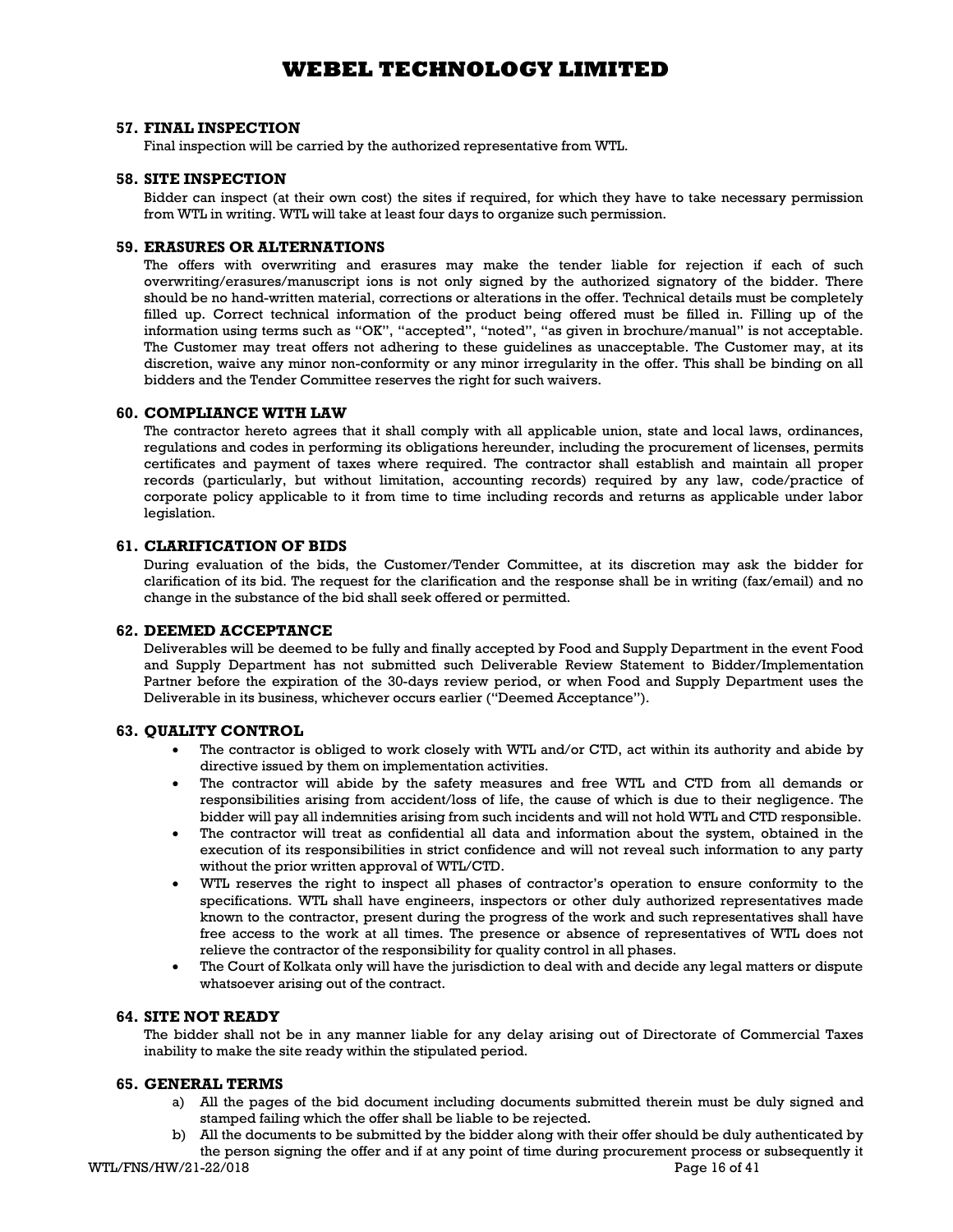is detected that documents submitted are forged/tampered/manipulated in any way, the total responsibility lies with the bidder and WTL reserves the full right to take action as may be deemed fit including rejection of the offer and such case is to be kept recorded for any future dealing with them.

- c) No Technical/Commercial clarification will be entertained after opening of the tender.
- d) Overwriting and erasures may make the tender liable for rejection if each of such overwriting/erasures/manuscription is not only signed by the authorized signatory of the bidder. All overwriting should be separately written and signed by the authorized signatory of the bidder.
- e) Quantity mentioned in the tender document is indicative only and orders shall be placed subject to actual requirement. WTL reserve the right to increase or decrease the quantity specified in the tender.
- f) WTL reserve the right to reject or accept or withdraw the tender in full or part as the case may be without assigning the reasons thereof. No dispute of any kind can be raised the right of buyer in any court of law or elsewhere.
- g) WTL reserve the right to ask for clarification in the bid documents submitted by the bidder. Documents may be taken if decided by the committee.
- h) Supporting technical brochures / catalogues indicating each feature in respect of offered model and make must be submitted along with the offer, in absence of which the offer is liable to be ignored.
- i) No dispute by the bidders in regard to Technical/Commercial points will be entertained by WTL and decision taken by the Tender Committee will be final.
- j) Discrepancy in the amount quoted by the bidder due to calculation mistake, the unit rate shall be regarded as firm and the totaling or carry in the amount quoted by the bidder shall be corrected accordingly.
- k) The price offers shall remain firm within the currency of contract and no escalation of price will be allowed.
- l) The acceptance of the tender will rest with the accepting authority who is not bound to accept the lowest or any tender and reserves the right to reject in part or in full any or all tender(s) received and to split up the work among participants without assigning any reason thereof.
- m) The customer/WTL at its discretion may extend the deadline for the submission of Bids.
- n) The Court of Kolkata only will have the jurisdiction to deal with and decide any legal matters or dispute whatsoever arising out of the contract.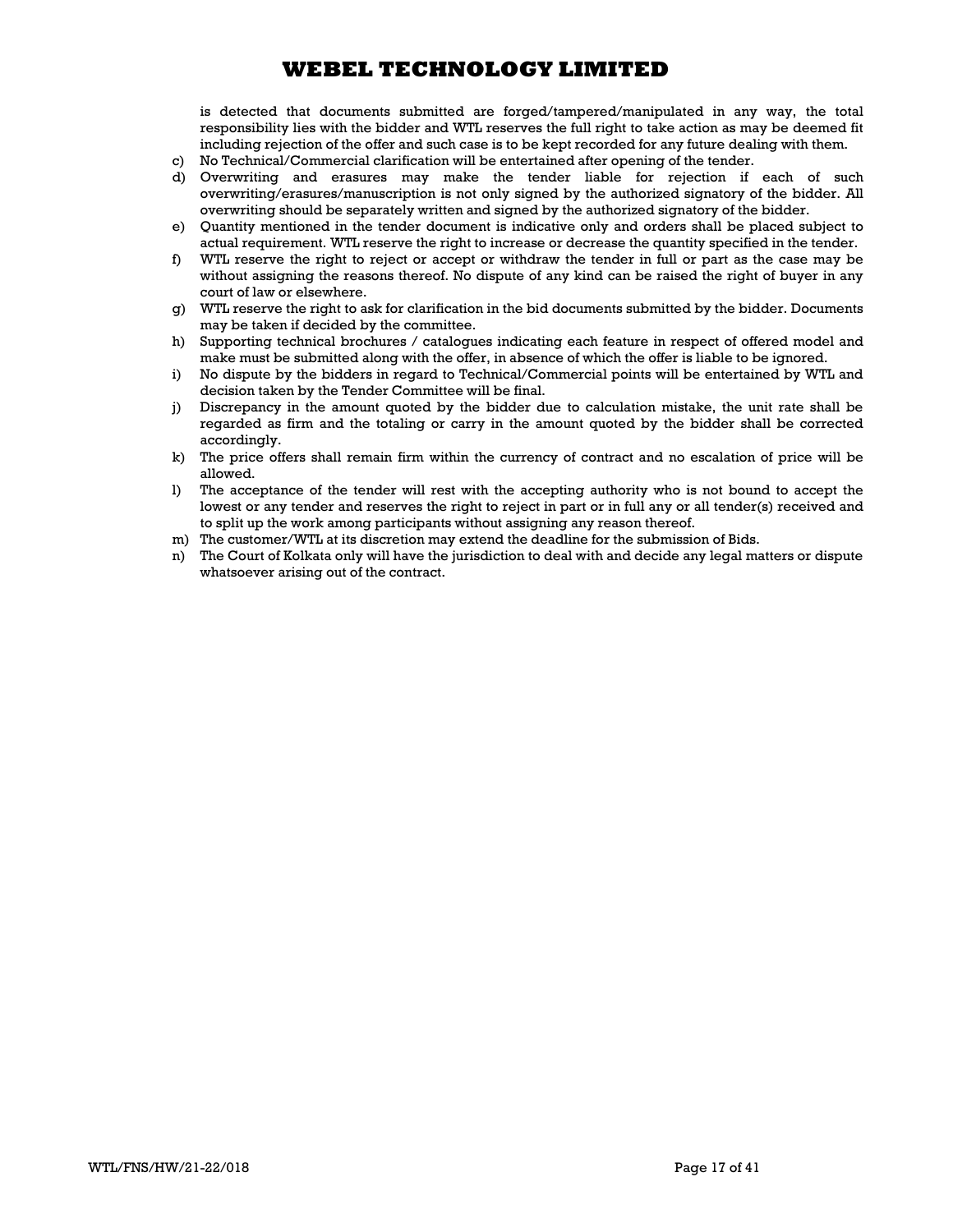## SECTION – E

## BID FORM

(Bidders are requested to furnish the Bid Form in the Format given in this section, filling the entire Blank and to be submitted on Letter Head in original)

To Webel Technology Limited Plot – 5, Block – BP, Sector - V, Salt Lake City, Kolkata – 700091.

### Sub: Supply & Installation of Desktop, UPS, Printer and Scanner for Food and Supplies Department, GoWB.

Dear Sir,

- 1. We the undersigned bidder/(s), having read and examined in details the specifications and other documents of the subject tender no. WTL/FNS/HW/21-22/018 dated 07.09.2021, do hereby propose to execute the job as per specification as set forth in your Bid documents.
- 2. The prices of all items stated in the bid are firm during the entire period of job irrespective of date of completion and not subject to any price adjusted as per in line with the bidding documents. All prices and other terms & conditions of this proposal are valid for a period of 180 (one hundred eighty) days from the date of opening of bid. We further declare that prices stated in our proposal are in accordance with your bidding.
- 3. We confirm that our bid prices include all other taxes and duties and levies applicable on bought out components, materials, equipments and other items and confirm that any such taxes, duties and levies additionally payable shall be to our account.
- 4. Earnest Money Deposit: We have transferred EMD amount online through e-Tender portal.
- 5. We declare that items shall be executed strictly in accordance with the specifications and documents irrespective of whatever has been stated to the contrary anywhere else in our proposal. Further, we agree that additional conditions, deviations, if any, found in the proposal documents other than those stated in our deviation schedule, save that pertaining to any rebates offered shall not be given effect to.
- 6. If this proposal is accepted by you, we agree to provide services and complete the entire work, in accordance with schedule indicated in the proposal. We fully understand that the work completion schedule stipulated in the proposal is the essence of the job, if awarded.
- 7. We further agree that if our proposal is accepted, we shall provide a Performance Bank Guarantee of the value equivalent to ten percent (10%) of the Order value as stipulated in Financial Bid (BOQ).
- 8. We agree that WTL reserves the right to accept in full/part or reject any or all the bids received or split order within successful bidders without any explanation to bidders and his decision on the subject will be final and binding on Bidder.

Dated, this …………………..day of ……………………2021

Thanking you, we remain,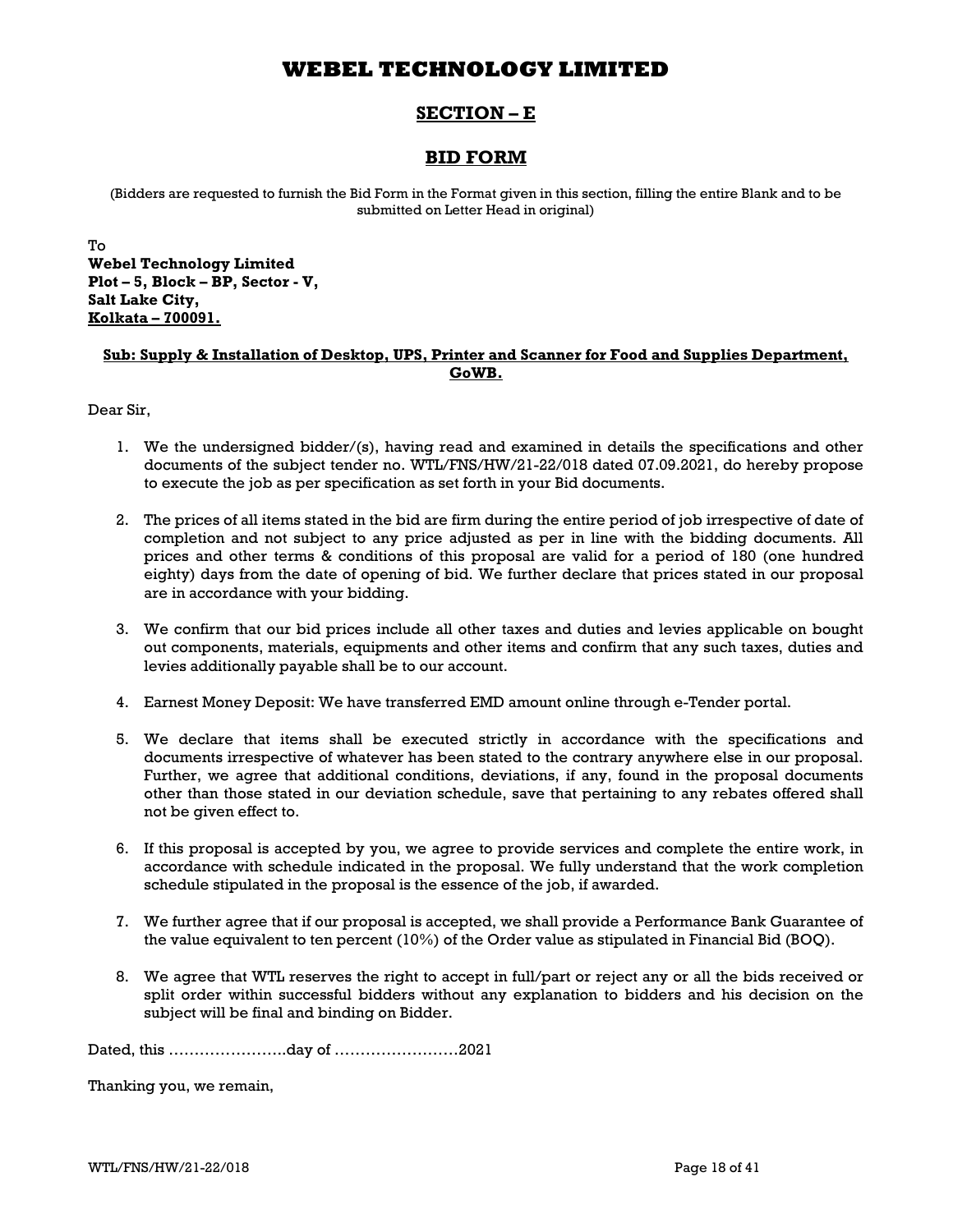Yours faithfully

………………………………………………… Signature

……………………………………………………….. Name in full

……………………………………………………….. Designation

### Signature & Authorized Verified by

………………………………………………… Signature ………………………………………………… Name in full ………………………………………………… Designation ………………………………………………… Company Stamp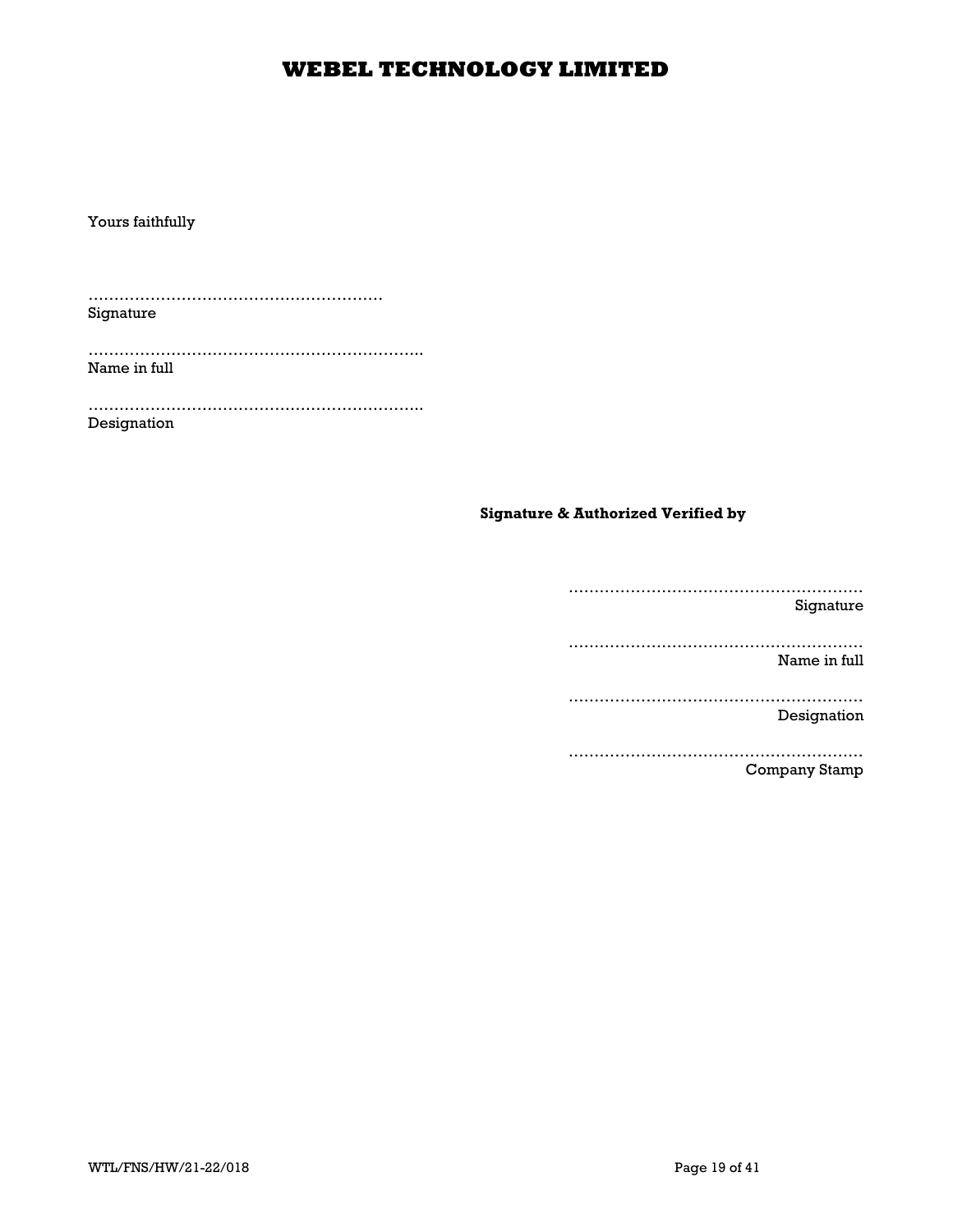## SECTION – F

### TECHNO COMMERCIAL EVALUATION & AWARDING OF CONTRACT

### 1. EVALUATION PROCEDURE

- The Eligibility Criteria (Section B) will be evaluated by Tender Committee and those qualify will be considered for further evaluation.
- The Tender Committee shall verify the Technical Specification (Technical Specification with Compliance Statement, Section – I) Deviation in specification shall not be allowed. Bidder qualified in Technical Specification shall be considered for further evaluation.
- After qualifying in Technical Specification, qualified bidders will only be considered for Financial Bid evaluation.

### 2. FINAL EVALUATION

Financial Proposal of the bidders qualifying in the evaluation of Technical specification will be evaluated. The bidder who has qualified in the Technical Specification evaluation and returns with lowest quote (L1) in financial bid would normally be awarded the contract subject to Post Qualification.

### 3. AWARDING OF CONTRACT

An affirmative Post Qualification determination will be prerequisite for award of the contract to the lowest quoted bidder. A negative determination will result in rejection of bidder's bid, in which event the WTL will proceed to the next lowest evaluated bidder to make a similar determination of that bidder's capability to perform satisfactorily. The successful bidder (s) will have to give security deposit in the form of Performance Bank Guarantee.

### 4. POST QUALIFICATION

The determination will evaluate the Bidder's financial, technical, design, integration, customization, production, management and support capabilities and will be based on an examination of the documentary evidence of the Bidder's qualification, as well as other information WTL deems necessary and appropriate. This determination may include visits or interviews with the Bidder's client's reference in its bid, site inspection, and any other measures. At the time of post-qualification, Directorate of es may also carry out tests to determine that the performance or functionality of the Information System offered meets those stated in the detailed Technical Specification.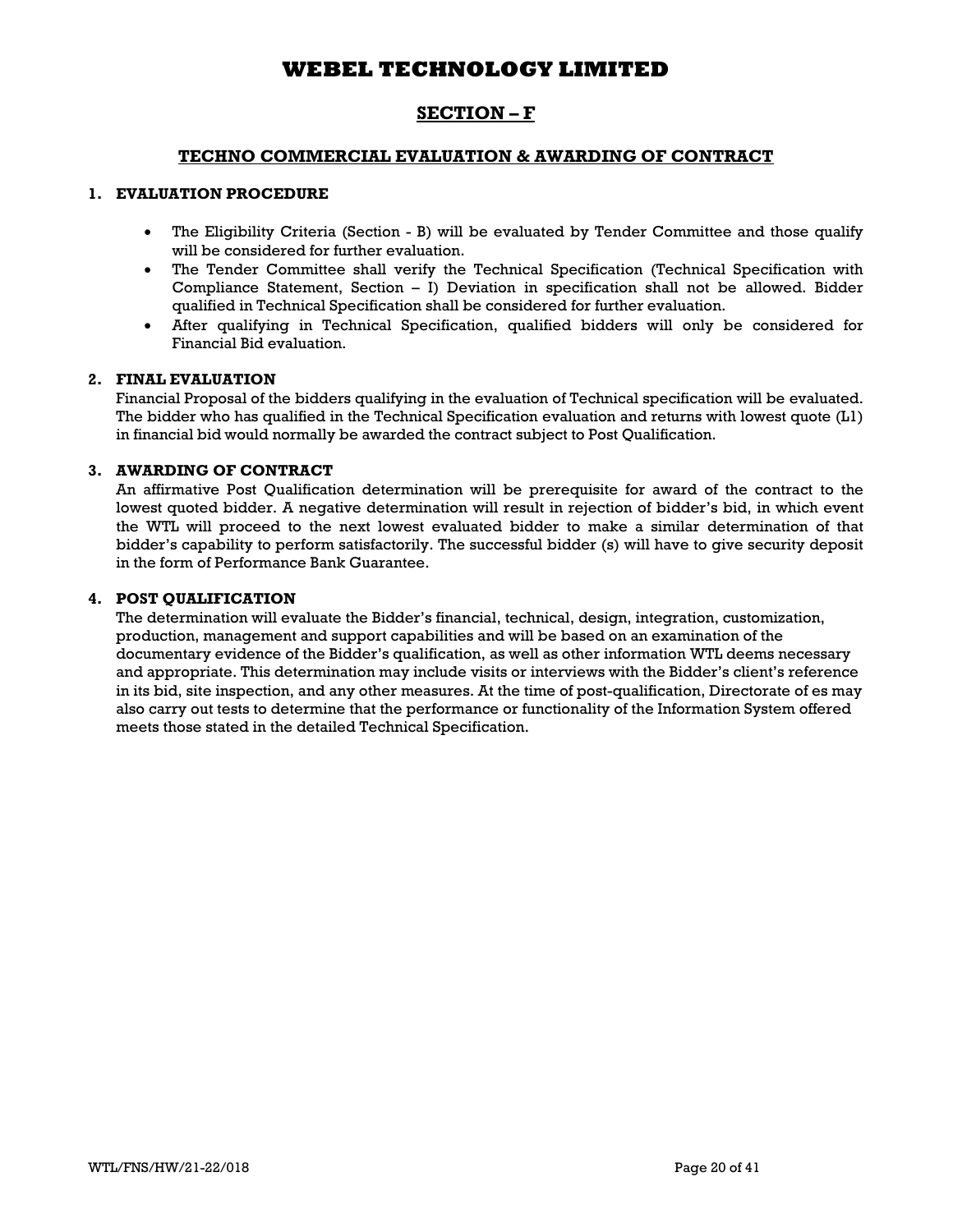## SECTION – G

## GUIDANCE FOR E-TENDERING

Instructions / Guidelines for electronic submission of the tenders have been annexed for assisting the Bidders to participate in e-Tendering.

### Registration of Bidder:

Any Bidder willing to take part in the process of e-Tendering will have to be enrolled & registered with the Government e-Procurement System through logging on to https://wbtenders.gov.in. The Bidder is to click on the link for e-Tendering site as given on the web portal.

### Digital Signature Certificate (DSC):

Each Bidder is required to obtain a Class-II or Class-III Digital Signature Certificate (DSC) for submission of tenders from the approved service provider of the National Informatics Centre (NIC) on payment of requisite amount. Details are available at the Web Site stated above. DSC is given as a USB e-Token.

 The Bidder can search & download N.I.T. & BOQ electronically from computer once he logs on to the website mentioned above using the Digital Signature Certificate. This is the only mode of collection of Tender Documents.

### Participation in more than one work:

A prospective bidder shall be allowed to participate in the job either in the capacity of individual or as a partner of a firm. If, found to be applied severally in a single job all the applications will be rejected.

### Submission of Tenders:

Tenders are to be submitted through online to the website stated above in two folders at a time, one in Techno Commercial Proposal & the other is Financial Proposal before the prescribed date & time using the Digital Signature Certificate (DSC). The documents are to be uploaded virus scanned copy duly Digitally Signed. The documents will get encrypted (transformed into non readable formats)

The proposal should contain scanned copies of the following in two covers (folders).

### Techno Commercial Cover:

### Technical Document 1 (scanned & join in pdf format then upload)

1. Bid Form as per format (Section – E)

### Technical Document 2 (scanned & join in pdf format then upload)

1. NIT Declaration duly stamped & signed in letter head of bidder (Section – T)

### Technical Compliance (scanned & join in pdf format then upload)

- 1. Manufacturer's Authorization Form (Section J)
- 2. Technical Specification With Compliance Statement (Section I)

### Financial Cover:

BOQ will be downloaded and same will be uploaded with quoted rates. While uploading BOQ file name shall remain unchanged. Absence of this document shall lead to summary rejection of the bid.

### NON-STATUTARY COVER (MY SPACE) CONTAIN FOLLOWING DOCUMENT:

### (In each folder, scanned coy will be uploaded with single file having multiple pages)

| . וכ<br>No. | <b>Category Name</b> | <b>Sub Category Name</b> | <b>Sub Category Description</b> |
|-------------|----------------------|--------------------------|---------------------------------|
|             |                      |                          |                                 |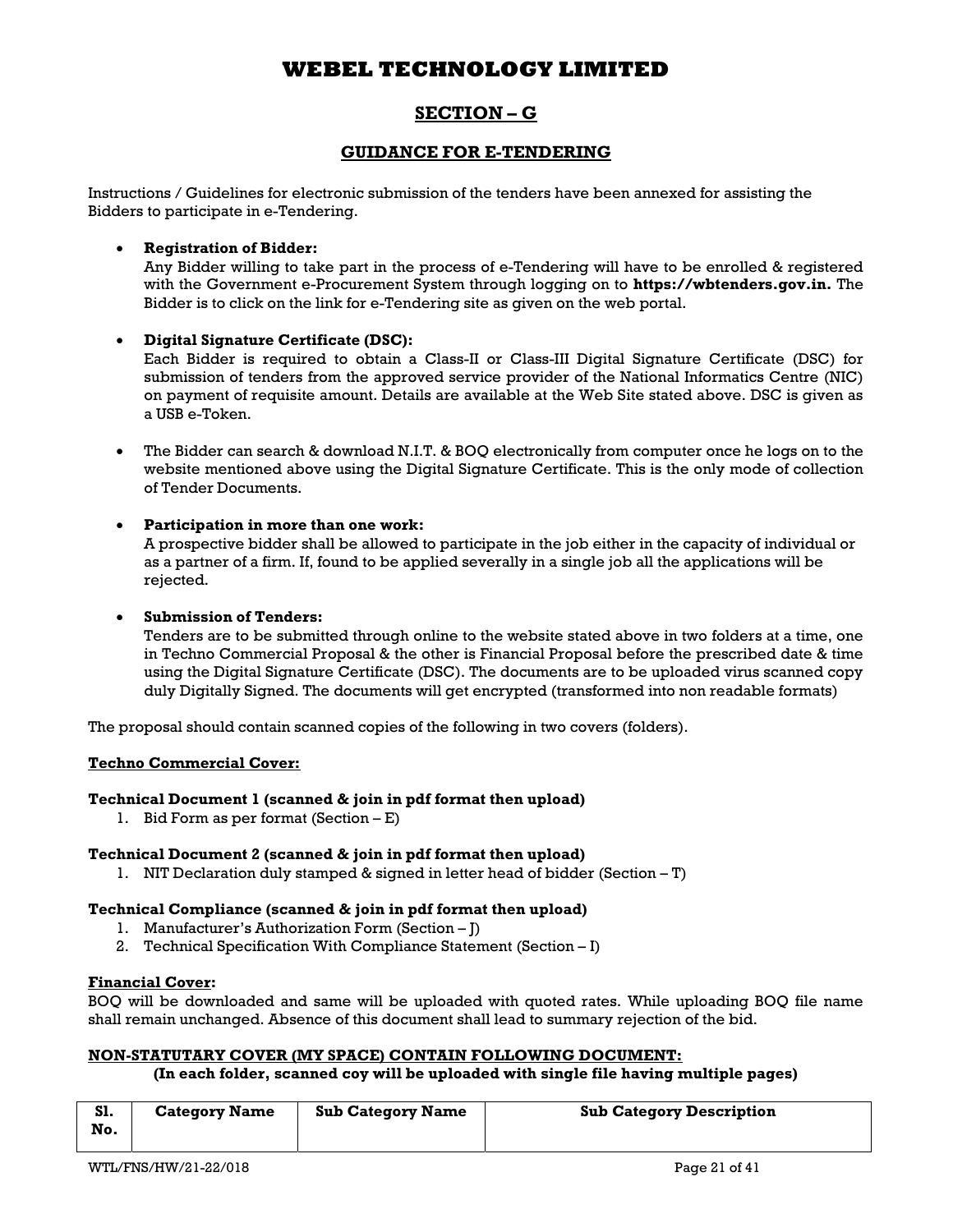| A | <b>CERTIFICATES</b>    | A1. CERTIFICATES                       | <b>GST Registration Certificate</b><br><b>PAN</b><br>As required |
|---|------------------------|----------------------------------------|------------------------------------------------------------------|
| B | <b>COMPANY DETAILS</b> | <b>B1. COMPANY</b><br><b>DETAILS 1</b> | As required                                                      |
|   |                        | <b>B2. COMPANY</b><br>DETAILS 2        | Company Profile (Not more than 3 pages)<br>As required           |
| C | <b>CREDENTIAL</b>      | <b>CREDENTIAL 1</b>                    | Order copies as per Clause no. 4 of Section - B                  |
| D | <b>DECLARATION</b>     | DECLARATION 1                          | List of Clients as per format $(Section - N)$                    |
|   |                        | DECLARATION 2                          | Financial Capability of Bidder as per format<br>$(Section -Q)$   |
|   |                        | DECLARATION 3                          | Bidder's Details as per format $(Section - P)$                   |
|   |                        | DECLARATION 4                          | Details of Order Execution as per format (Section -<br>O         |
|   |                        | DECLARATION 5                          | As required                                                      |
| E | <b>FINANCIAL INFO</b>  | P/L & BALANCE SHEET<br>2017-2018       | P/L & BALANCE SHEET 2017-2018                                    |
|   |                        | P/L & BALANCE SHEET<br>2018-2019       | P/L & BALANCE SHEET 2018-2019                                    |
|   |                        | P/L & BALANCE SHEET<br>2019-2020       | P/L & BALANCE SHEET 2019-2020                                    |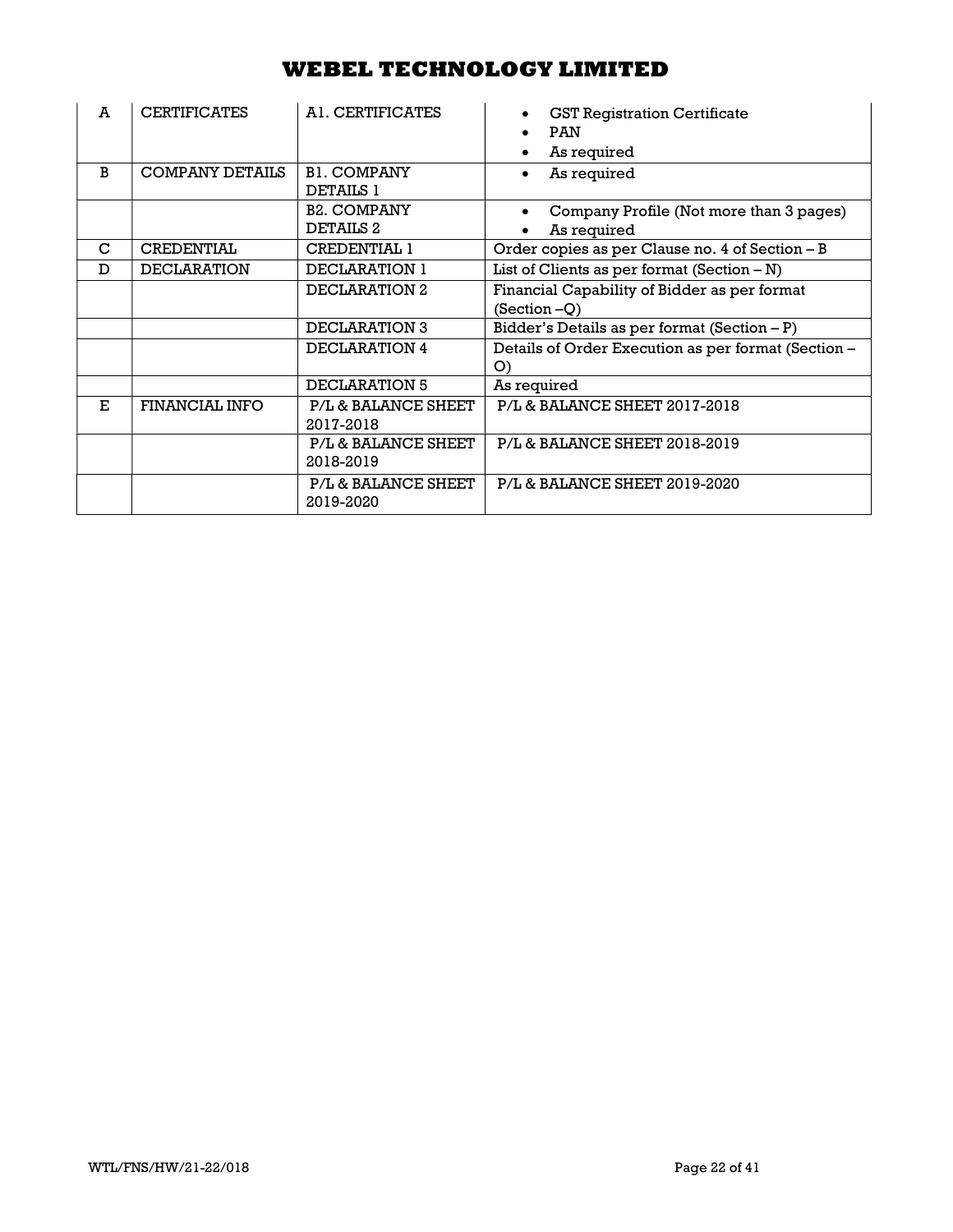# SECTION – H

## BILL OF MATERIAL

| <b>S1. No.</b> | Item, Description                    | Quantity | Unit |
|----------------|--------------------------------------|----------|------|
|                | <b>Desktop Computer</b>              | 517      | Nos. |
| $\overline{2}$ | Office 2019 Professional for Windows | 517      | Nos. |
| 3              | <b>UPS</b>                           | 517      | Nos. |
| 4              | Printer                              | 496      | Nos. |
| 5              | Scanner                              | 12       | Nos. |

Bidders to ensure all products are quoted as per tender specifications. Supporting documents i.e., product brochure, OEM website & OEM documents etc. highlighting various features as asked for must be enclosed.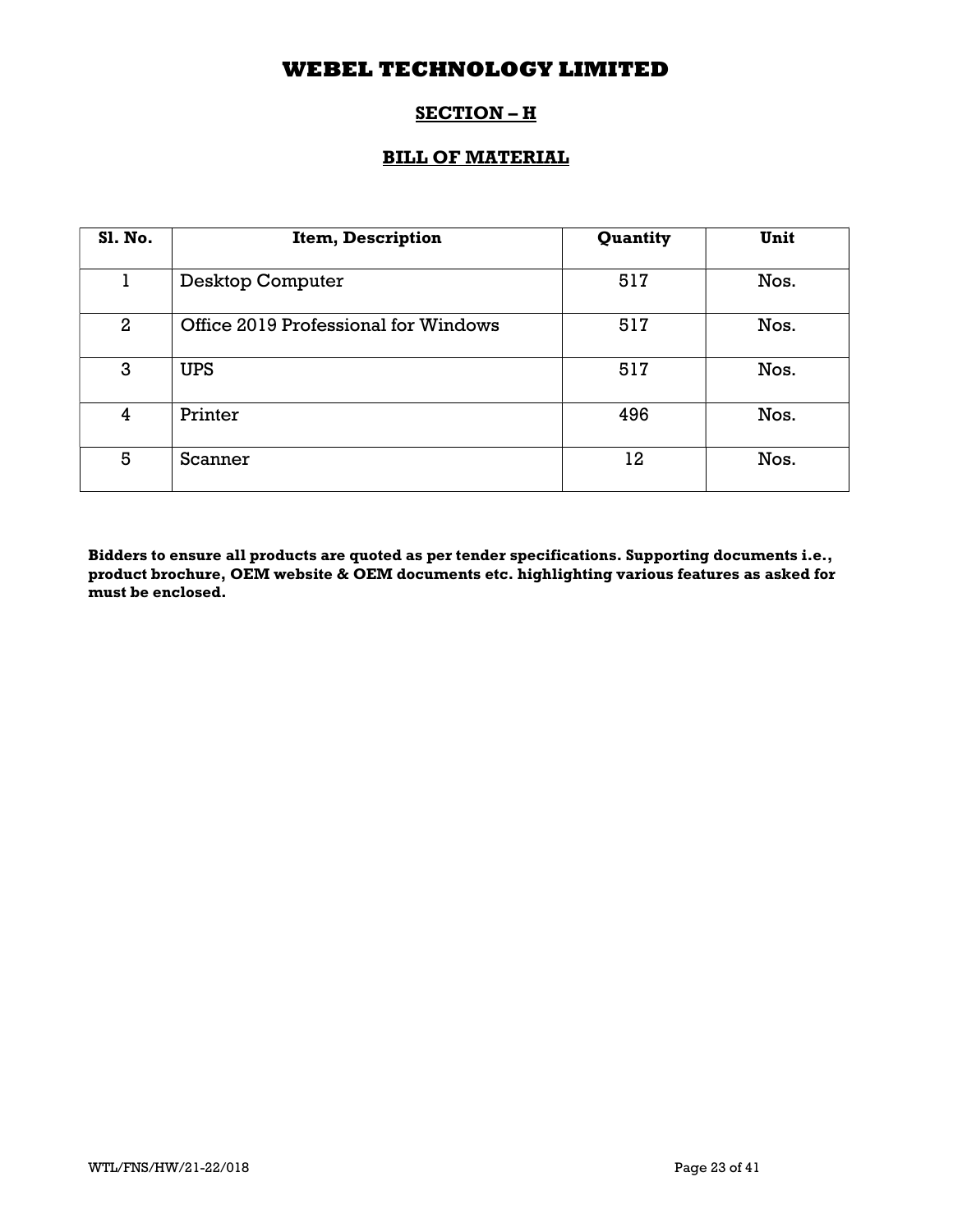# SECTION-I

# TECHNICAL SPECIFICATION & COMPLIANCE SHEET

(Tender No. WTL/FNS/HW/21-22/XXX)

|              |                         | <b>Minimum Specification of Desktop Computer</b>                                                                                               |                     |                        |  |  |
|--------------|-------------------------|------------------------------------------------------------------------------------------------------------------------------------------------|---------------------|------------------------|--|--|
|              | Quantity<br>517 Nos.    |                                                                                                                                                |                     |                        |  |  |
|              | Make                    |                                                                                                                                                |                     |                        |  |  |
|              | Model                   |                                                                                                                                                |                     |                        |  |  |
|              | Part No.                |                                                                                                                                                |                     |                        |  |  |
| S1.<br>No.   | Component               | <b>Minimum Specification</b>                                                                                                                   | <b>Offered Spec</b> | Complied<br>(Yes / No) |  |  |
| 1            | Processor:              | I5 10500 or equivalent - Latest Generation<br>X86 Processor minimum 6 core, minimum<br>12MB cache, base frequency 3.10 GHz or<br>higher.       |                     |                        |  |  |
| $\mathbf{2}$ | Chipset                 | <b>Compatible Chipset</b>                                                                                                                      |                     |                        |  |  |
| 3            | Motherboard             | Motherboard make from the same<br>desktop OEM (OEM logo must be<br>embossed in the motherboard)                                                |                     |                        |  |  |
| 4            | Memory:                 | 8 GB DDR4 SDRAM RAM (2666Mhz) or<br>higher from day 1, Memory expandable<br>up to 64GB                                                         |                     |                        |  |  |
| 5            | <b>Hard Disk Drive:</b> | 256GB SSD & 1 TB SATA, 7200 RPM or<br>higher                                                                                                   |                     |                        |  |  |
| 6            | Monitor                 | 19.5" Wide Screen LED Monitor (Same<br>OEM Make) Monitor Must be TCO 8.0<br>certified.                                                         |                     |                        |  |  |
| $\mathbf{7}$ | Audio                   | Integrated on board audio controller with<br>Internal speaker in Monitor/CPU                                                                   |                     |                        |  |  |
| 8            | Power Supply<br>/SMPS   | Input voltage 100-250 VAC, 50 Hz, 180<br>watt or higher, 90% or higher efficient<br>power supply with Energy Star 8.0<br>compliant, Active PFC |                     |                        |  |  |
| 9            | Security                | <b>TPM Enabled</b>                                                                                                                             |                     |                        |  |  |
| 10           | <b>Optical Drive</b>    | Internal SATA 8 X or higher DVD +/- R/W<br>Drive                                                                                               |                     |                        |  |  |
| 11           | Key Board               | 104 Keys USB keyboard (Same OEM<br>make)                                                                                                       |                     |                        |  |  |
| 12           | Mouse                   | 2 Button USB Optical Scroll Mouse (Same<br>OEM make)                                                                                           |                     |                        |  |  |
| 13           | Network                 | <b>Integrated Gigabit Ethernet</b><br>(10/100/1000). RJ45 Ethernet port<br>Wireless IEEE 802.11ac (Wi-Fi 5),<br>Bluetooth v5.0                 |                     |                        |  |  |
| 14           | Interfaces              | At least 8 USB ports with 4 USB 3.2 in the<br>front.<br>l Stereo line in out, l Microphone Line in,<br>1 Head phone front                      |                     |                        |  |  |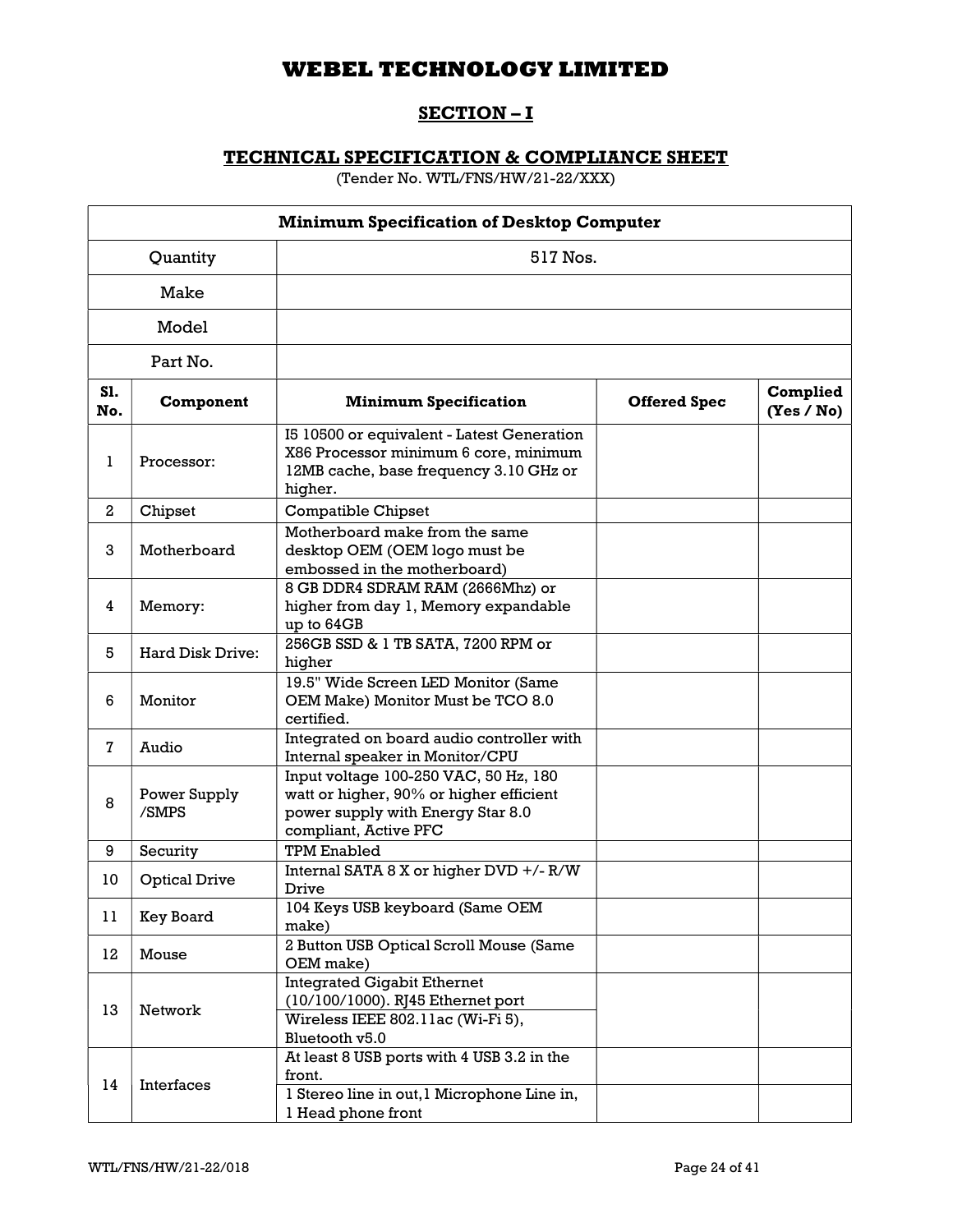| 15 | <b>Expansion Slots</b> | At least 1 or more PCIe x16 Slot and At<br>least 2 or more PCI/PCIe Slot, 2 x M.2<br>Slots                                                                             |  |
|----|------------------------|------------------------------------------------------------------------------------------------------------------------------------------------------------------------|--|
| 16 | Cabinet                | Mini Tower or Tower                                                                                                                                                    |  |
| 17 | Operating<br>System    | Genuine Windows 10 Pro 64 Bit with latest<br>Service Packs Preloaded, Original OEM<br>Media in form of DVD/CD containing OS<br>and drivers                             |  |
| 18 | Certification          | Certification: For OEM: ISO 9001 and<br>14001. For Quoted Model: UL, FCC/ERTL<br>(STQC) for safety, EPEAT GOLD/EPAT<br>India, RoHS. Monitor must be TCO 8<br>certified |  |
| 19 | <b>Drivers</b>         | All Drivers CD/DVD to be given along<br>with Desktop or available in OEM website                                                                                       |  |
| 20 | Warranty               | 3-3-3 onsite warranty.                                                                                                                                                 |  |
| 21 | Antivirus              | Antivirus software with 3 years updates                                                                                                                                |  |

|                      | <b>Minimum Specification of UPS</b> |                                                                                                                                     |                     |                        |
|----------------------|-------------------------------------|-------------------------------------------------------------------------------------------------------------------------------------|---------------------|------------------------|
| Quantity<br>517 Nos. |                                     |                                                                                                                                     |                     |                        |
|                      | <b>Make</b>                         |                                                                                                                                     |                     |                        |
|                      | <b>Model</b>                        |                                                                                                                                     |                     |                        |
|                      | Part No.                            |                                                                                                                                     |                     |                        |
| S1.<br>No.           | <b>Feature</b>                      | <b>Minimum Specification</b>                                                                                                        | <b>Offered Spec</b> | Complied<br>(Yes / No) |
| 1.                   | Capacity                            | 700VA/420 Watts                                                                                                                     |                     |                        |
| 2                    | <b>Input Voltage</b><br>range       | 170V - 270 VAC                                                                                                                      |                     |                        |
| 3                    | <b>Input Frequency</b>              | 47-53Hz                                                                                                                             |                     |                        |
| 4                    | <b>Output Voltage</b>               | 230                                                                                                                                 |                     |                        |
| 5                    | Output<br>Connections               | 3Nos. India 3pin 5/6Amp socket (all with<br>battery backup with surge protection)<br>INo. India 3 Pin 5/6 Amp (Surge<br>protection) |                     |                        |
| 6                    | <b>Input Connection</b>             | India 5/6 Amp power cord.                                                                                                           |                     |                        |
| $\overline{7}$       | <b>Battery Type</b>                 | 12V / 9 Ah - Sealed, Maintenance - free<br>lead acid battery-Total VAH - 108                                                        |                     |                        |
| 8                    | <b>Backup Time</b>                  | 30 Min. on 100 watt resistive load                                                                                                  |                     |                        |
| 9                    | Audible Alarm                       | Alarm when on battery backup mode,<br>Low battery, overload.                                                                        |                     |                        |
| 10                   | Noise Level                         | 45dBA                                                                                                                               |                     |                        |
| 11                   | Manufacturer<br>Credentials         | Manufacturer should be ISO 9001,<br>ISO14001 & 18001, BIS Certified                                                                 |                     |                        |
| 12                   | Warranty                            | 3-3-3 onsite comprehensive warranty<br>including battery from OEM. OEM<br>certificate should be submitted                           |                     |                        |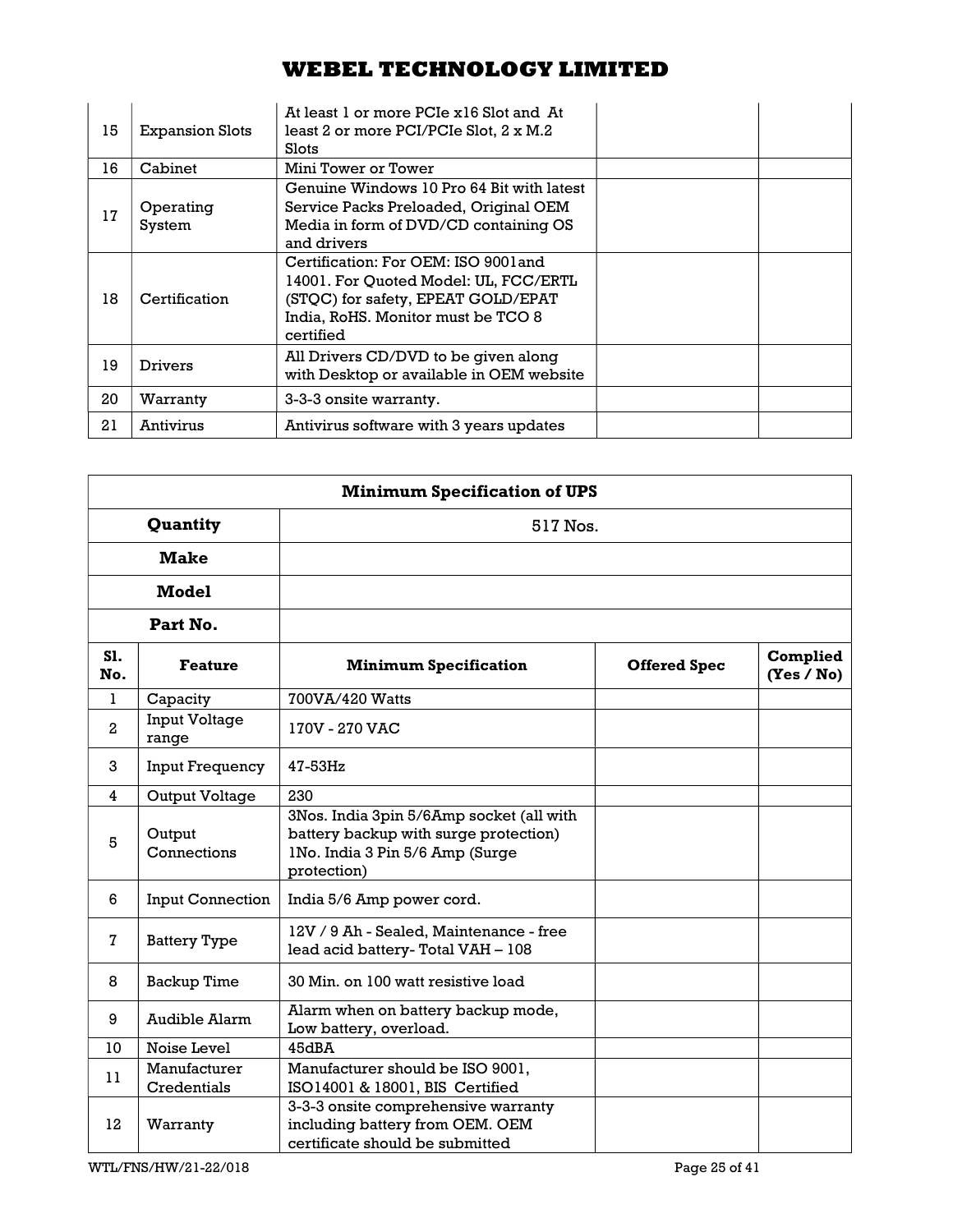| <b>Minimum Specification of Laser Printer</b> |                                        |                                                                                                                                                |                     |                        |  |
|-----------------------------------------------|----------------------------------------|------------------------------------------------------------------------------------------------------------------------------------------------|---------------------|------------------------|--|
|                                               | Quantity<br>$496$ Nos.                 |                                                                                                                                                |                     |                        |  |
|                                               | <b>Make</b>                            |                                                                                                                                                |                     |                        |  |
|                                               | <b>Model</b>                           |                                                                                                                                                |                     |                        |  |
|                                               | Part No.                               |                                                                                                                                                |                     |                        |  |
| SI.<br>No.                                    | Feature                                | <b>Minimum Specification</b>                                                                                                                   | <b>Offered Spec</b> | Complied<br>(Yes / No) |  |
| 1.                                            | Print Type                             | A4 Mono Laser with composite<br>Toner                                                                                                          |                     |                        |  |
| $\mathbf{2}$                                  | <b>Print Per Minute</b><br>(PPM) of A4 | 25 PPM or higher                                                                                                                               |                     |                        |  |
| 3                                             | <b>Duplex Printing</b>                 | Automatic                                                                                                                                      |                     |                        |  |
| 4                                             | Print Capacity                         | Duty cycle / recommended month<br>print volume / Print Capacity: 8000<br>pages per month (A4)                                                  |                     |                        |  |
| 5                                             | Connectivity                           | 1 Hi-Speed USB 2.0; 1 Fast<br>Ethernet 10/100Base-TX; Wireless<br>802.11b/g/n                                                                  |                     |                        |  |
| 6                                             | <b>Input Tray</b>                      | 150 Sheets                                                                                                                                     |                     |                        |  |
| 7                                             | Output Tray                            | 100 Sheets                                                                                                                                     |                     |                        |  |
| 8                                             | <b>Starter Toner</b><br>Cartridge      | 1500 pages or higher                                                                                                                           |                     |                        |  |
| 9                                             | Warranty                               | 3-3-3 onsite comprehensive<br>warranty including all accessories<br>except Toner Cartridge, Toner<br>cartridge will be provided by the<br>user |                     |                        |  |

|                   | <b>Minimum Specification of Scanner</b> |                                      |                     |                        |  |  |
|-------------------|-----------------------------------------|--------------------------------------|---------------------|------------------------|--|--|
|                   | Quantity                                |                                      | 12 Nos.             |                        |  |  |
| <b>Make</b>       |                                         |                                      |                     |                        |  |  |
| <b>Model</b>      |                                         |                                      |                     |                        |  |  |
|                   | Part No.                                |                                      |                     |                        |  |  |
| <b>S1.</b><br>No. | <b>Feature</b>                          | <b>Minimum Specification</b>         | <b>Offered Spec</b> | Complied<br>(Yes / No) |  |  |
| 1                 | Input Type                              | Sheet fed                            |                     |                        |  |  |
| $\overline{a}$    | Auto Document<br>Feeder                 | Yes                                  |                     |                        |  |  |
| 3                 | Scanning<br>Resolution                  | 600 x 600 dpi                        |                     |                        |  |  |
| 4                 | Bit Depth                               | 24 bit (external), 48 bit (internal) |                     |                        |  |  |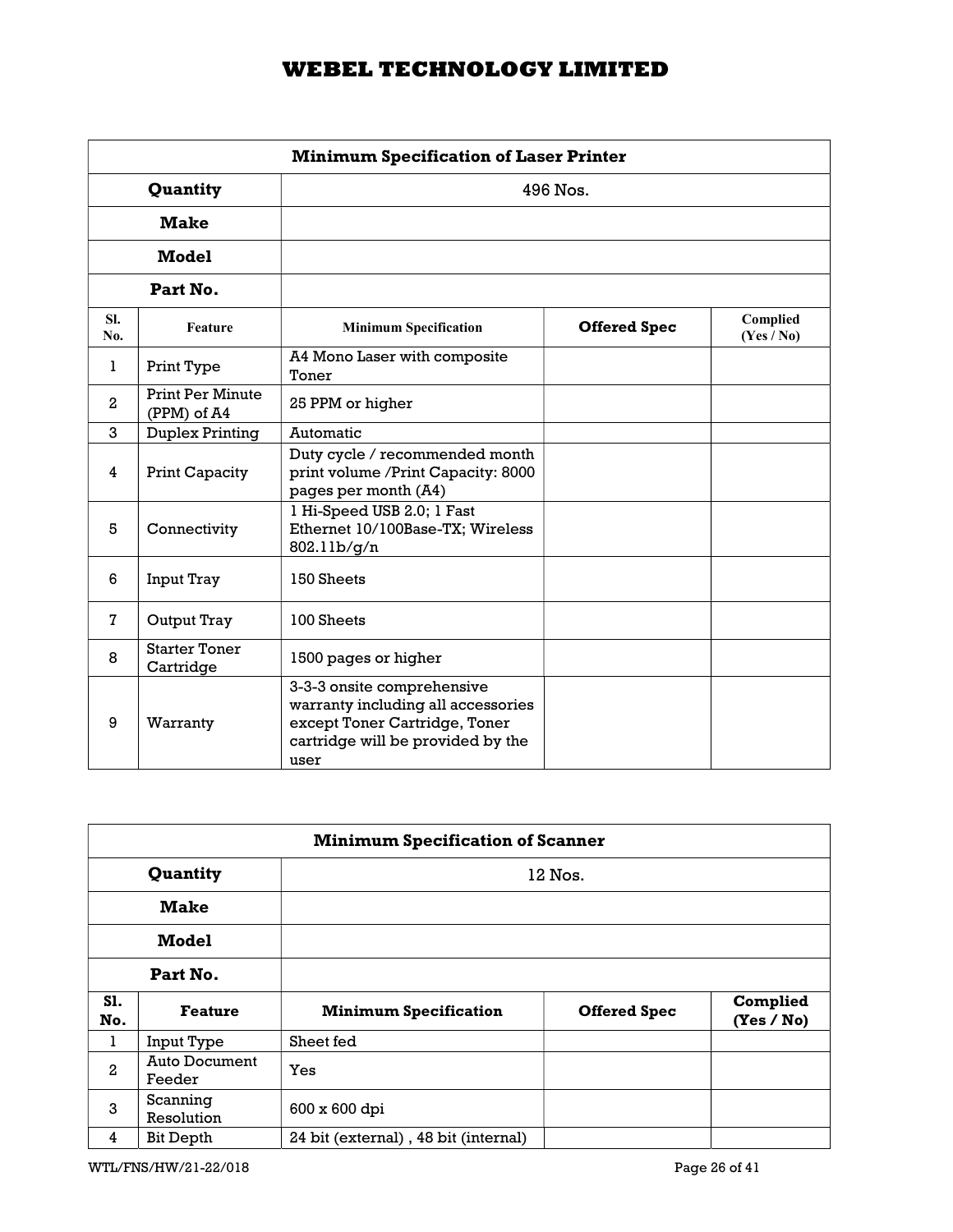| Connectivity | <b>USB 3.0</b>                                                       |  |
|--------------|----------------------------------------------------------------------|--|
| Warranty     | 3-3-3 onsite comprehensive<br>warranty including all<br>accessories. |  |

Authorized Signatory (Signature In full): \_\_\_\_\_\_\_\_\_\_\_\_\_\_\_\_\_\_\_\_\_\_\_\_\_\_\_\_\_\_\_\_\_

Name and title of Signatory: \_\_\_\_\_\_\_\_\_\_\_\_\_\_\_\_\_\_\_\_\_\_\_\_\_\_\_\_\_\_\_\_\_\_\_\_\_\_\_\_\_\_

Company Rubber Stamp: \_\_\_\_\_\_\_\_\_\_\_\_\_\_\_\_\_\_\_\_\_\_\_\_\_\_\_\_\_\_\_\_\_\_\_\_\_\_\_\_\_\_\_\_\_\_\_\_\_\_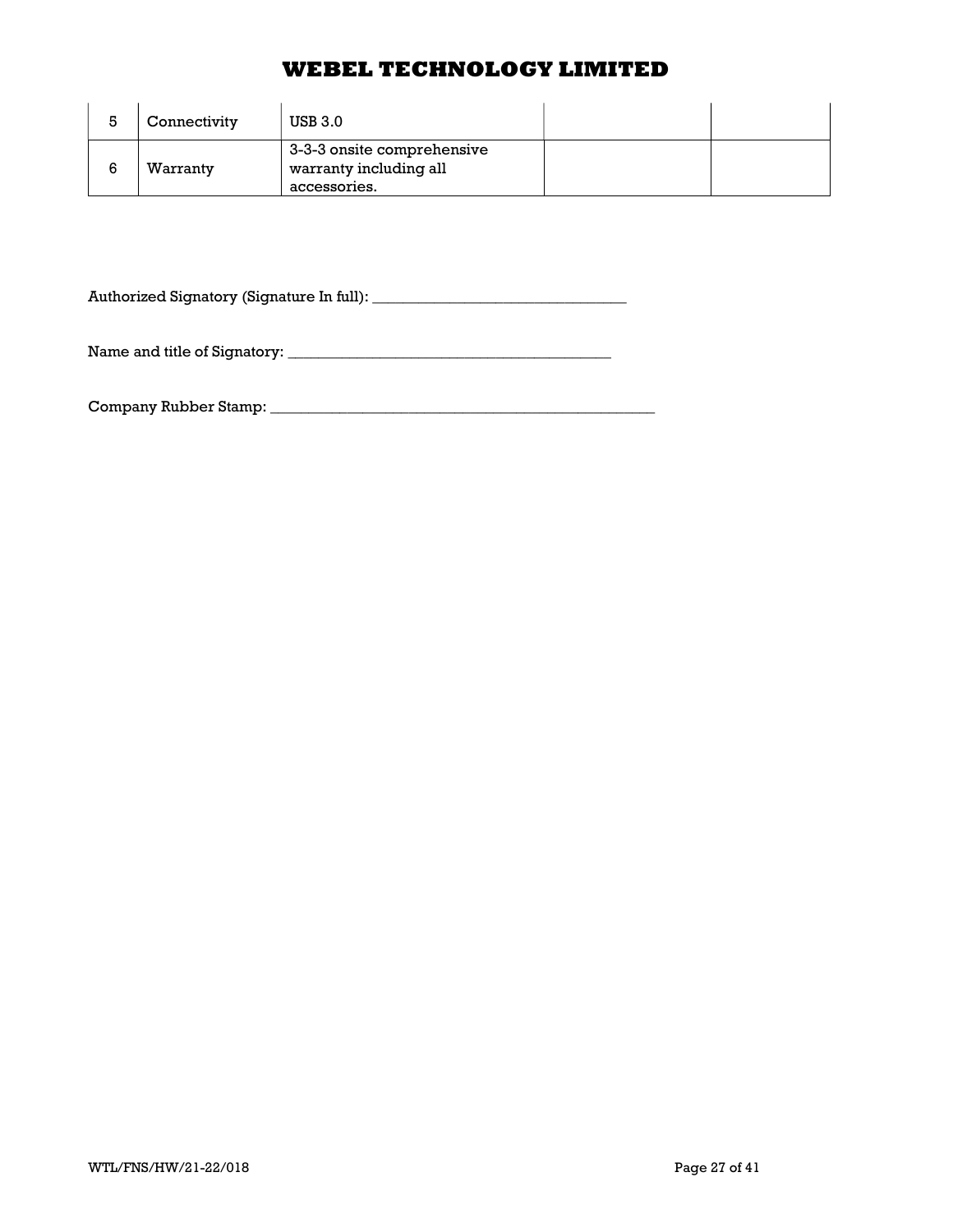## SECTION – J

## MANUFACTURER'S AUTHORIZATION FORM

Date:

To Webel Technology limited Plot-5, Block-BP, Sector-V Salt Lake Kolkata-700 091

Ref: Tender No.: WTL/FNS/HW/21-22/018 dated 07.09.2021

| WHEREAS                                                                                             |     | who    | are | official   | producers  | οf        |
|-----------------------------------------------------------------------------------------------------|-----|--------|-----|------------|------------|-----------|
|                                                                                                     | and | having |     | production | facilities | at        |
|                                                                                                     |     |        | do  | hereby     |            | authorize |
|                                                                                                     |     |        |     | located    |            | at        |
| (hereinafter, the "Bidder") to submit a bid of the following                                        |     |        |     |            |            |           |
| Products produced by us, for the Supply Requirements associated with the above Invitation for Bids. |     |        |     |            |            |           |

When resold by \_\_\_\_\_\_\_\_\_\_\_\_\_\_\_\_\_\_\_\_\_\_\_, these products are subject to our applicable standard end user warranty terms.

We assure you that in the event of \_\_\_\_\_\_\_\_\_\_\_\_\_\_\_\_\_\_\_\_, not being able to fulfill its obligation as our Service Provider in respect of our standard Warranty Terms we would continue to meet our Warranty Terms through alternate arrangements.

We also confirm that \_\_\_\_\_\_\_\_\_\_\_\_\_\_\_\_\_\_\_\_\_\_\_\_\_\_\_\_\_\_\_is our authorized service provider/system integrator and can hence provide maintenance and upgrade support for our products.

We also confirm that the products quoted are on our current product list and are not likely to be discontinued within 5 years from the day of this letter. We assure availability of spares for the products for the next two years after five years warranty.

We also confirm that the material will be delivered as per delivery schedule against above mentioned tender from the date of placement of confirmed order.

Name In the capacity of

Signed

Duly authorized to sign the authorization for and on behalf of \_\_\_\_\_\_\_\_\_\_\_\_\_\_\_\_\_

Dated on \_\_\_\_\_\_\_\_\_\_\_\_\_\_\_\_\_ day of\_\_\_\_\_\_\_\_\_\_\_\_\_2021

Note: This letter of authority must be on the letterhead of the Manufacturer and duly signed by an authorized signatory.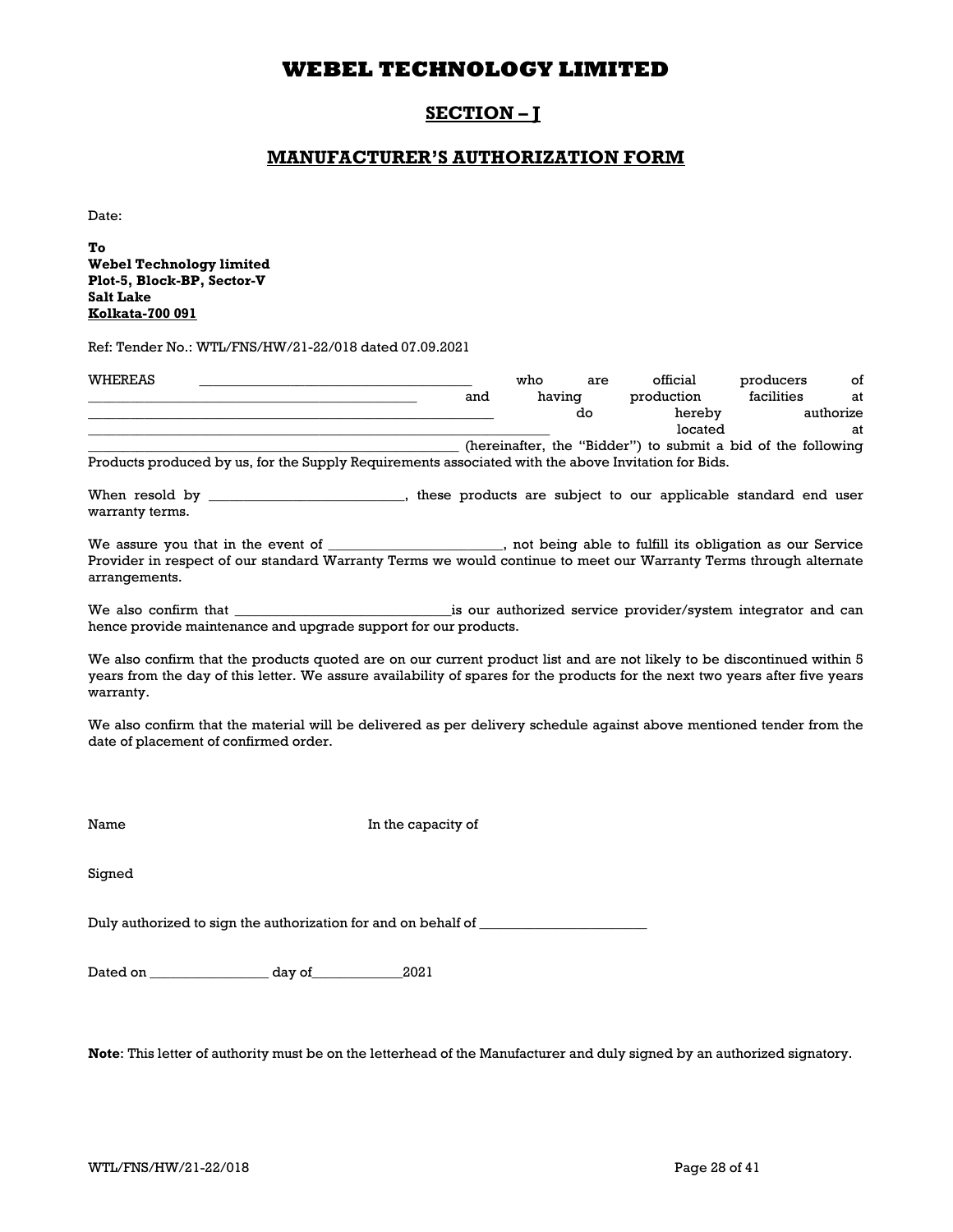## SECTION - K

# DISTRICT WISE LIST OF SERVICE SUPPORT MANPOWER

(BIDDER)

(Tender No. WTL/FNS/HW/21-22/018)

| <b>S1.</b><br>No. | <b>Name of District</b> | <b>Address</b> | <b>Name of Support</b><br>Personnel | Contact<br><b>Number</b> |
|-------------------|-------------------------|----------------|-------------------------------------|--------------------------|
|                   |                         |                |                                     |                          |
|                   |                         |                |                                     |                          |
|                   |                         |                |                                     |                          |
|                   |                         |                |                                     |                          |
|                   |                         |                |                                     |                          |
|                   |                         |                |                                     |                          |
|                   |                         |                |                                     |                          |
|                   |                         |                |                                     |                          |
|                   |                         |                |                                     |                          |
|                   |                         |                |                                     |                          |
|                   |                         |                |                                     |                          |
|                   |                         |                |                                     |                          |
|                   |                         |                |                                     |                          |
|                   |                         |                |                                     |                          |
|                   |                         |                |                                     |                          |
|                   |                         |                |                                     |                          |

Authorized Signatory (Signature In full): \_\_\_\_\_\_\_\_\_\_\_\_\_\_\_\_\_\_\_\_\_\_\_\_\_\_\_\_\_\_\_\_\_

Name and title of Signatory: \_\_\_\_\_\_\_\_\_\_\_\_\_\_\_\_\_\_\_\_\_\_\_\_\_\_\_\_\_\_\_\_\_\_\_\_\_\_\_\_\_\_

Company Rubber Stamp: \_\_\_\_\_\_\_\_\_\_\_\_\_\_\_\_\_\_\_\_\_\_\_\_\_\_\_\_\_\_\_\_\_\_\_\_\_\_\_\_\_\_\_\_\_\_\_\_\_\_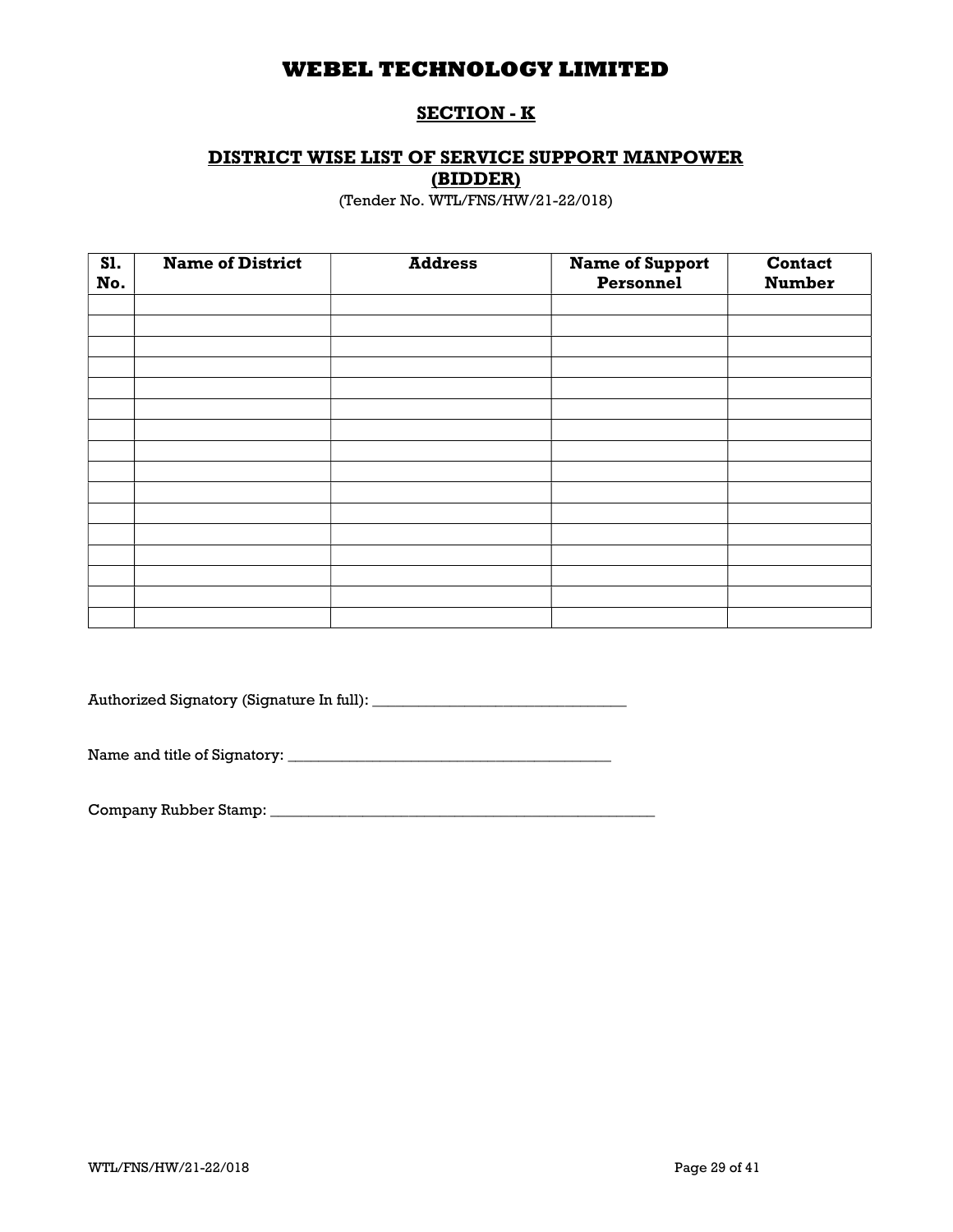## SECTION - L

## SERVICE SUPPORT CENTER & MANPOWER DETAILS OF OEM AT KOLKATA

(Tender No. WTL/FNS/HW/21-22/018)

| S1. | <b>Service Support Centre</b><br><b>Address</b> | <b>Name of Support</b><br>Personnel | <b>Contact Number</b> |
|-----|-------------------------------------------------|-------------------------------------|-----------------------|
| No. |                                                 |                                     |                       |
|     |                                                 |                                     |                       |
|     |                                                 |                                     |                       |
|     |                                                 |                                     |                       |
|     |                                                 |                                     |                       |
|     |                                                 |                                     |                       |
|     |                                                 |                                     |                       |
|     |                                                 |                                     |                       |
|     |                                                 |                                     |                       |
|     |                                                 |                                     |                       |
|     |                                                 |                                     |                       |
|     |                                                 |                                     |                       |
|     |                                                 |                                     |                       |
|     |                                                 |                                     |                       |
|     |                                                 |                                     |                       |
|     |                                                 |                                     |                       |
|     |                                                 |                                     |                       |

Authorized Signatory (Signature In full): \_\_\_\_\_\_\_\_\_\_\_\_\_\_\_\_\_\_\_\_\_\_\_\_\_\_\_\_\_\_\_\_\_

Name and title of Signatory: \_\_\_\_\_\_\_\_\_\_\_\_\_\_\_\_\_\_\_\_\_\_\_\_\_\_\_\_\_\_\_\_\_\_\_\_\_\_\_\_\_\_

Company Rubber Stamp: \_\_\_\_\_\_\_\_\_\_\_\_\_\_\_\_\_\_\_\_\_\_\_\_\_\_\_\_\_\_\_\_\_\_\_\_\_\_\_\_\_\_\_\_\_\_\_\_\_\_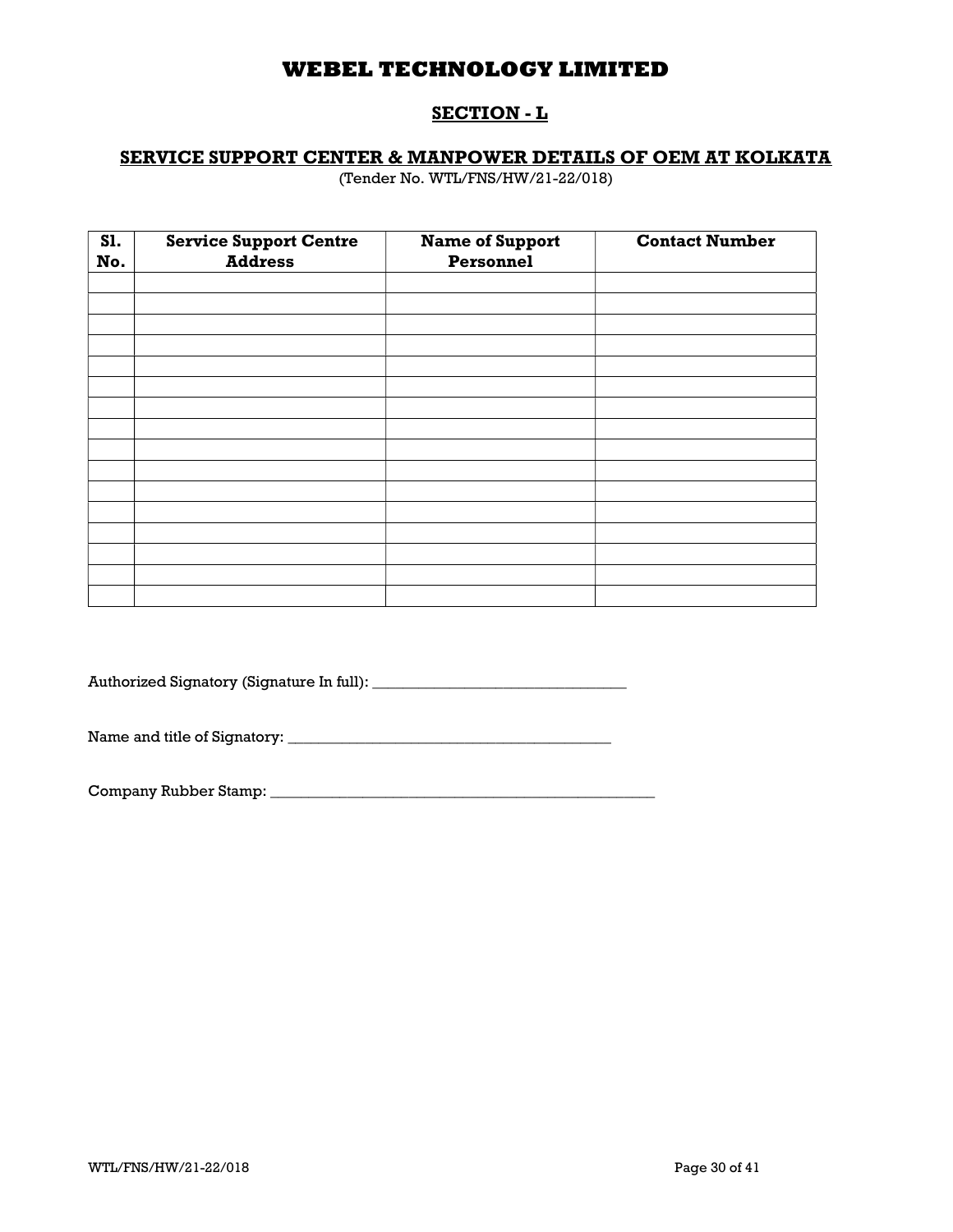# SECTION – M

# LOCATIONS FOR INSTALLATION

(Tender No. WTL/FNS/HW/21-22/018)

| <b>Office Name</b>         | No. of<br><b>Offices</b> | <b>Distribution</b>                                                                                   | No. of PC      | No. of<br><b>UPS</b> | <b>Actual</b><br><b>Distribution</b><br>of Printer |
|----------------------------|--------------------------|-------------------------------------------------------------------------------------------------------|----------------|----------------------|----------------------------------------------------|
| Dte. Of DDP &S             | 1                        | Dt. DDP&S, DD-10 & Staff-<br>41                                                                       | 14             | 14                   | $\mathbf 0$                                        |
| Office of<br>22<br>DCF&S&S |                          | DCF&S-1, AO-1, ADC-1,<br>HA/H-1 UDA/LDA-4, CI-1<br>& Inspector -2, Total -11<br>PC & 2+4 Lan Printers | 63             | 63                   | 23                                                 |
| Office of SCF&S<br>71      |                          | SCF&S-1, CI/Inspector-2,<br>HA/HC-1, UDC/LDC-1,<br>Total - 5PC & 1+2 Lan<br>Printer                   | 149            | 149                  | 99                                                 |
| <b>Block Office</b><br>342 |                          | Inspector-1, DEO-1, Total -<br>$2PC & 1+1$ Printer                                                    | 211            | 211                  | 326                                                |
| <b>TOTAL</b>               |                          |                                                                                                       | 437            | 437                  | 448                                                |
|                            |                          |                                                                                                       |                |                      |                                                    |
|                            |                          | <b>DR</b>                                                                                             |                |                      |                                                    |
| DR(HQ)                     | 1                        | DR-1, DDR-5 & Staff - 26                                                                              | 3              | 3                    | 1                                                  |
| <b>DDR</b>                 | 6                        | DDR-1, Accounts Officer -<br>1, ADR-1, UDA/LDA-4,<br>Inspector-2, Total-9PC and<br>1+4 Lan Printer    | $\overline{7}$ | $\overline{7}$       | 10                                                 |
| <b>RO</b><br>58            |                          | RO-1, Inspector-2,<br>UDC/LDC-1, Total -4 PC &<br>1+1 Lan Printer                                     | 70             | 70                   | 37                                                 |
| <b>TOTAL</b>               |                          |                                                                                                       | 80             | 80                   | 48                                                 |
| <b>GRAND TOTAL</b>         |                          |                                                                                                       | 517            | 517                  | 496                                                |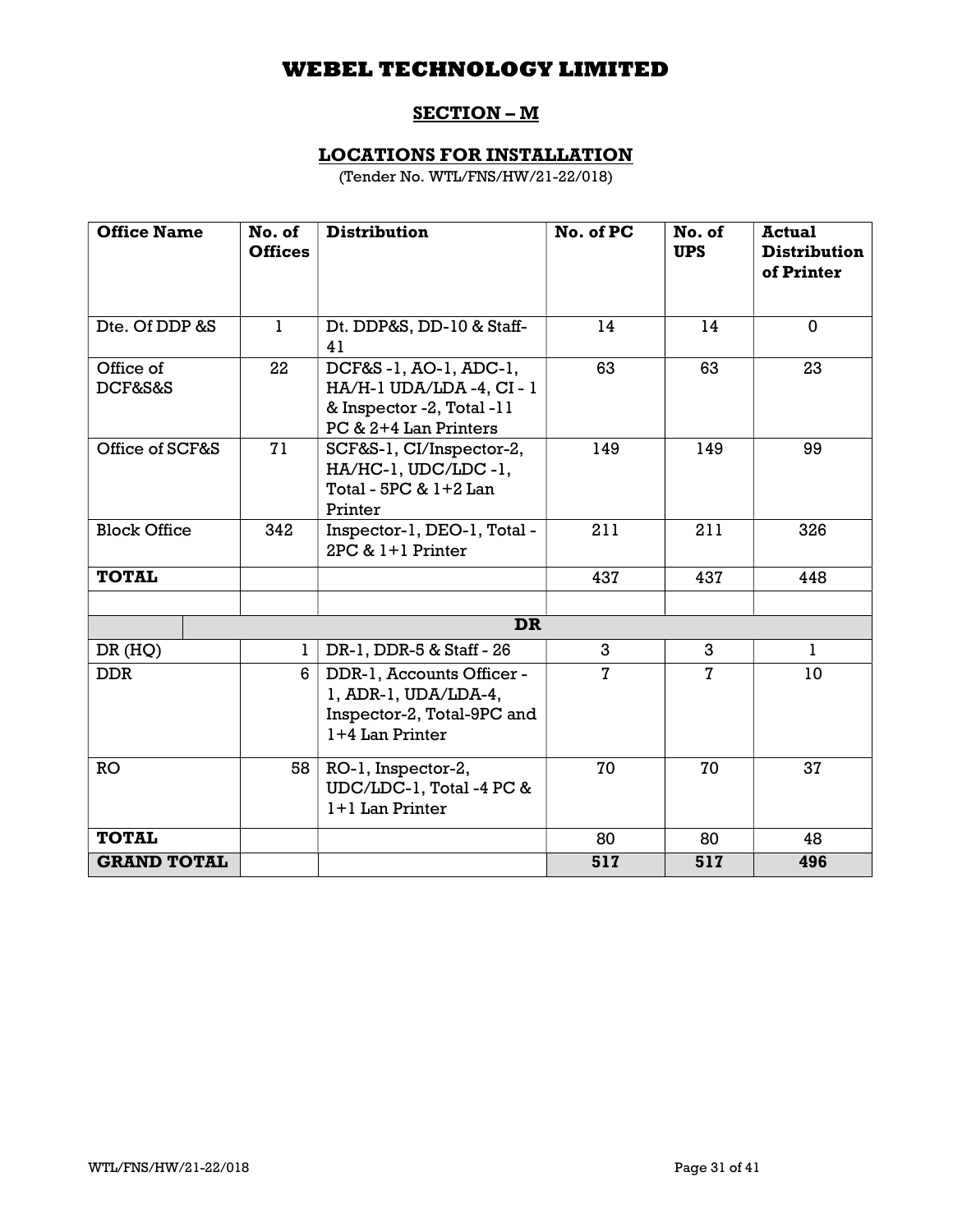## SECTION – N

## LIST OF CLIENTS OF SIMILAR ORDERS

(Tender No. WTL/FNS/HW/21-22/018)

| SI.<br>No. | <b>Name of the Client</b> | <b>Address</b> | Contact<br>Person | <b>Designation</b> | Contact<br><b>Numbers</b> |
|------------|---------------------------|----------------|-------------------|--------------------|---------------------------|
|            |                           |                |                   |                    |                           |
|            |                           |                |                   |                    |                           |
|            |                           |                |                   |                    |                           |
|            |                           |                |                   |                    |                           |
|            |                           |                |                   |                    |                           |
|            |                           |                |                   |                    |                           |
|            |                           |                |                   |                    |                           |
|            |                           |                |                   |                    |                           |
|            |                           |                |                   |                    |                           |
|            |                           |                |                   |                    |                           |
|            |                           |                |                   |                    |                           |
|            |                           |                |                   |                    |                           |
|            |                           |                |                   |                    |                           |
|            |                           |                |                   |                    |                           |
|            |                           |                |                   |                    |                           |
|            |                           |                |                   |                    |                           |
|            |                           |                |                   |                    |                           |
|            |                           |                |                   |                    |                           |
|            |                           |                |                   |                    |                           |
|            |                           |                |                   |                    |                           |
|            |                           |                |                   |                    |                           |
|            |                           |                |                   |                    |                           |
|            |                           |                |                   |                    |                           |

Authorized Signatory (Signature In full): \_\_\_\_\_\_\_\_\_\_\_\_\_\_\_\_\_\_\_\_\_\_\_\_\_\_\_\_\_\_\_\_\_

Name and title of Signatory: \_\_\_\_\_\_\_\_\_\_\_\_\_\_\_\_\_\_\_\_\_\_\_\_\_\_\_\_\_\_\_\_\_\_\_\_\_\_\_\_\_\_

Company Rubber Stamp: \_\_\_\_\_\_\_\_\_\_\_\_\_\_\_\_\_\_\_\_\_\_\_\_\_\_\_\_\_\_\_\_\_\_\_\_\_\_\_\_\_\_\_\_\_\_\_\_\_\_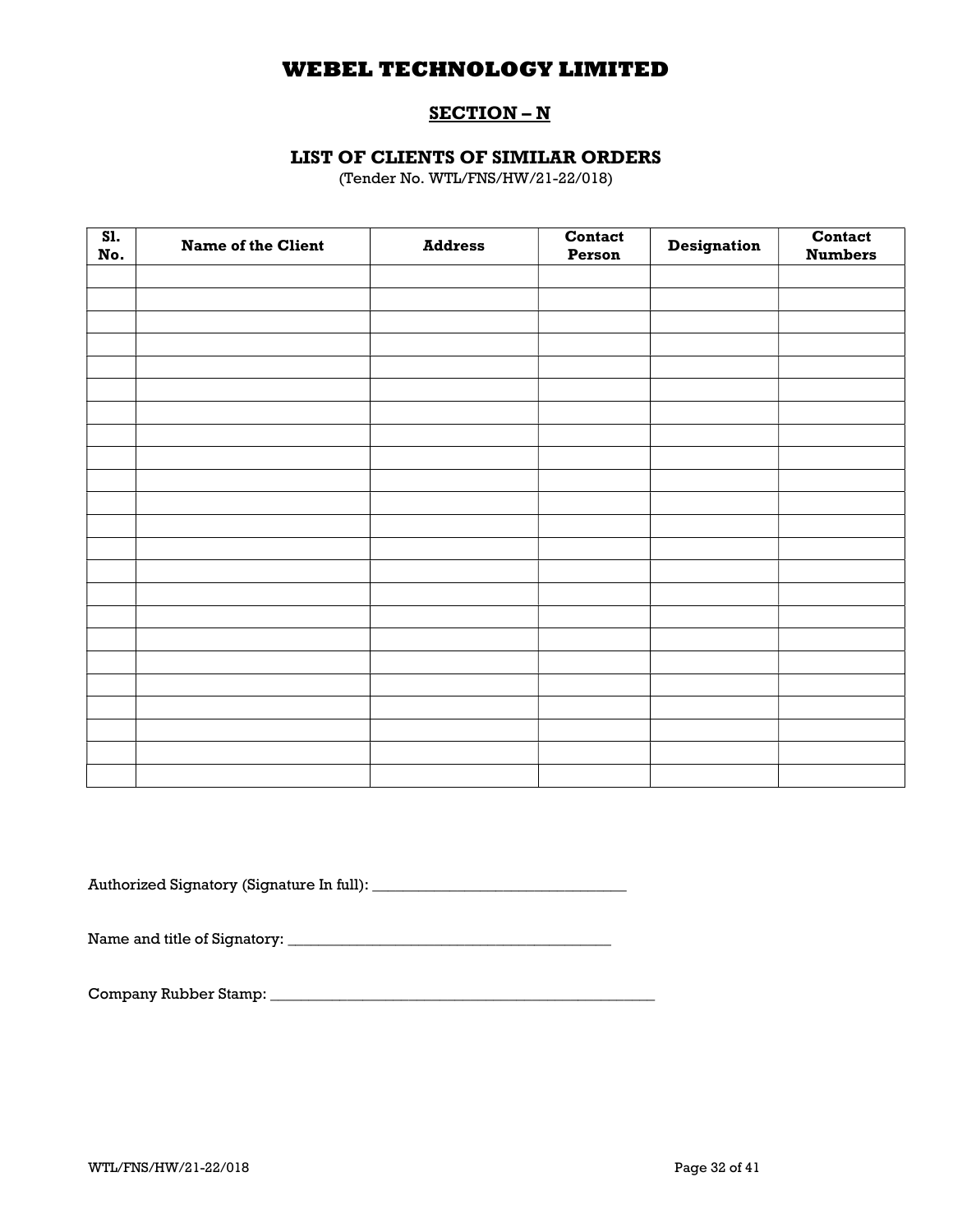## SECTION - O

## FORMAT FOR FINANCIAL CAPABILITY OF BIDDER

(Tender No. WTL/FNS/HW/21-22/018)

## FINANCIAL INFORMATION

| <b>S1. No.</b> | Name of the<br><b>Bidder</b> | <b>Turnover (Rs/Crores)</b> |         |          |  |  |
|----------------|------------------------------|-----------------------------|---------|----------|--|--|
|                |                              | 2017-18                     | 2018-19 | 20019-20 |  |  |
|                |                              |                             |         |          |  |  |

Authorized Signatory (Signature In full): \_\_\_\_\_\_\_\_\_\_\_\_\_\_\_\_\_\_\_\_\_\_\_\_\_\_\_\_\_\_\_\_\_

Name and title of Signatory: \_\_\_\_\_\_\_\_\_\_\_\_\_\_\_\_\_\_\_\_\_\_\_\_\_\_\_\_\_\_\_\_\_\_\_\_\_\_\_\_\_\_

Stamp of the Company: \_\_\_\_\_\_\_\_\_\_\_\_\_\_\_\_\_\_\_\_\_\_\_\_\_\_\_\_\_\_\_\_\_\_\_\_\_\_\_\_\_\_\_\_\_\_

Note:

Submit the audited financial statement/ audited annual report of the last three financial years.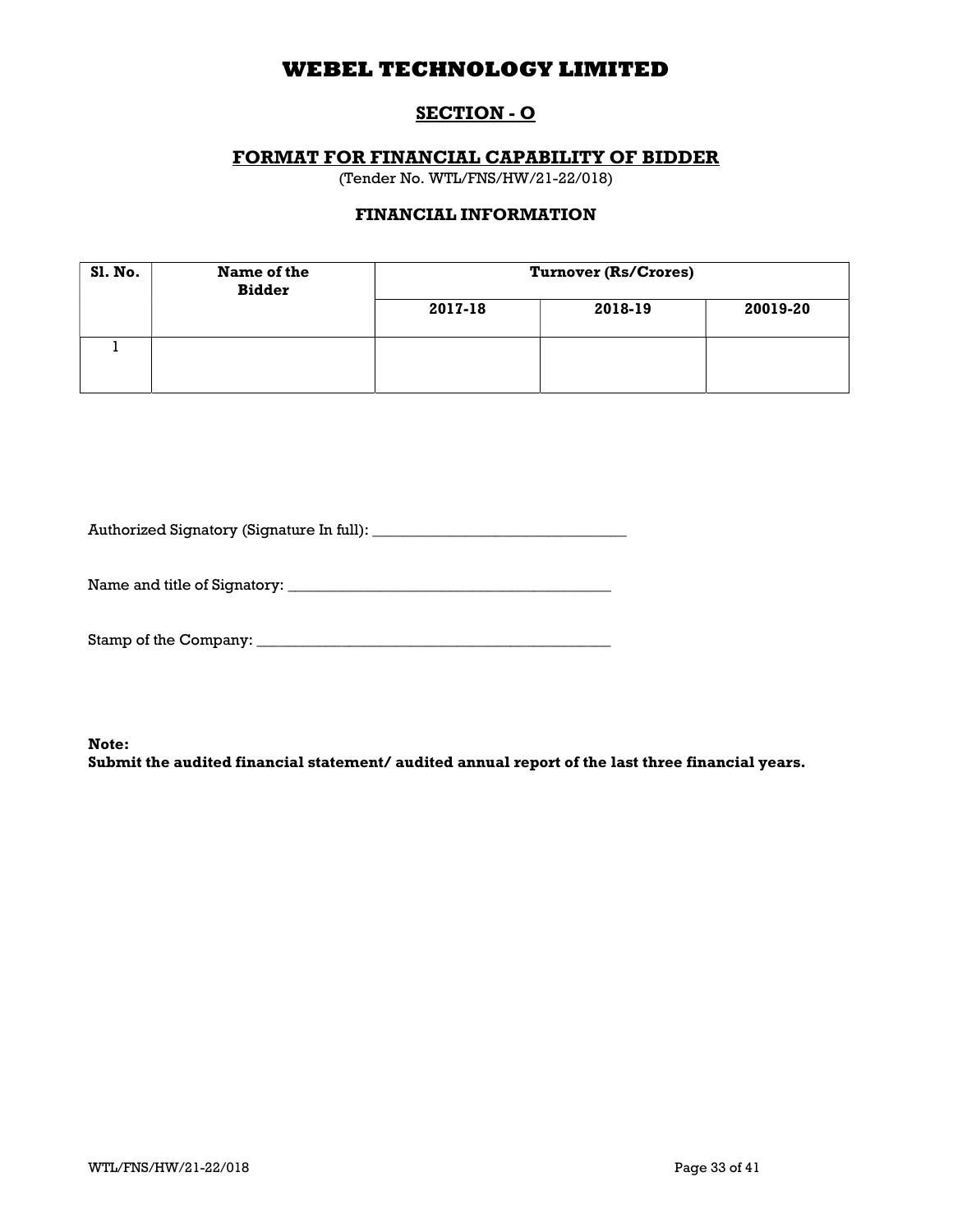# SECTION - P

# FORMAT FOR BIDDER'S DETAILS

(Tender No. WTL/FNS/HW/21-22/018)

| 1            | Name of the Firm                                             |  |
|--------------|--------------------------------------------------------------|--|
| $\mathbf{2}$ | <b>Registered Office Address</b>                             |  |
|              | <b>Contact Number</b>                                        |  |
|              | Fax Number                                                   |  |
|              | E-mail                                                       |  |
| 3            | Correspondence / Contact address                             |  |
|              | Name & Designation of Contact person                         |  |
|              | Address                                                      |  |
|              | <b>Contact Number</b>                                        |  |
|              | Fax Number                                                   |  |
|              | E-mail                                                       |  |
| 4            | Is the firm a registered company? If yes, submit             |  |
|              | documentary proof                                            |  |
|              | Year and Place of the establishment of the company           |  |
| 6            | Former name of the company, if any                           |  |
| 7            | Is the firm                                                  |  |
|              | a Government/ Public Sector Undertaking                      |  |
|              | a propriety firm                                             |  |
|              | a partnership firm (if yes, give partnership deed)           |  |
|              | a limited company or limited corporation<br>٠                |  |
|              | a member of a group of companies, (if yes, give<br>٠         |  |
|              | name and address and description of other<br>٠               |  |
|              | companies)                                                   |  |
|              | a subsidiary of a large corporation (if yes give the<br>٠    |  |
|              | name and address of the parent organization). If the         |  |
|              | company is subsidiary, state what involvement if             |  |
|              | any, will the parent company have in the project.            |  |
| 8            | Is the firm registered with Sales Tax department? If yes,    |  |
|              | submit valid GST Registration certificate.                   |  |
| 9            | Is the firm registered for Service Tax with Central Excise   |  |
|              | Department (Service Tax Cell)? If yes, submit valid Service  |  |
|              | Tax registration certificate.                                |  |
| 10           | Total number of employees. Attach the organizational chart   |  |
|              | showing the structure of the organization.                   |  |
| 11           | Are you registered with any Government/ Department/          |  |
|              | Public Sector Undertaking (if yes, give details)             |  |
| 12           | How many years has your organization been in business        |  |
|              | under your present name? What were your fields when you      |  |
|              | established your organization                                |  |
| 13           | What type best describes your firm? (Purchaser reserves      |  |
|              | the right to verify the claims if necessary)<br>Manufacturer |  |
|              |                                                              |  |
|              | Supplier                                                     |  |
|              | System Integrator<br>٠<br>Consultant                         |  |
|              |                                                              |  |
|              | Service Provider (Pl. specify details)                       |  |
|              | Software Development                                         |  |
|              | Solution provider<br>Total<br>(Design,<br>Supply,            |  |
|              | Integration, O&M)<br>IT Company                              |  |
|              | Number of Offices in district head quarters in West Bengal   |  |
| 14           |                                                              |  |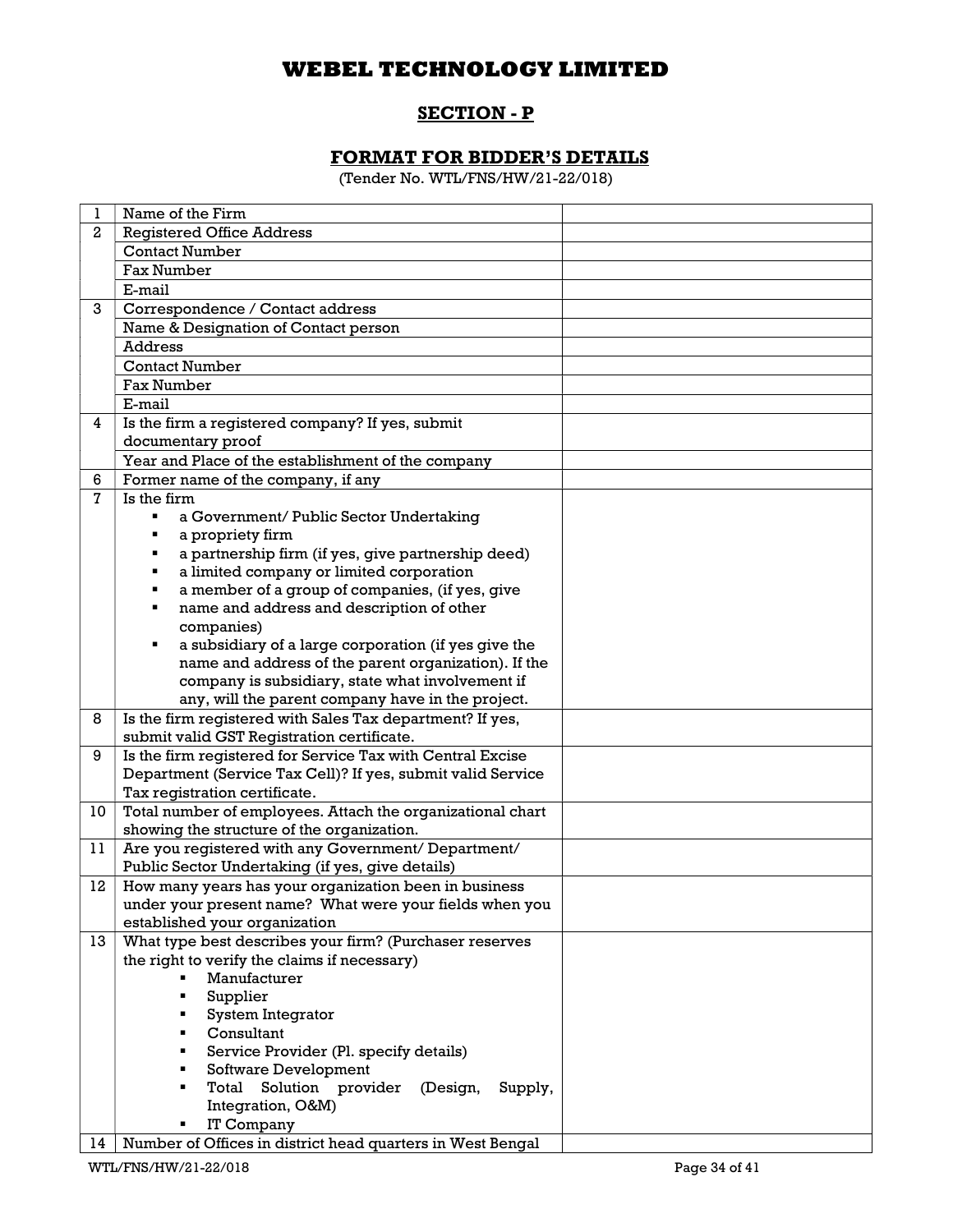| 15 | Is your organization having ISO 9001:2015 certificates?     |  |
|----|-------------------------------------------------------------|--|
| 16 | List the major clients with whom your organization has been |  |
|    | is currently associated.                                    |  |
| 17 | Have you in any capacity not completed any work awarded     |  |
|    | to you? (If so, give the name of project and reason for not |  |
|    | completing the work)                                        |  |
| 18 | Have you ever been denied tendering facilities by any       |  |
|    | Government / Department / Public sector Undertaking?        |  |
|    | (Give details)                                              |  |

Authorized Signatory (Signature In full): \_\_\_\_\_\_\_\_\_\_\_\_\_\_\_\_\_\_\_\_\_\_\_\_\_\_\_\_\_\_\_\_\_

Name and title of Signatory: \_\_\_\_\_\_\_\_\_\_\_\_\_\_\_\_\_\_\_\_\_\_\_\_\_\_\_\_\_\_\_\_\_\_\_\_\_\_\_\_\_\_

Company Rubber Stamp: \_\_\_\_\_\_\_\_\_\_\_\_\_\_\_\_\_\_\_\_\_\_\_\_\_\_\_\_\_\_\_\_\_\_\_\_\_\_\_\_\_\_\_\_\_\_\_\_\_\_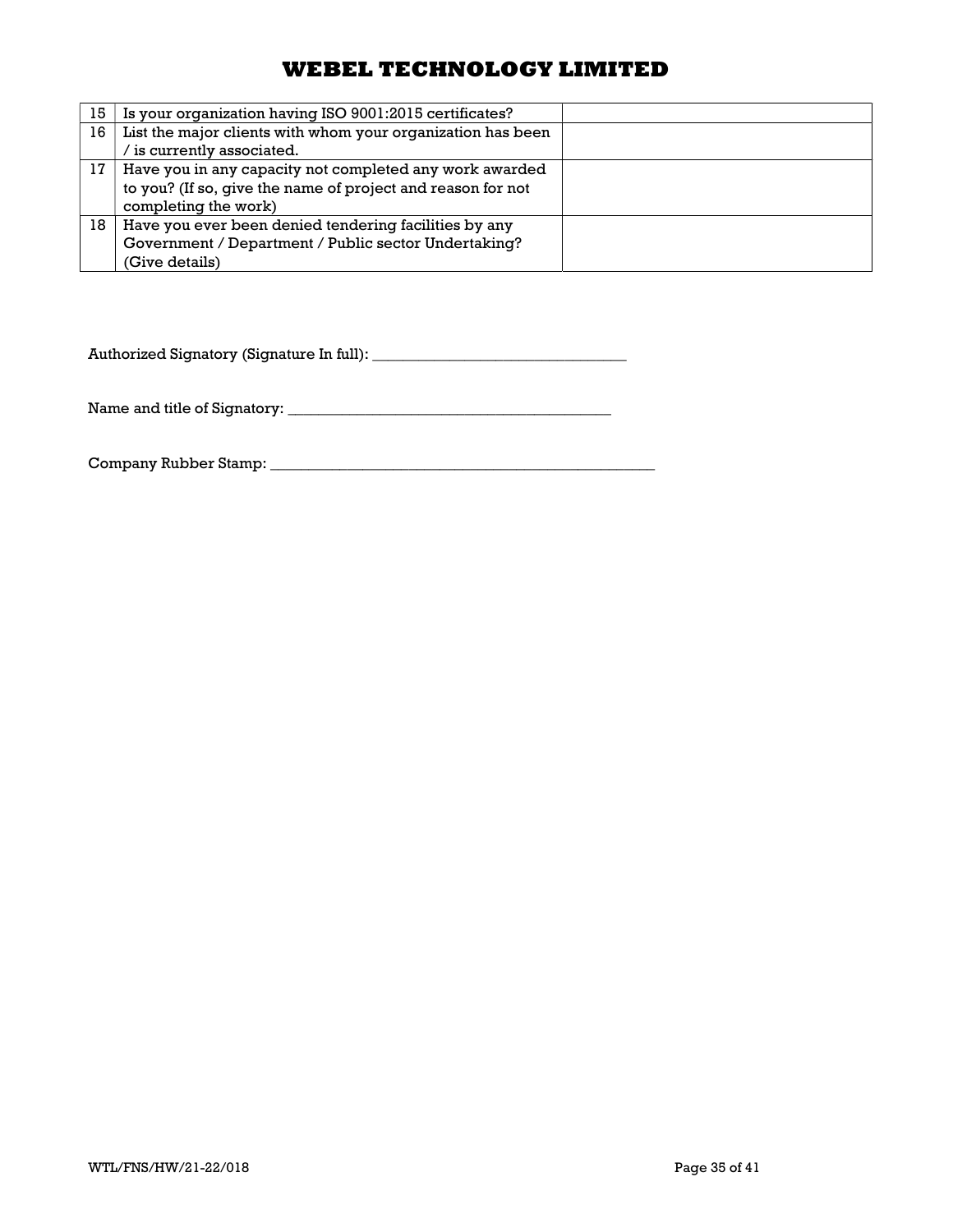## SECTION – Q

### PROFORMA FOR PRE-BID MEETING QUERIES

(Tender No. WTL/FNS/HW/21-22/018)

Name of the Bidder:

**Oueries** 

| <b>S1.</b><br>No. | <b>Section</b><br>No. | <b>Clause</b><br>No. | Page<br>No. | Queries |
|-------------------|-----------------------|----------------------|-------------|---------|
|                   |                       |                      |             |         |
|                   |                       |                      |             |         |
|                   |                       |                      |             |         |
|                   |                       |                      |             |         |
|                   |                       |                      |             |         |
|                   |                       |                      |             |         |
|                   |                       |                      |             |         |
|                   |                       |                      |             |         |
|                   |                       |                      |             |         |

Authorized Signatory (Signature In full): \_\_\_\_\_\_\_\_\_\_\_\_\_\_\_\_\_\_\_\_\_\_\_\_\_\_\_\_\_\_\_\_\_

Name and title of Signatory: \_\_\_\_\_\_\_\_\_\_\_\_\_\_\_\_\_\_\_\_\_\_\_\_\_\_\_\_\_\_\_\_\_\_\_\_\_\_\_\_\_\_

Company Rubber Stamp: \_\_\_\_\_\_\_\_\_\_\_\_\_\_\_\_\_\_\_\_\_\_\_\_\_\_\_\_\_\_\_\_\_\_\_\_\_\_\_\_\_\_\_\_\_\_\_\_\_\_

Note: The filled form to be submitted in XLS & PDF Format. There is a cutoff date for receiving of queries before Pre Bid Meeting. Queries received after the cutoff period will not be accepted. The Purchaser reserves the right to respond all queries over e-mail.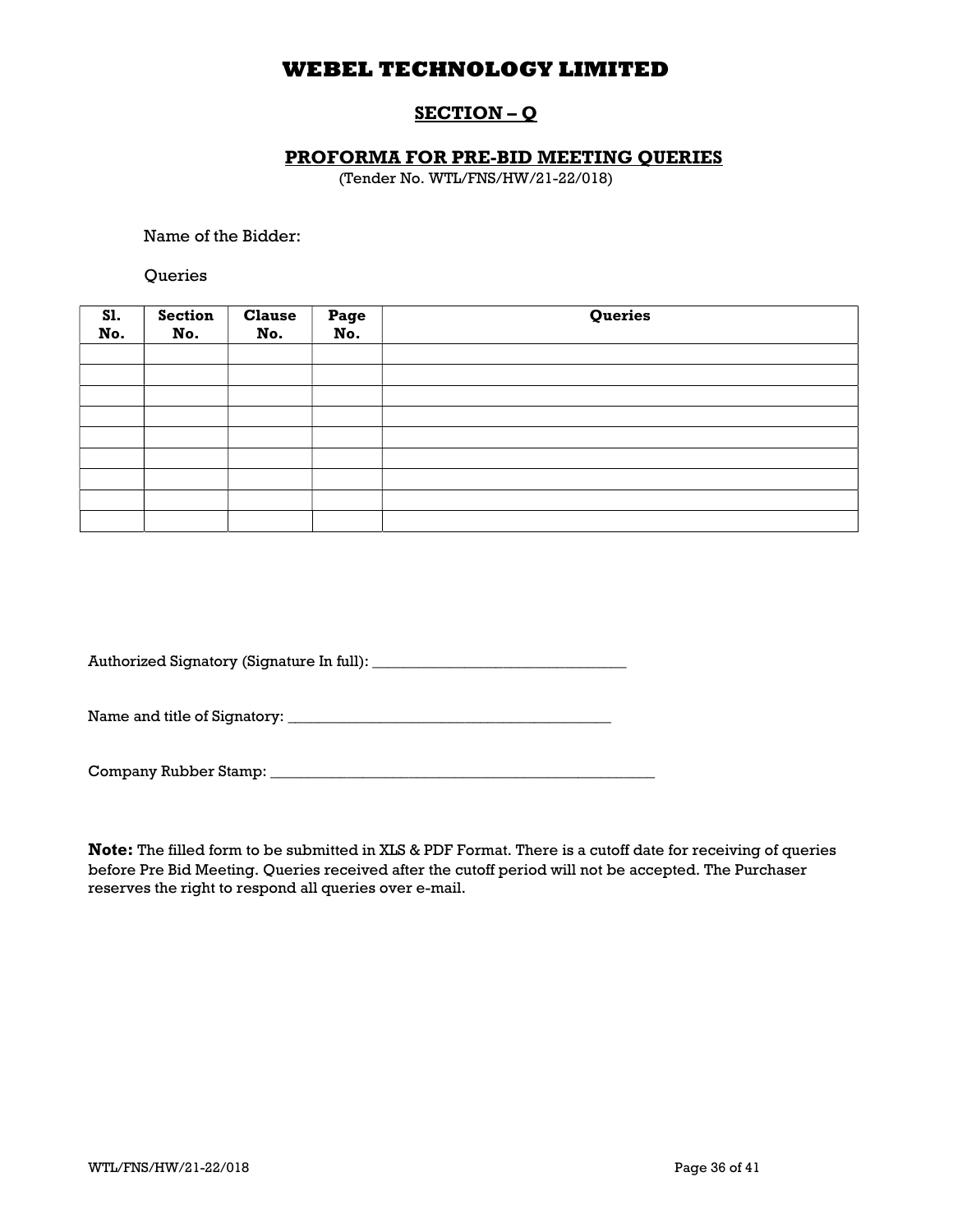## SECTION – R

## DETAILS OF ORDERS EXECUTED BY BIDDER

(Tender No. WTL/FNS/HW/21-22/018)

| S1.<br>No. | Order No. | Order<br><b>Date</b> | Order<br><b>Value</b> | <b>Brief description of items</b><br>and job details | Completed<br>(Yes/NO) | Name of the<br><b>Customer</b> | <b>Contact details</b><br>of the Customer |
|------------|-----------|----------------------|-----------------------|------------------------------------------------------|-----------------------|--------------------------------|-------------------------------------------|
|            |           |                      |                       |                                                      |                       |                                |                                           |
|            |           |                      |                       |                                                      |                       |                                |                                           |
|            |           |                      |                       |                                                      |                       |                                |                                           |
|            |           |                      |                       |                                                      |                       |                                |                                           |
|            |           |                      |                       |                                                      |                       |                                |                                           |
|            |           |                      |                       |                                                      |                       |                                |                                           |
|            |           |                      |                       |                                                      |                       |                                |                                           |
|            |           |                      |                       |                                                      |                       |                                |                                           |

Authorized Signatory (Signature In full): \_\_\_\_\_\_\_\_\_\_\_\_\_\_\_\_\_\_\_\_\_\_\_\_\_\_\_\_\_\_\_\_\_

Name and title of Signatory: \_\_\_\_\_\_\_\_\_\_\_\_\_\_\_\_\_\_\_\_\_\_\_\_\_\_\_\_\_\_\_\_\_\_\_\_\_\_\_\_\_\_

| Stamp of the Company: |  |
|-----------------------|--|
|-----------------------|--|

## Note:

- A. Type of Project shall indicate the implementation of services (Delivery & Installation of Desktop Computer, Laser Printers and Line Interactive UPS).
- B. Scope of work shall indicate whether it is implementation, Operation or maintenance.

Submit Customer Order Copy details of the order indicating the project value, customer contact details.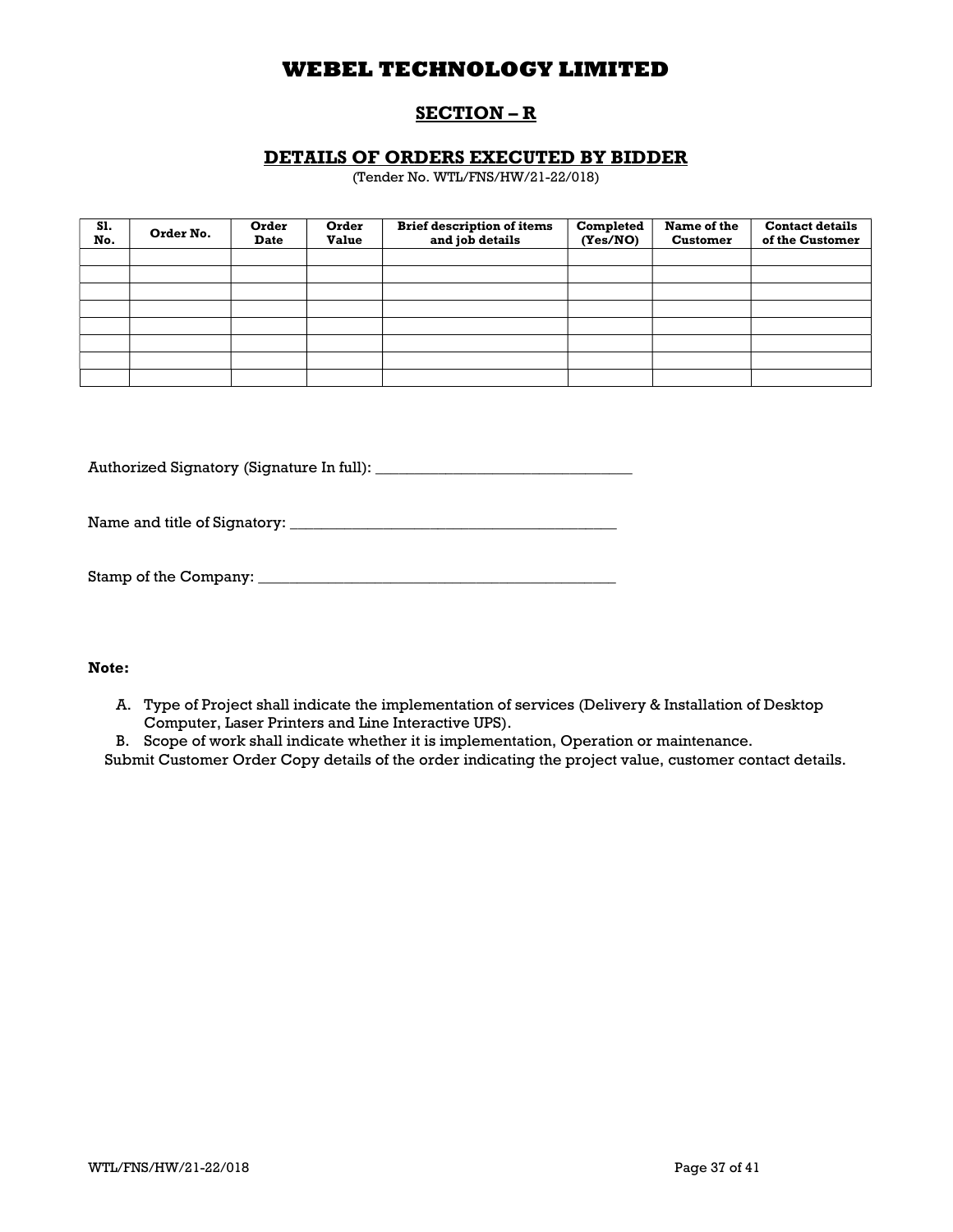## SECTION – S

## PROFORMA FOR PERFORMANCE BANK GUARANTEE

(On non-judicial stamp paper of appropriate value to be purchased in the name of executing Bank)

### PROFORMA OF BANK GUARANTEE FOR SECURITY DEPOSIT –CUM-PRFORMANCE GUARANTEE

Ref …………………….. Bank Guarantee no…………….

Date…………………..

### PROFORMA OF BG FOR SECURITY DEPOSIT

KNOW ALL MEN BY THESE PRESENTS that in consideration of WEBEL TECHNOLOGY LIMTED, a Government of West Bengal Undertaking incorporated under the Companies Act, 1956 having its Registered office at Webel Bhavan, Block EP&GP, Sector V, Kolkata-700 091 (hereinafter called "The Purchaser") having agreed to accept from \_\_\_\_\_\_\_\_\_\_\_\_\_\_\_\_\_(hereinafter called "The Contractor") Having its Head Office at \_\_\_\_\_\_\_\_\_\_\_\_\_\_\_\_\_, a Bank guarantee for Rs. \_\_\_\_\_\_\_\_\_\_\_\_\_ in lieu of Cash Security Deposit for the due fulfillment by the Contractor of the terms & conditions of the Work Order No. \_\_\_\_\_\_\_\_\_\_\_\_\_\_\_\_\_\_\_dated\_\_\_\_\_\_\_\_\_\_\_\_ issued by the Purchaser for \_\_\_\_\_\_\_\_\_\_\_\_\_\_\_\_\_\_\_\_\_\_\_\_\_\_\_\_\_\_\_\_(hereinafter called "the said work order \_\_\_\_\_\_\_\_\_\_\_\_\_\_\_\_ \_\_\_\_\_\_\_dated\_\_\_\_\_\_\_\_\_\_\_\_)".We \_\_\_\_\_\_\_\_\_\_\_\_\_\_\_\_ (Name & detailed address of the branch) (hereinafter called "the Guarantor") do hereby undertake to indemnify and keep indemnified the Purchaser to the extent of Rs. \_\_\_\_\_\_\_\_\_ (Rupees \_\_\_\_\_\_\_\_\_\_\_\_\_\_\_\_\_\_\_\_\_\_\_\_\_\_) only against any loss or damage caused to or suffered by the Purchaser by reason of any breach by the Contractor of any of the terms and conditions contained in the said Work Order No. \_\_\_\_\_\_\_\_\_\_\_\_\_\_\_\_\_\_\_\_ dated\_\_\_\_\_\_\_\_\_\_\_\_\_\_\_\_\_\_ of which breach the opinion of the Purchaser shall be final and conclusive.

(2) AND WE, \_\_\_\_\_\_\_\_\_\_\_\_\_\_\_\_\_\_\_\_DO HEREBY Guarantee and undertake to pay forthwith on demand to the Purchaser such sum not exceeding the said sum of \_\_\_\_\_\_Rupees\_\_\_\_\_\_\_\_\_\_\_\_\_) only as may be specified in such demand, in the event of the Contractor failing or neglecting to execute fully efficiently and satisfactorily the order for \_\_\_\_\_\_\_\_\_\_\_\_\_\_\_\_\_\_\_\_\_\_\_\_\_\_ \_\_\_\_\_\_\_\_\_\_\_\_\_\_\_ Work Order no. , \_\_\_\_\_\_\_\_\_\_\_\_\_\_\_dated \_\_\_\_\_\_\_\_\_

(3) WE \_\_\_\_\_\_\_\_\_\_\_\_\_\_\_\_\_\_\_\_\_\_\_\_\_\_ further agree that the guarantee herein contained shall remain in full force and effect during the period that would be taken for the performance of the said order as laid down in the said Work Order No. \_\_\_\_\_\_\_\_\_\_\_\_\_\_\_\_ dated \_\_\_\_\_\_\_\_\_\_\_\_\_\_\_ including the warranty obligations and that it shall continue to be enforceable till all the dues of the Purchaser under or by virtue of the said Work Order No. \_\_\_\_\_\_\_\_\_\_\_\_\_\_\_\_\_\_\_\_\_ dated \_\_\_\_\_\_\_\_\_\_\_\_\_\_\_\_ have been fully paid and its claims satisfied or is charged or till the Purchaser or its authorized representative certified that the terms and conditions of the said Work Order No. \_\_\_\_\_\_\_\_\_\_\_\_\_\_\_\_\_\_\_\_\_\_ dated \_\_\_\_\_\_\_\_\_\_\_\_\_\_\_\_\_ have been fully and properly carried out by the said contractor and accordingly discharged the guarantee.

(4) We \_\_\_\_\_\_\_\_\_\_\_\_\_\_\_\_\_\_\_\_\_\_\_\_\_\_\_\_\_ the Guarantor undertake to extend the validity of Bank Guarantee at the request of the contractor for further period of periods from time to time beyond its present validity period failing which we shall pay the Purchaser the amount of Guarantee.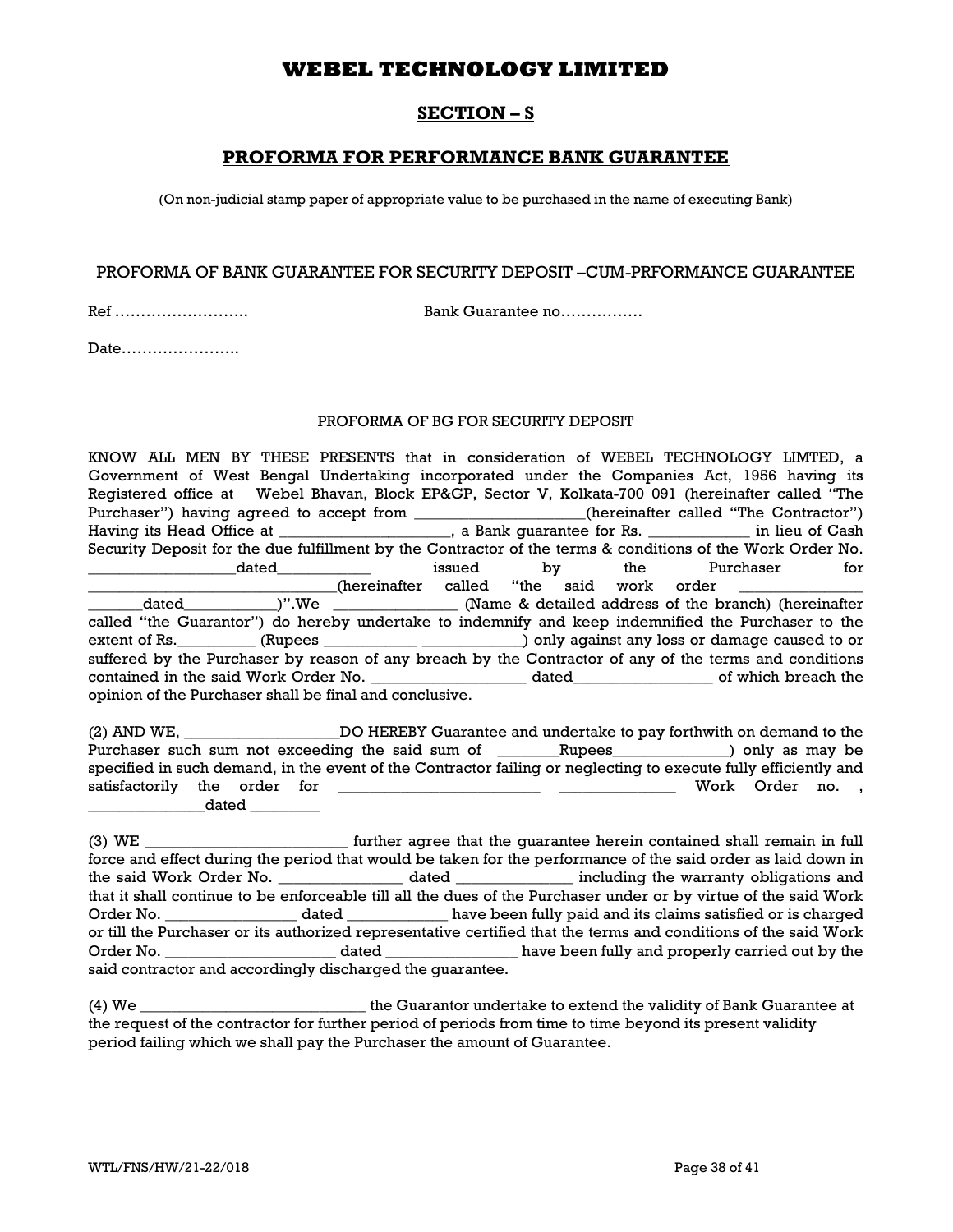(5) The liability under the Guarantee is restricted to Rs.  $\qquad \qquad$  (Rupees \_) only and will expire on \_\_\_\_\_\_\_\_\_\_\_\_\_\_\_\_ and unless a claim in writing is presented to us or an action or suit to enforce the claim is filled against us within 6 months from \_\_\_\_\_\_\_\_\_\_\_\_\_\_\_ all your rights will be forfeited and we shall be relieved of and discharged from all our liabilities (thereinafter)

(6) The Guarantee herein contained shall not be determined or effected by liquidation or winding up or insolvency or closer of the Contractor.

(7) The executants has the power to issue this guarantee on behalf of Guarantor and holds full and valid power of Attorney granted in his favour by the Guarantor authorizing him to execute the Guarantee.

(8) Notwithstanding anything contained herein above, our liability under this guarantee is restricted to Rs. \_\_\_\_\_\_\_\_\_\_ (Rupees \_\_\_\_\_\_\_\_\_\_\_\_\_\_\_\_\_\_\_\_\_\_\_\_\_) only and our guarantee shall remain in force up to and unless a demand or claim under the guarantee is made on us in writing on or before all your rights under the guarantee shall be forfeited and we shall be relieved and discharged from all liabilities there under.

| WE.                                 |  |  |  |  |  | lastly undertake not to revoke this quarantee during the currency except     |  |  |  |  |
|-------------------------------------|--|--|--|--|--|------------------------------------------------------------------------------|--|--|--|--|
|                                     |  |  |  |  |  | with the previous consent of the Purchaser in writing. In witness whereof we |  |  |  |  |
| have set and subscribed our hand on |  |  |  |  |  |                                                                              |  |  |  |  |

this  $\frac{1}{\sqrt{2\pi}}$  day of  $\frac{1}{\sqrt{2\pi}}$ .

SIGNED, SEALED AND DELIVERED

WITNESS

1) \_\_\_\_\_\_\_\_\_\_\_\_\_\_\_\_\_\_\_\_\_\_ \_\_\_\_\_\_\_\_\_\_\_\_\_\_\_\_\_\_\_\_\_

(Stamp of the executants)

 $2)$ 

 (Name & address in full with Rubber Stamp)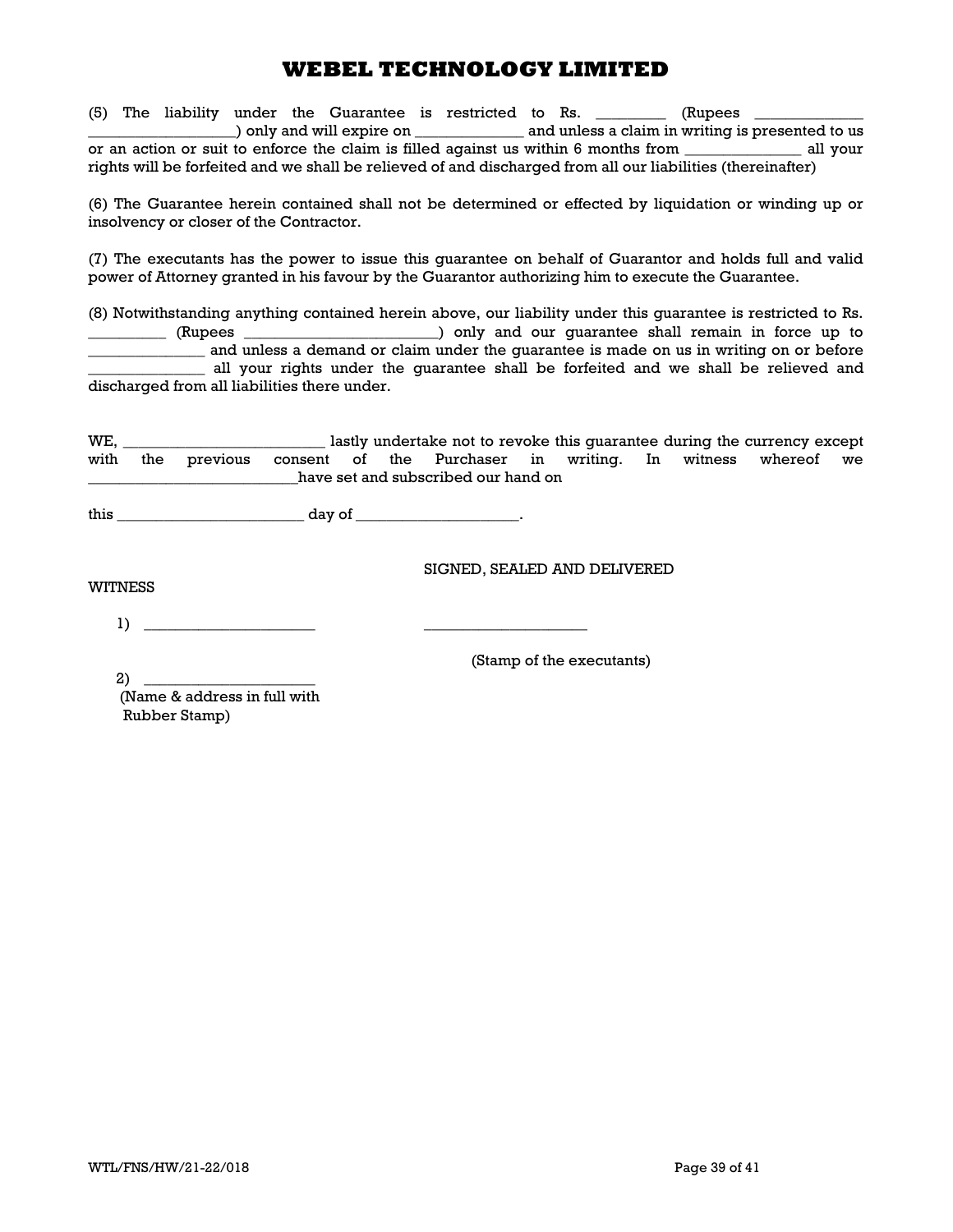## INSTRUCTIONS FOR FURNISHING BANK GUARANTEE

- 1. Bank Guarantee (B.G.) for Advance payment, Mobilization Advance, B.G. for security Deposit-cum-Performance Guarantee, Earnest Money should be executed on the Non-Judicial Stamp paper of the applicable value and to be purchased in the name of the Bank.
- 2. The Executor (Bank authorities) may mention the Power of Attorney No. and date of execution in his/her favour with authorization to sign the documents. The Power of Attorney is to be witnessed by two persons mentioning their full name and address.
- 3. The B.G. should be executed by a Nationalised Bank/ Scheduled Commercial Bank preferably on a branch located in Kolkata. B.G. from Co-operative Bank / Rural Banks is not acceptable.
- 4. A Confirmation Letter of the concerned Bank must be furnished as a proof of genuineness of the Guarantee issued by them.
- 5. Any B.G. if executed on Non-Judicial Stamp paper after 6 (six) months of the purchase of such stamp shall be treated as Non-valid.
- 6. Each page of the B.G. must bear signature and seal of the Bank and B.G. Number.
- 7. The content of the B.G. shall be strictly as Proforma prescribed by WTL in line with Purchase Order /LOI/ Work Order etc. and must contain all factual details.
- 8. Any correction, deletion etc. in the B.G. should be authenticated by the Bank Officials signing the B.G.
- 9. In case of extension of a Contract the validity of the B.G. must be extended accordingly.
- 10. B.G. must be furnished within the stipulated period as mentioned in Purchase Order / LOI / Work Order etc.
- 11. Issuing Bank / The Vendor are requested to mention the Purchase Order / Contract / Work Order reference along with the B. G. No. for making any future queries to WTL